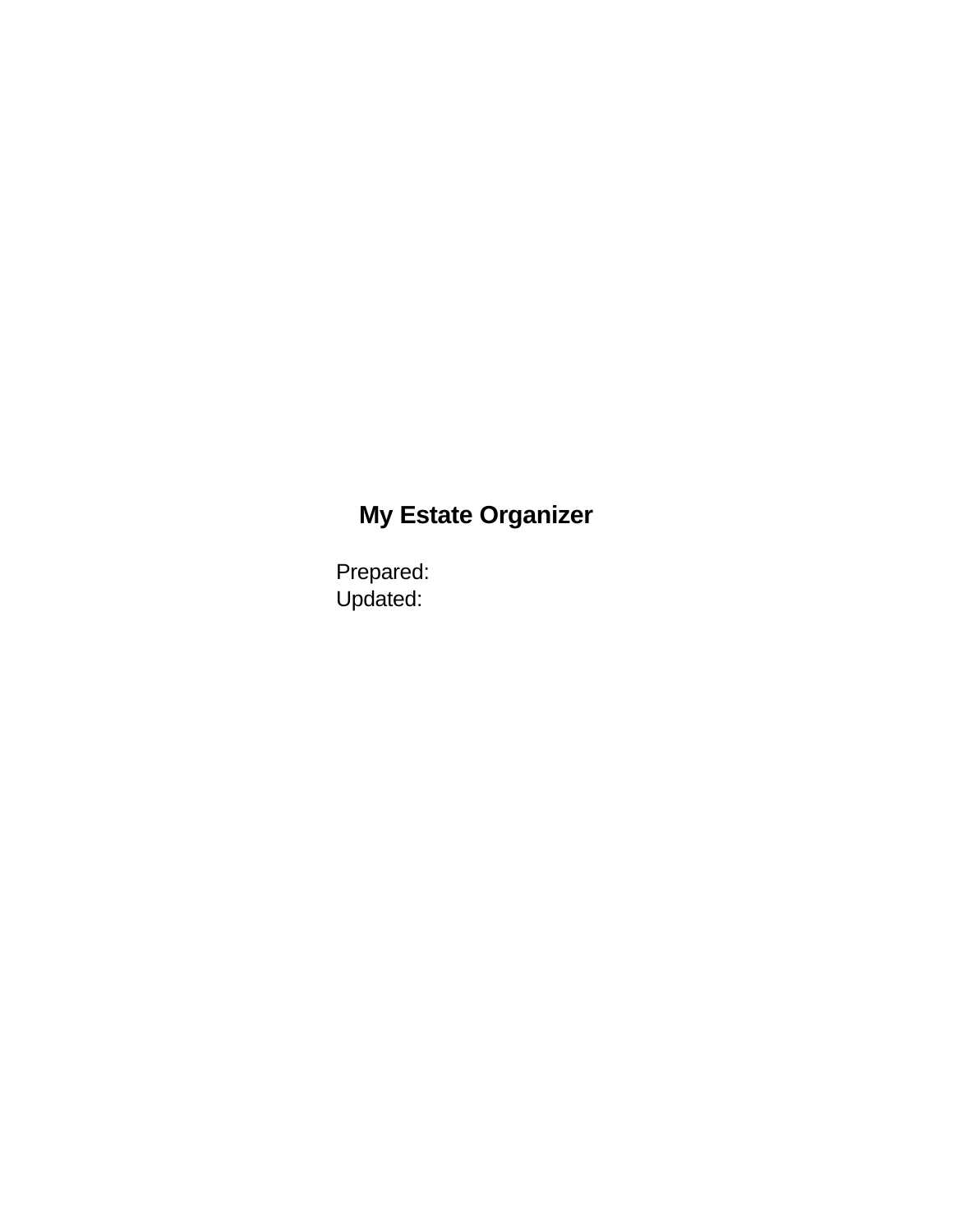For additional copies or information on other services please contact

Karen Beth Brenner Estate Management Division Fortuna Asset Management, LLC PO Box 9109 Newport Beach, CA 92658 tel: 949 786 1401 email: [kbbrenner@home.com](mailto:kbbrenner@home.com)

Fortuna Asset Management, an investment management company, has the capability and experience to administer your estate. Under your supervision, Fortuna Asset Management will aid you in completing and annually updating this organizer, manage and/or track assets, help administer your estate, and complete the estate settlement process when the time arises. Contact us for more information.

#### **My Estate Organizer**

Copyright © 2000 by Karen Beth Brenner

All rights reserved. No part of this book shall be reproduced, stored in a retrieval system, or transmitted by any means, electronic, mechanical, photocopying, recording, or otherwise, without written permission from the publisher. No patent liability is assumed with respect to the use of the information contained herein. Although every precaution has been taken in the preparation of this book, the publisher and author assume no responsibility for errors or omissions. Neither is any liability assumed for damages resulting from the use of information contained herein.

Published by Fortuna Asset Management, LLC, PO Box 9109, Newport Beach, CA, 92658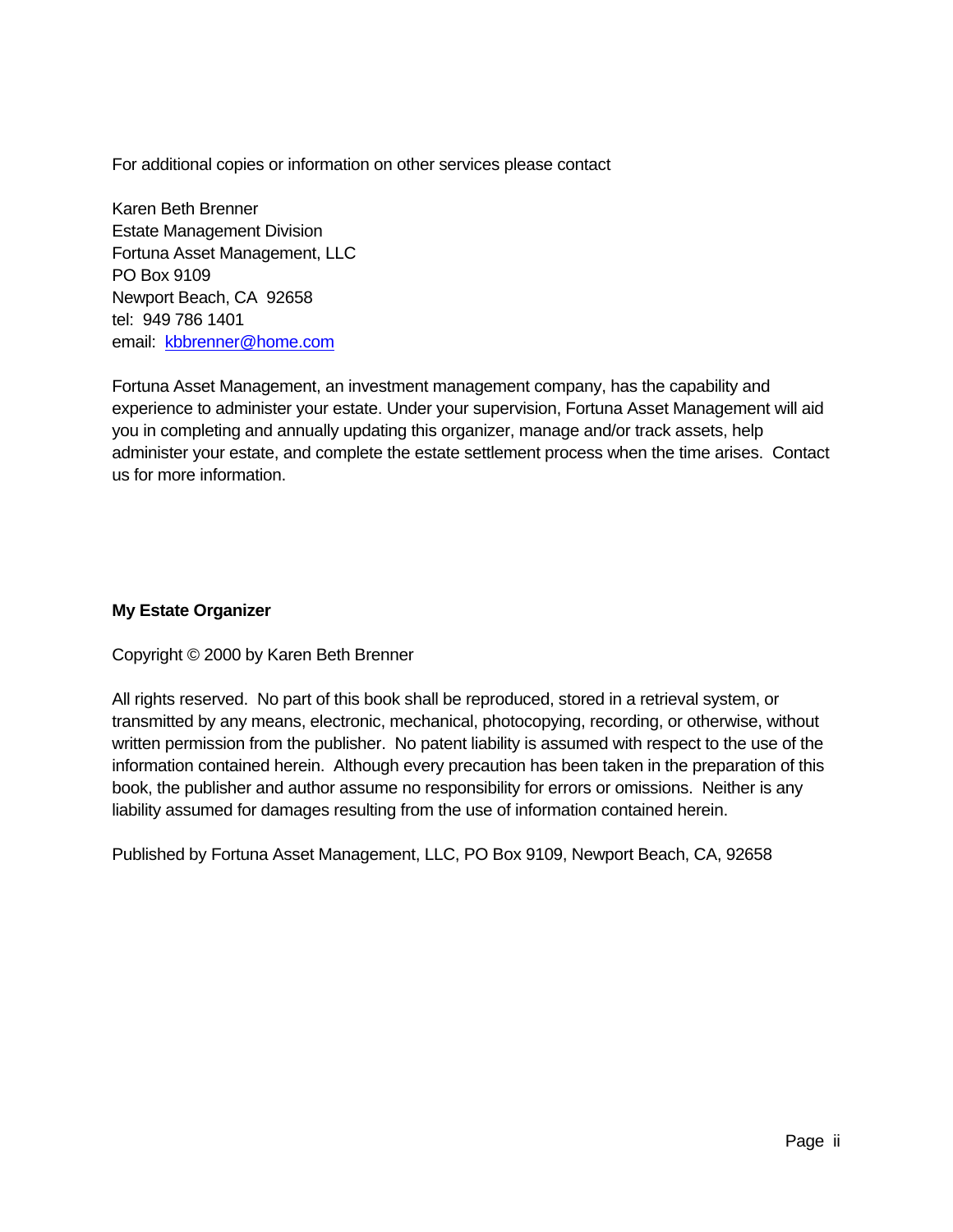#### How to use **My Estate Organizer**

People plan for the consequences and transitions associated with their death. They may buy a cemetery plot, observe religious practices, establish trusts, write wills, and/or name an executor. Many times, only the person planning for their transition (or maybe their spouse) knows the entirety of the plans. The knowledge is kept in their head or in a disorganized manner that must be deciphered, investigated, and decoded by the executor of their estate. The failure to pass on complete and organized information to your executor increases legal costs, delays the transitions, and may have tax consequences as well as opportunity cost.

**My Estate Organizer** is the tool to organize, track, and delivery the pertinent information to your executor. Additionally, you will use it to track the information for your current purposes as well as a checklist for completing the preparation of your estate. **My Estate Organizer** is the administrative/management tool to ease the transition of your estate.

The twelve (12) sections in **My Estate Organizer** help you organize your plans. In each section you will record pertinent information, contacts, and the location of any and all related documents. As an example, the information you record about your home will include items such as how the title is vested, purchase date, gardener, housekeeper, location of deeds of trust and mortgage documents.

Very Important: The location of the documents should be detailed and specific enough for your executor to find the documents easily*.* Recording "file cabinet" is not sufficient for your executor to find a document easily. A sufficient location description would be "file 'House – deed and mortgage', large yellow file cabinet in office".

Some documents may be stored with **My Estate Organizer**. The documents may be three-hole punched and hung in the binder or they may be placed in the pullout pouch.

At least once a year, review and edit the entire organizer. Keep this organizer up-to-date and usable.

Once you have filled out this book, keep a copy for you and keep a copy in a safe and accessible place – with Fortuna Asset Management, your financial advisor, your attorney, or your accountant,

Remember:

- $\checkmark$  Be thorough, include everything any item not included will be hard to find and maybe forgotten.
- $\checkmark$  Out-of-date information is almost as bad as no information Review the entire organizer at least once a year,
- $\checkmark$  Describe the document locations in detail –make it easy on your executor.

# **Do It Now!**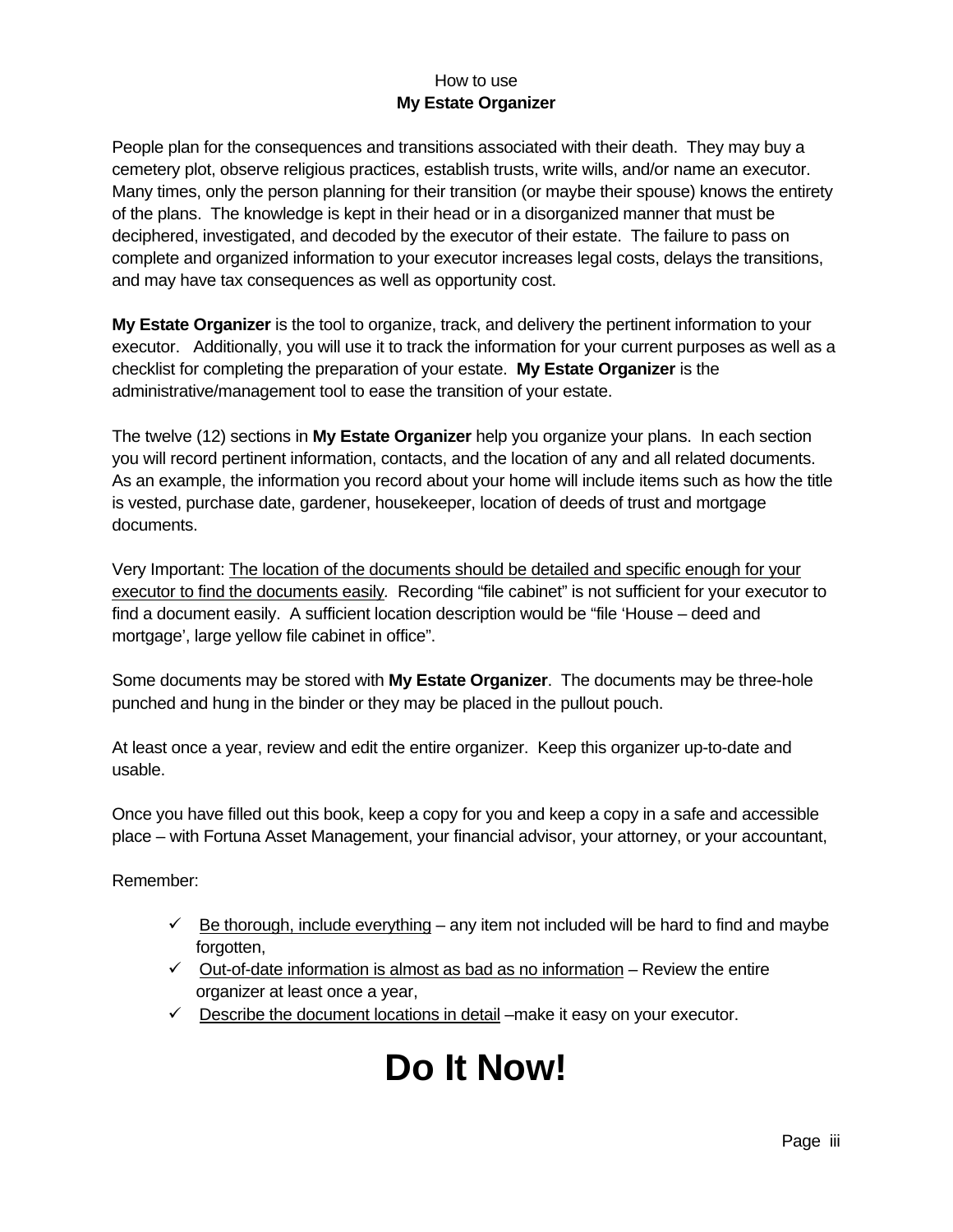### <span id="page-3-0"></span>0 Table of Contents

| 0                |       |        |                                             |
|------------------|-------|--------|---------------------------------------------|
| 1                |       |        |                                             |
| 2                |       |        |                                             |
| 3                |       |        |                                             |
| 4                |       |        |                                             |
| 5                |       |        |                                             |
| 6                |       |        |                                             |
| 7                |       |        |                                             |
| 8                |       |        |                                             |
| 9                |       |        |                                             |
| 10               |       |        |                                             |
| 11               |       |        |                                             |
|                  | 11.1  |        |                                             |
|                  | 11.2  |        |                                             |
|                  | 11.3  |        |                                             |
|                  | 11.4  |        |                                             |
|                  | 11.5  |        |                                             |
|                  | 11.6  |        |                                             |
|                  | 11.7  |        |                                             |
|                  |       | 11.7.1 |                                             |
|                  |       | 11.7.2 |                                             |
|                  |       | 11.7.3 |                                             |
|                  |       | 11.7.4 | Auto, Home Owners, and Personal Liability34 |
|                  | 11.8  |        |                                             |
|                  |       | 11.8.1 |                                             |
|                  |       | 11.8.2 |                                             |
|                  |       | 11.8.3 |                                             |
|                  |       | 11.8.4 |                                             |
|                  | 11.9  |        |                                             |
|                  | 11.10 |        |                                             |
|                  | 11.11 |        |                                             |
| 12 <sup>12</sup> |       |        |                                             |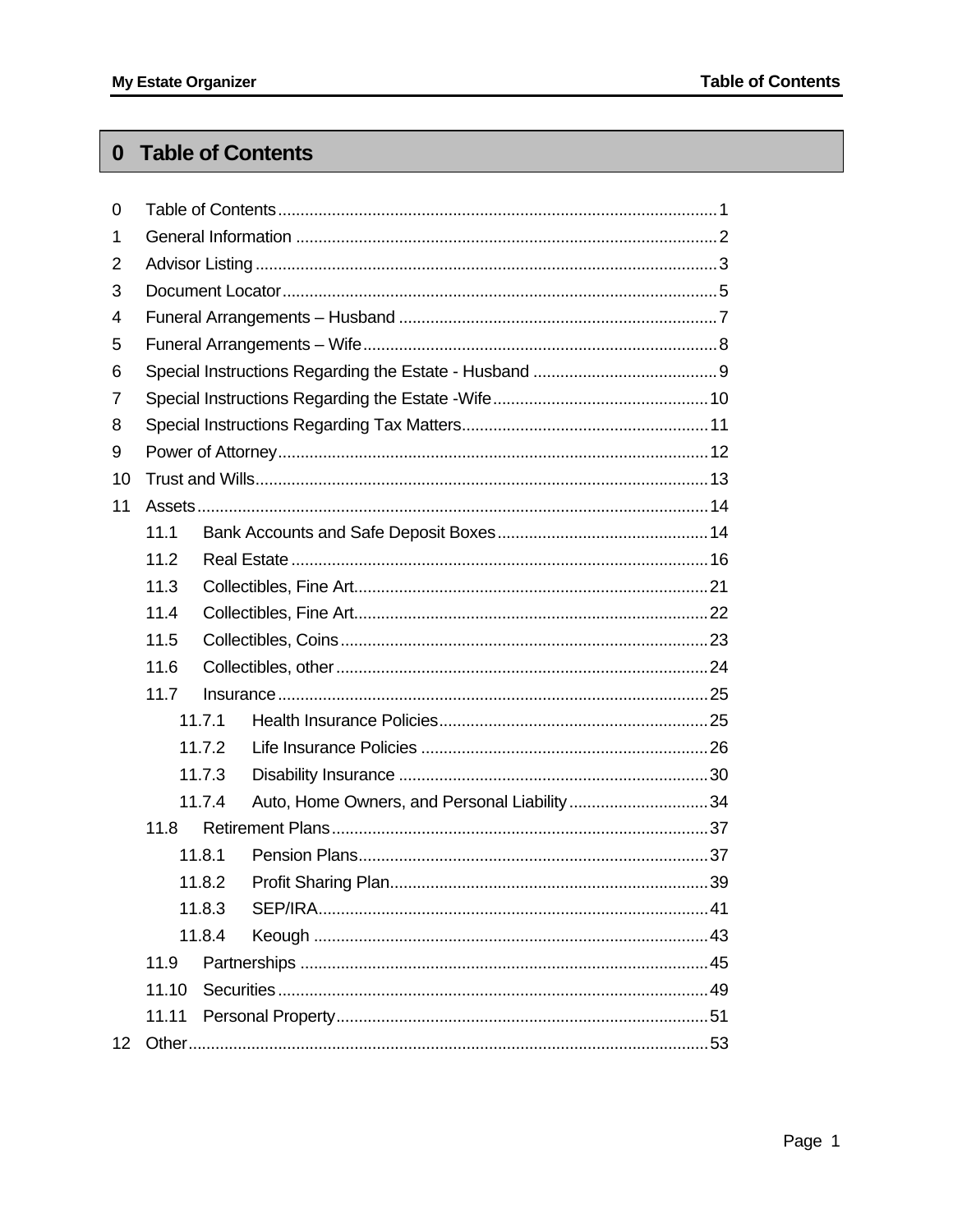### <span id="page-4-0"></span>**1 General Information**

#### **Information**

| <b>Names</b>           | <b>Social Security Number</b> | <b>Birth Date</b> |  |
|------------------------|-------------------------------|-------------------|--|
|                        |                               |                   |  |
|                        |                               |                   |  |
|                        |                               |                   |  |
| <b>Street Address:</b> |                               |                   |  |
| City, State, Zip:      |                               |                   |  |
| Telephone:             |                               |                   |  |
| <b>Children</b>        |                               |                   |  |

| Name / SS Number | Address/Telephone | <b>Marital Status/ Spouse</b> |
|------------------|-------------------|-------------------------------|
|                  |                   |                               |
|                  |                   |                               |
|                  |                   |                               |
|                  |                   |                               |
|                  |                   |                               |
|                  |                   |                               |

#### **Grandchildren**

| Name | Address | <b>Marital Status/ Spouse</b> |
|------|---------|-------------------------------|
|      |         |                               |
|      |         |                               |
|      |         |                               |
|      |         |                               |
|      |         |                               |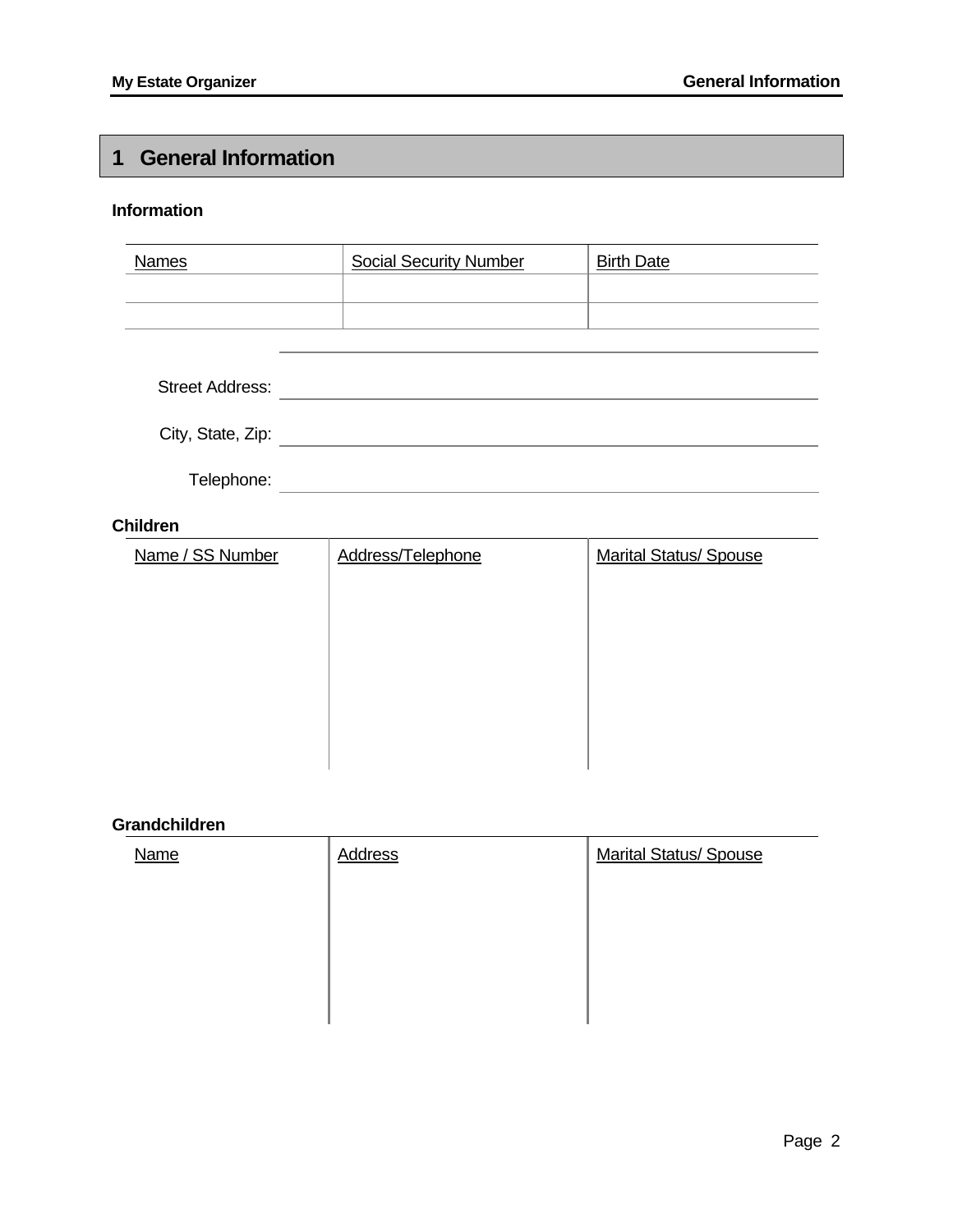# <span id="page-5-0"></span>**2 Advisor Listing**

| Type                                           | Name, Address, telephone, email address |
|------------------------------------------------|-----------------------------------------|
| <b>Estate Attorney</b>                         |                                         |
| <b>Accountant / Business</b><br><b>Manager</b> |                                         |
| Executor(s)                                    |                                         |
| <b>Succeeding Executor(s)</b>                  |                                         |
| <b>Investment Advisor</b>                      |                                         |
| <b>Banker</b>                                  |                                         |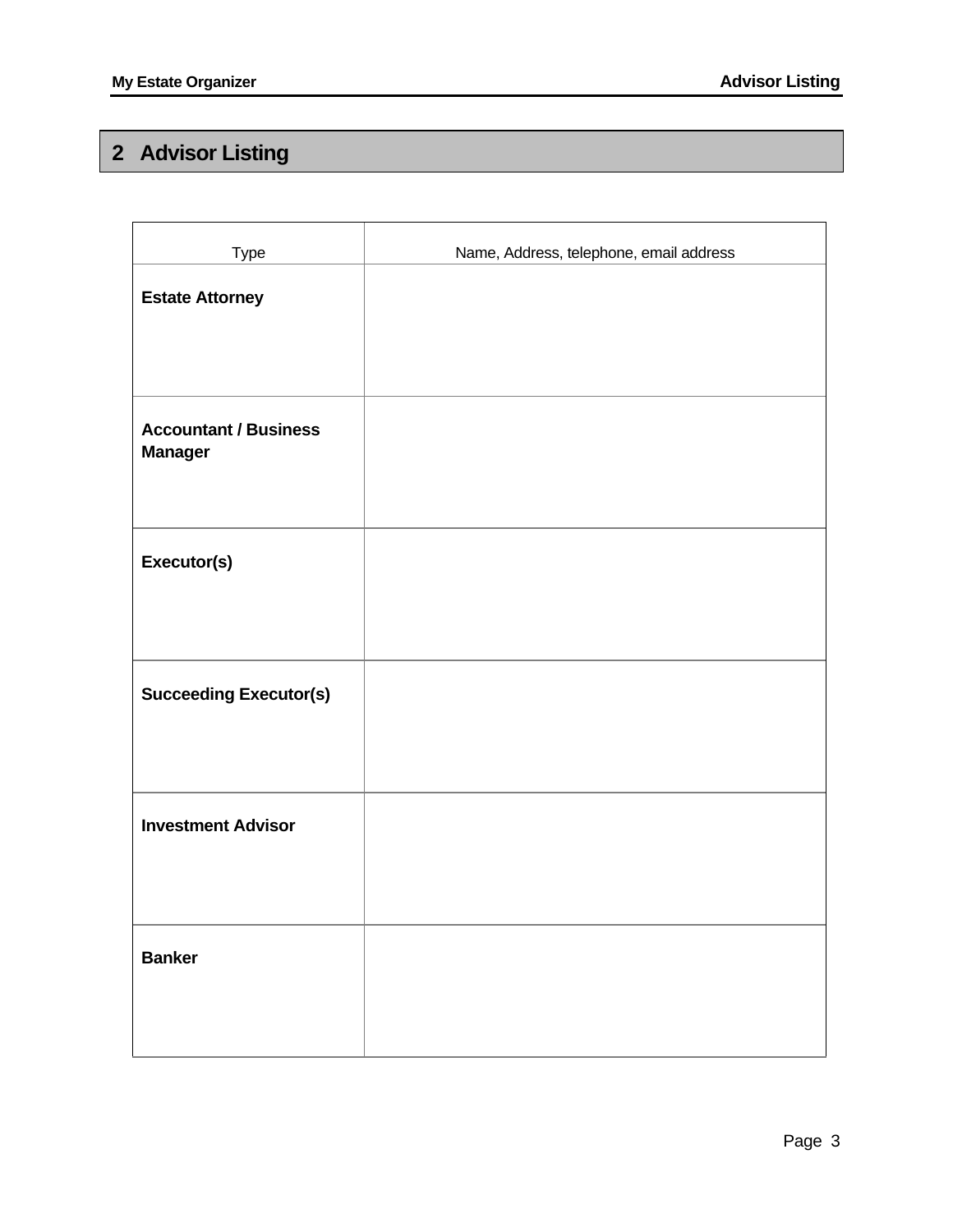| Type                     | Name, Address, telephone, email address |
|--------------------------|-----------------------------------------|
| <b>Stock Broker:</b>     |                                         |
|                          |                                         |
|                          |                                         |
|                          |                                         |
| <b>Insurance Agent</b>   |                                         |
|                          |                                         |
|                          |                                         |
| Physician - husband      |                                         |
|                          |                                         |
|                          |                                         |
| Physician - wife         |                                         |
|                          |                                         |
|                          |                                         |
| <b>Spiritual Advisor</b> |                                         |
|                          |                                         |
|                          |                                         |
|                          |                                         |
|                          |                                         |
|                          |                                         |
|                          |                                         |
|                          |                                         |
|                          |                                         |
|                          |                                         |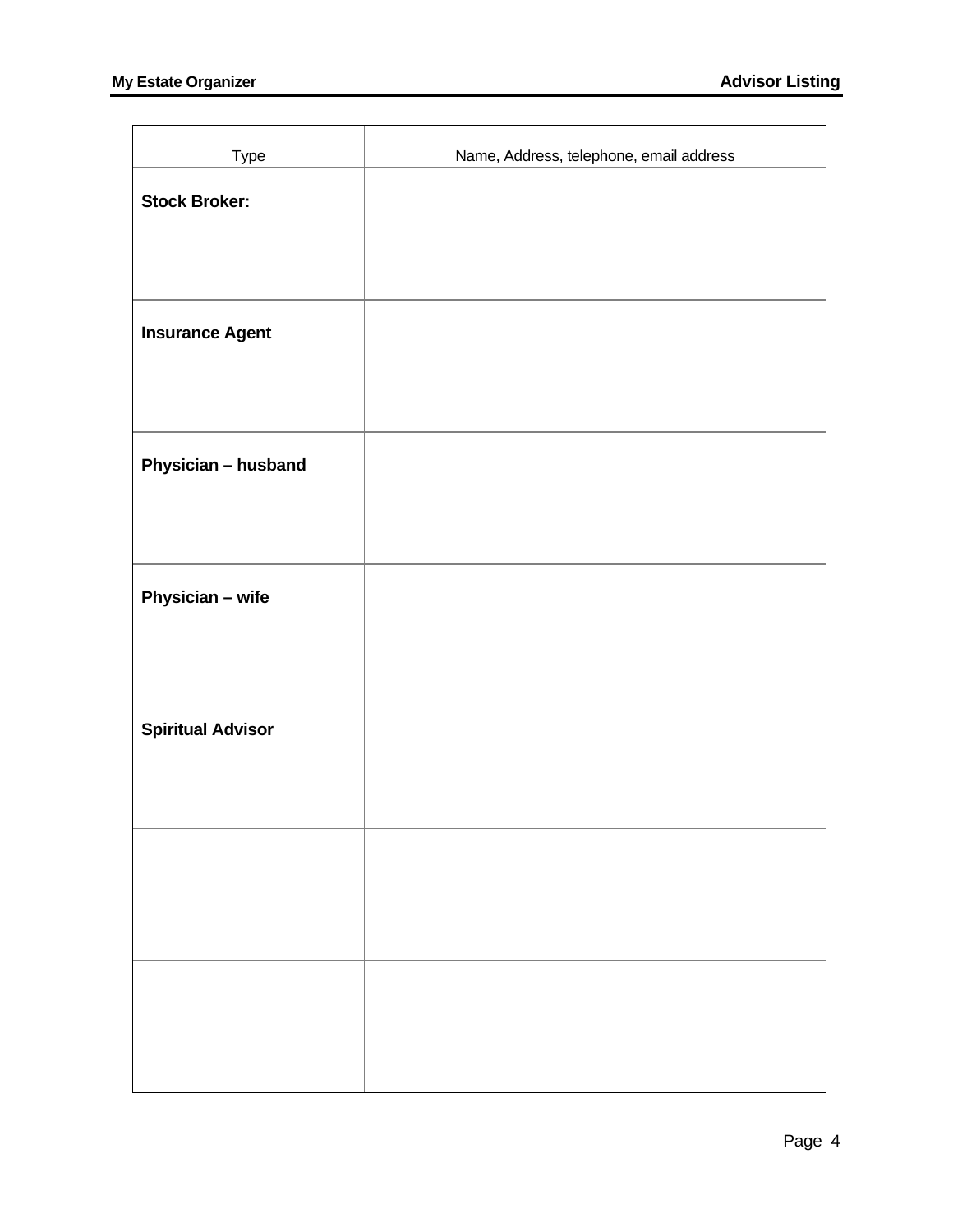### <span id="page-7-0"></span>**3 Document Locator**

| <b>Document:</b>                            | Location: (enter place [e.g. blue file cabinet] and file label) |
|---------------------------------------------|-----------------------------------------------------------------|
| <b>Automobile Titles</b>                    |                                                                 |
| <b>Bank Canceled Checks</b>                 |                                                                 |
| <b>Bank Checkbooks</b>                      |                                                                 |
| <b>Bank Statements</b>                      |                                                                 |
| <b>Birth Certificates</b>                   |                                                                 |
| Collectable Bill of Sales and<br>Appraisals |                                                                 |
| <b>Grant Deed - Residence</b>               |                                                                 |
| <b>Grant Deed - Other</b>                   |                                                                 |
| <b>Income Tax Records</b>                   |                                                                 |
| Insurance - Auto Policy                     |                                                                 |
| Insurance - Disability                      |                                                                 |
| Insurance - Life Policy                     |                                                                 |
| <b>Insurance - Property Policy</b>          |                                                                 |
| Marriage Certificate                        |                                                                 |
| Passports                                   |                                                                 |
| Power of Attorney - Durable                 |                                                                 |
| Power of Attorney - Health                  |                                                                 |
| Safe Deposit Box                            |                                                                 |
| <b>Securities</b>                           |                                                                 |
| Social Security Cards                       |                                                                 |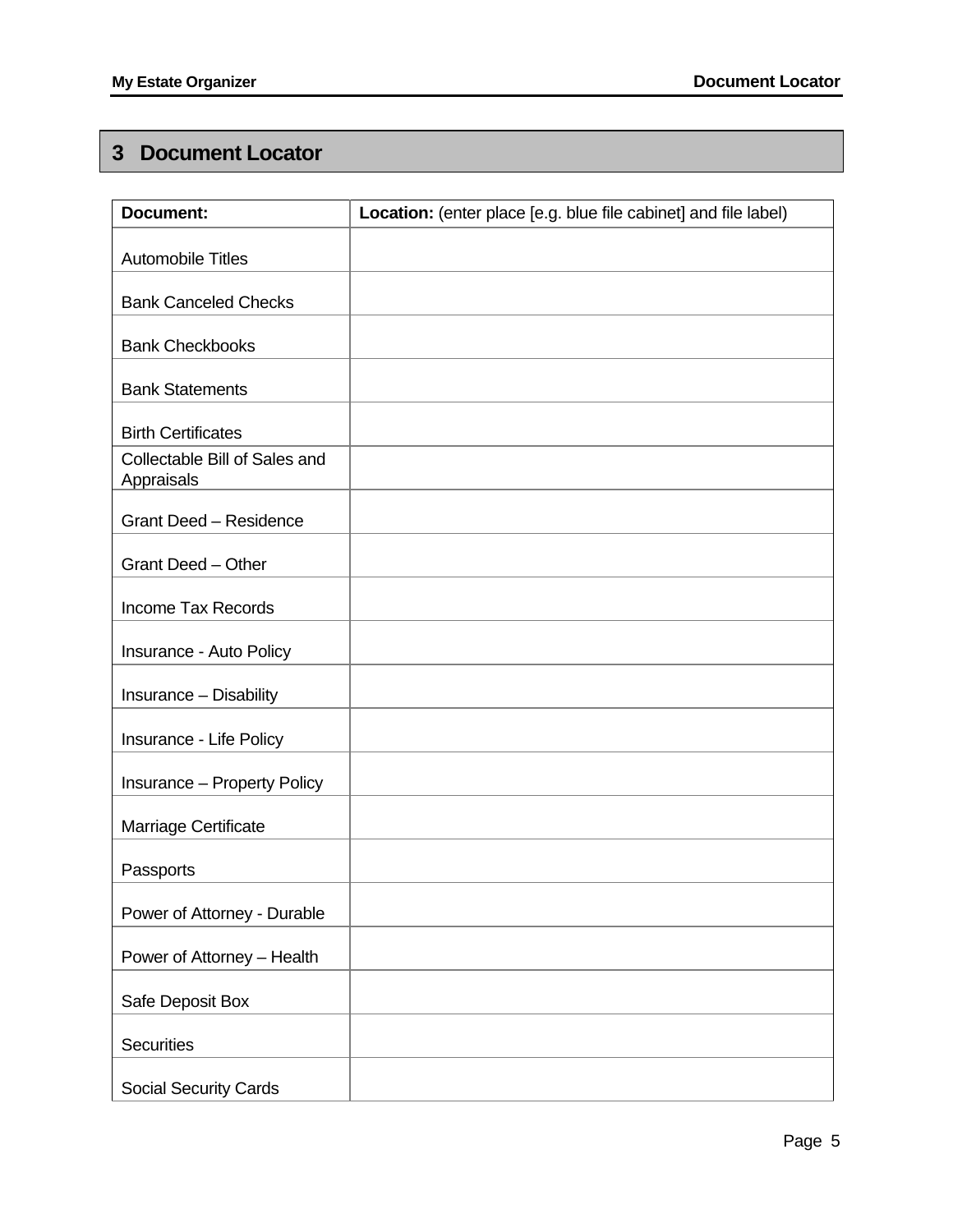| Document:                   | Location: (enter place [e.g. blue file cabinet] and file label) |
|-----------------------------|-----------------------------------------------------------------|
| Trust - Intervivos Original |                                                                 |
| Trust - Intervivos - Copy   |                                                                 |
| Wills - Original            |                                                                 |
| $Wills - Copy$              |                                                                 |
|                             |                                                                 |
|                             |                                                                 |
|                             |                                                                 |
|                             |                                                                 |
|                             |                                                                 |
|                             |                                                                 |
|                             |                                                                 |
|                             |                                                                 |
|                             |                                                                 |
|                             |                                                                 |
|                             |                                                                 |
|                             |                                                                 |
|                             |                                                                 |
|                             |                                                                 |
|                             |                                                                 |
|                             |                                                                 |
|                             |                                                                 |
|                             |                                                                 |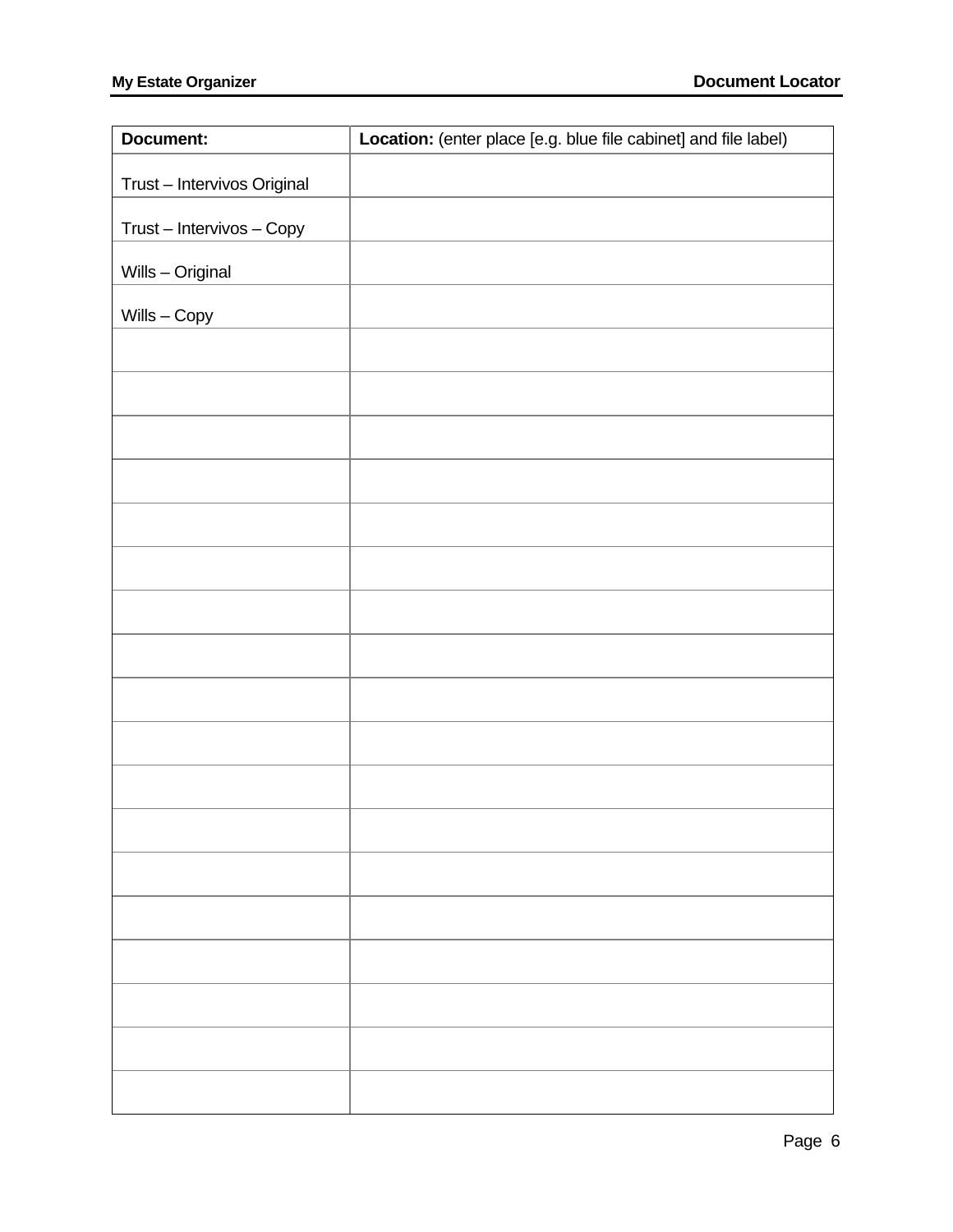# <span id="page-9-0"></span>**4 Funeral Arrangements – Husband**

| Full Name:                                            |           |  |
|-------------------------------------------------------|-----------|--|
| Cemetery / Plot:                                      |           |  |
| <b>Cemetery Coordination:</b><br>(name and telephone) |           |  |
| Arrangements                                          |           |  |
| Comments                                              |           |  |
| People to be notified: Name                           | Telephone |  |
|                                                       |           |  |
|                                                       |           |  |
|                                                       |           |  |
|                                                       |           |  |
|                                                       |           |  |
|                                                       |           |  |
|                                                       |           |  |
|                                                       |           |  |
|                                                       |           |  |
|                                                       |           |  |
|                                                       |           |  |
|                                                       |           |  |
|                                                       |           |  |
|                                                       |           |  |
|                                                       |           |  |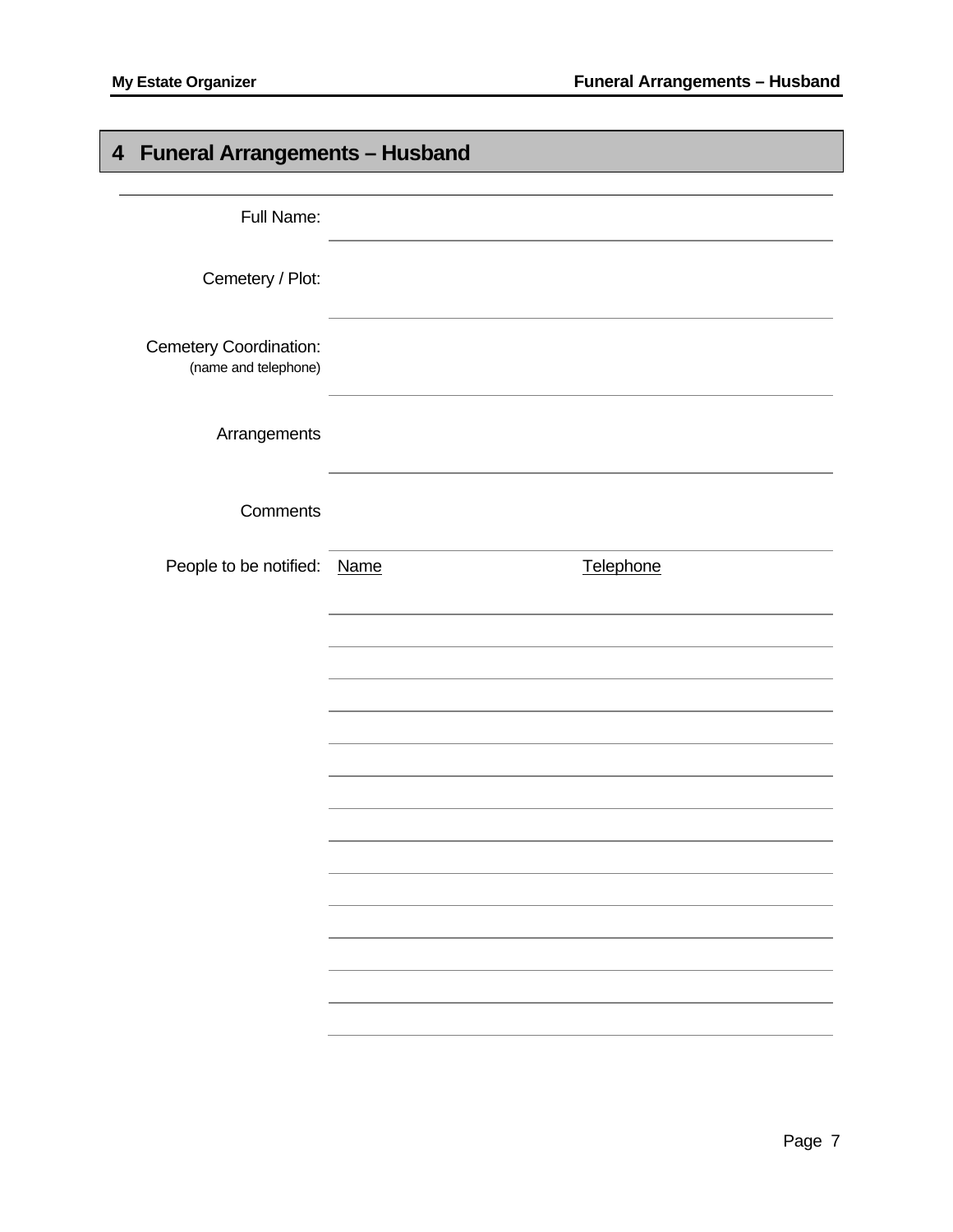# <span id="page-10-0"></span>**5 Funeral Arrangements – Wife**

| Full Name:                                            |           |
|-------------------------------------------------------|-----------|
| Cemetery / Plot:                                      |           |
| <b>Cemetery Coordination:</b><br>(name and telephone) |           |
| Arrangements                                          |           |
| Comments                                              |           |
| People to be notified: Name                           | Telephone |
|                                                       |           |
|                                                       |           |
|                                                       |           |
|                                                       |           |
|                                                       |           |
|                                                       |           |
|                                                       |           |
|                                                       |           |
|                                                       |           |
|                                                       |           |
|                                                       |           |
|                                                       |           |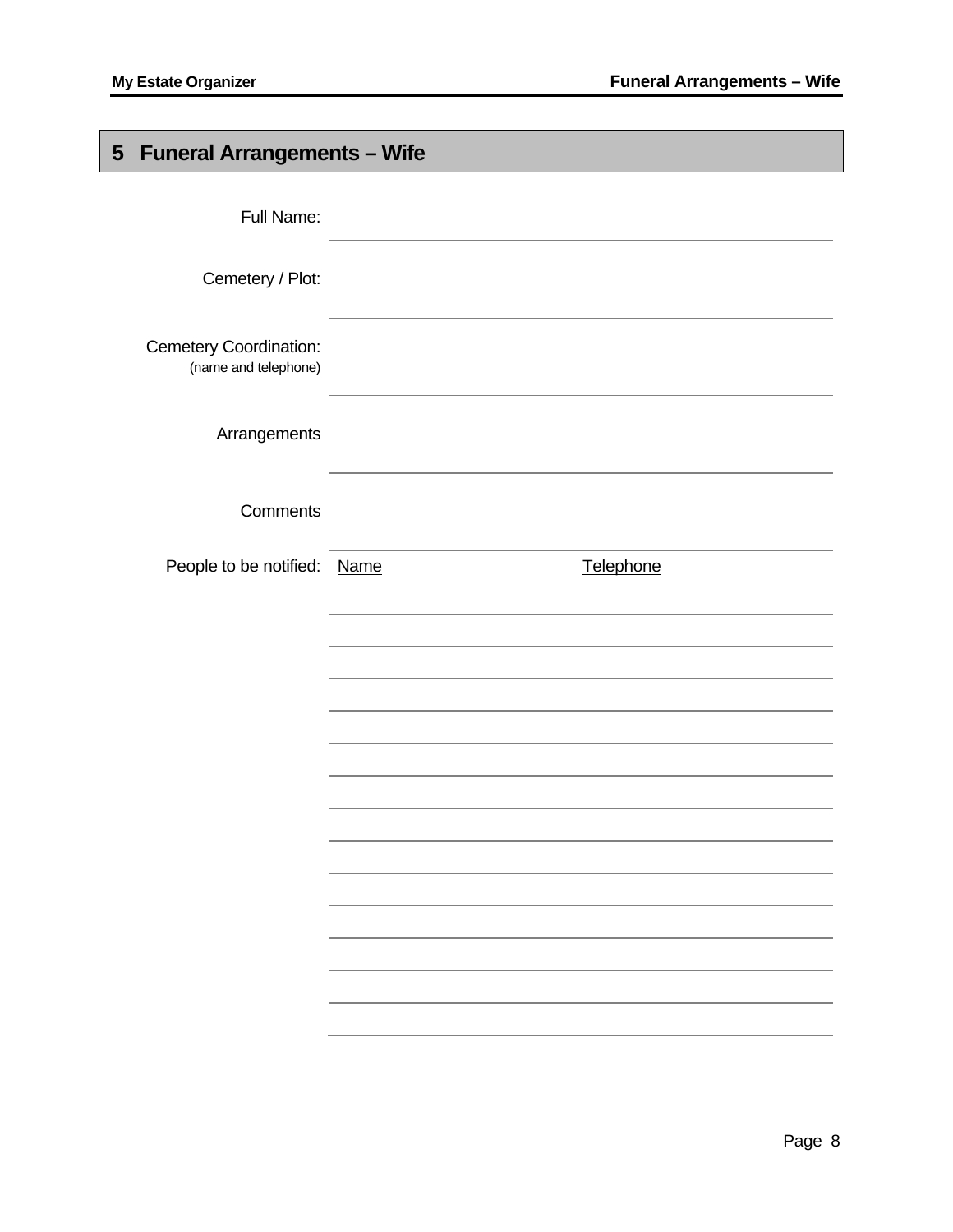### <span id="page-11-0"></span>**6 Special Instructions Regarding the Estate - Husband**

Name:

Instructions: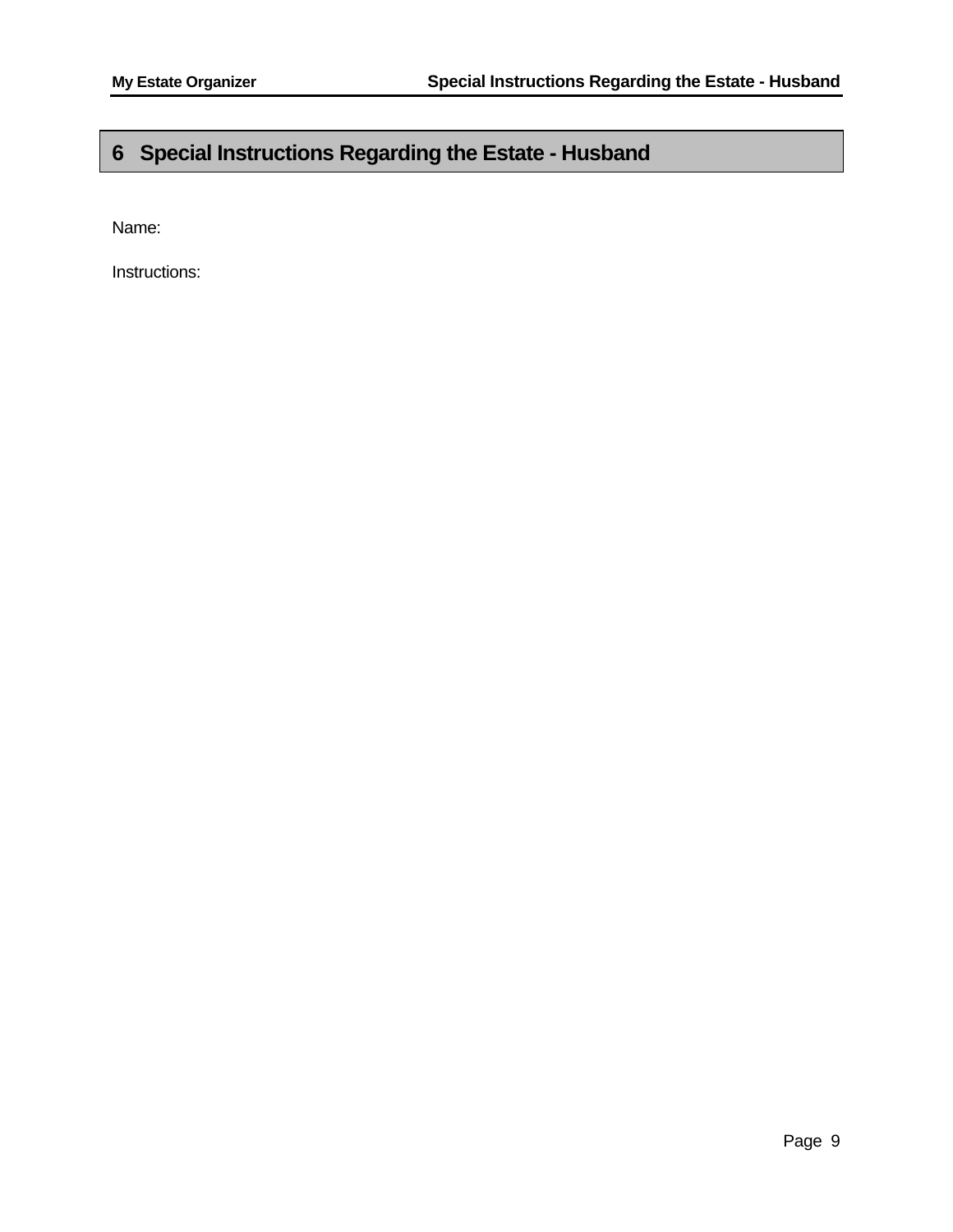### <span id="page-12-0"></span>**7 Special Instructions Regarding the Estate -Wife**

Name:

Instructions: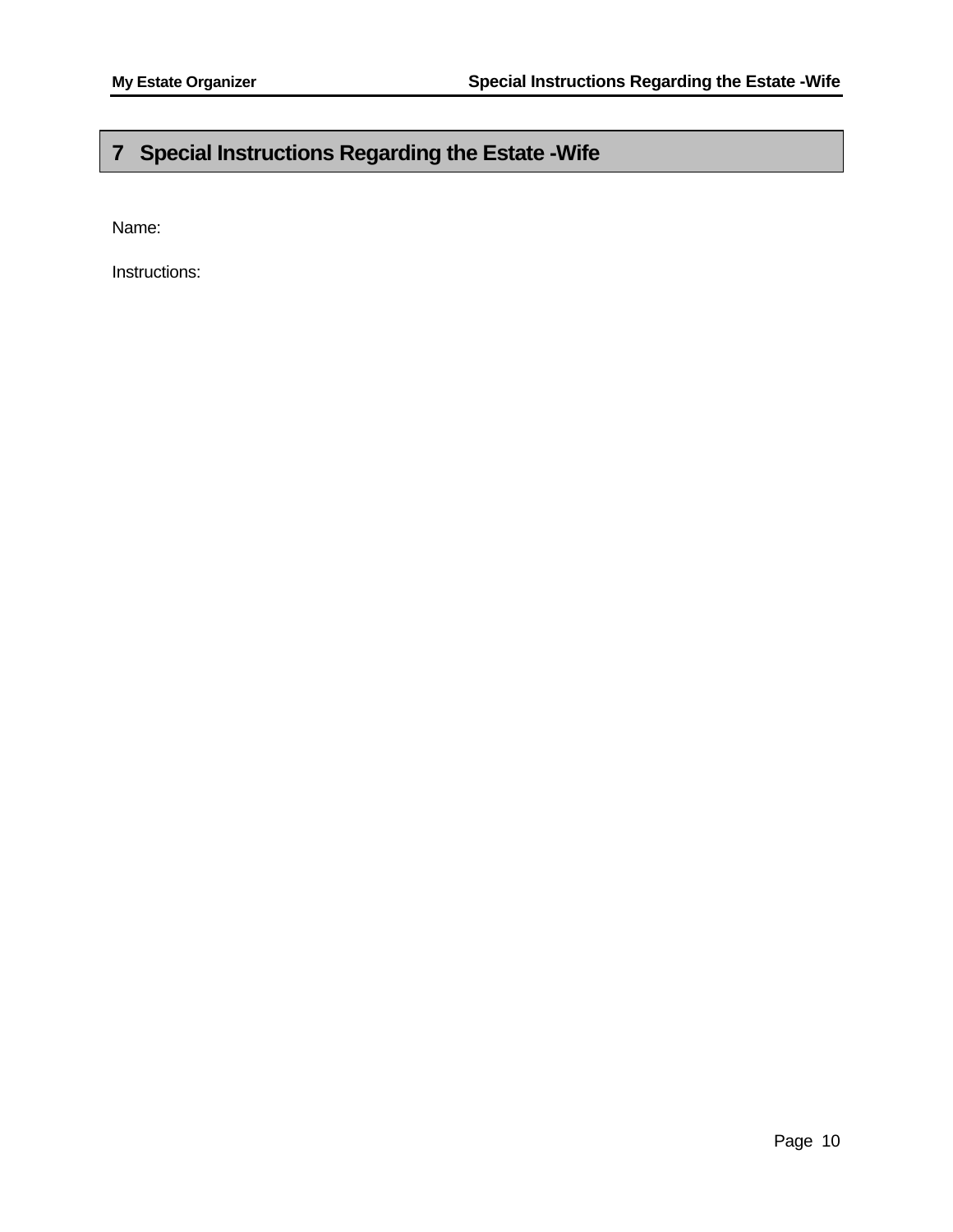### <span id="page-13-0"></span>**8 Special Instructions Regarding Tax Matters**

Instructions: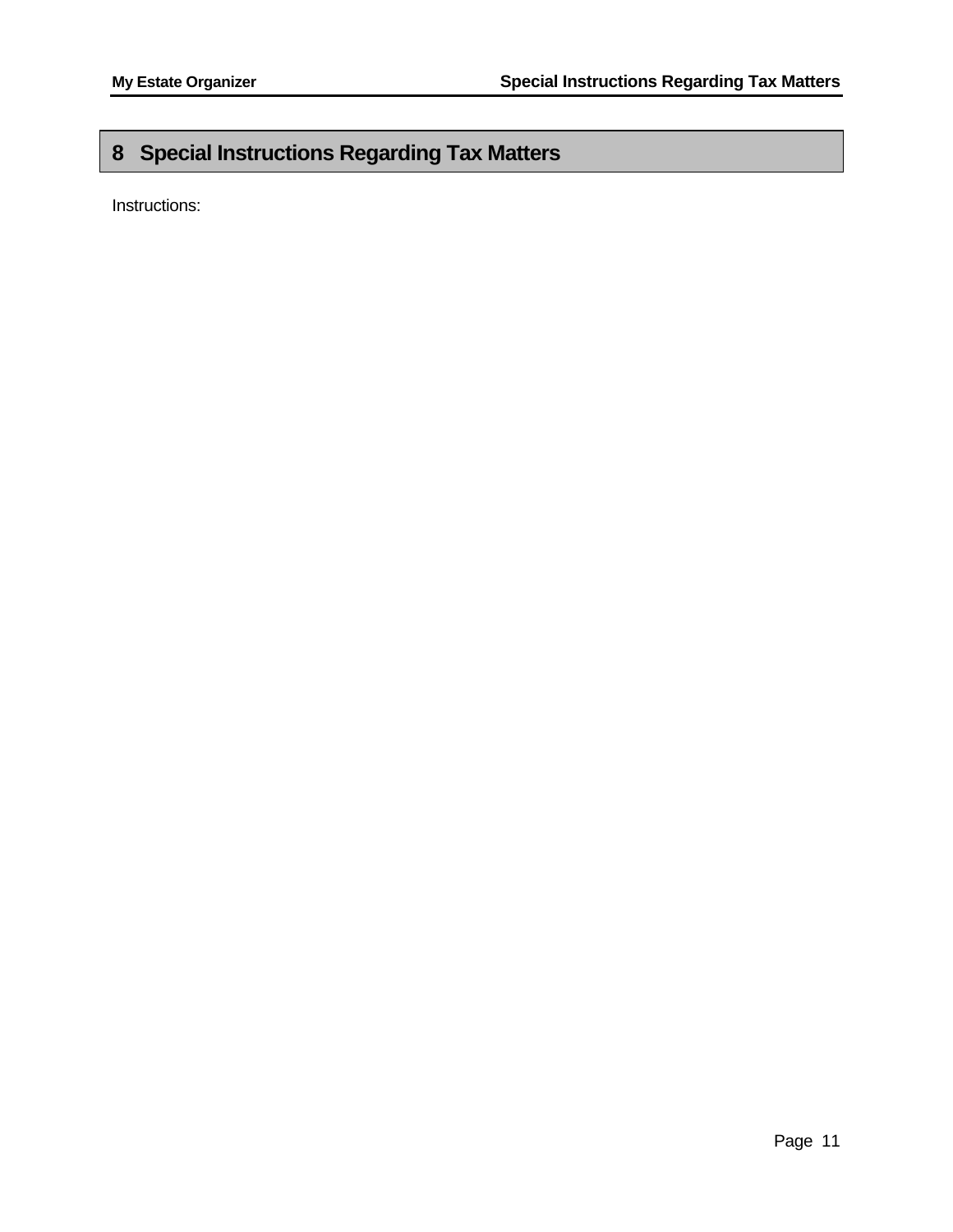# <span id="page-14-0"></span>**9 Power of Attorney**

| Type / Person                                     | Signatories / telephone      | <b>Location of Document</b><br>(originals and copies) |
|---------------------------------------------------|------------------------------|-------------------------------------------------------|
|                                                   |                              |                                                       |
| Durable Power of Attorney<br>Demise of: (husband) | Primary:<br>First Alternate: |                                                       |
|                                                   | Second Alternate:            |                                                       |
|                                                   | Primary:                     |                                                       |
| Durable Power of Attorney<br>Demise of (wife):    | <b>First Alternate:</b>      |                                                       |
|                                                   | Second Alternate:            |                                                       |
| Durable Power of Attorney                         | Primary:                     |                                                       |
| Health Care of (husband):                         | First Alternate:             |                                                       |
|                                                   | Second Alternate:            |                                                       |
| Durable Power of Attorney                         | Primary:                     |                                                       |
| Health Care of (wife)                             | <b>First Alternate:</b>      |                                                       |
|                                                   | Second Alternate:            |                                                       |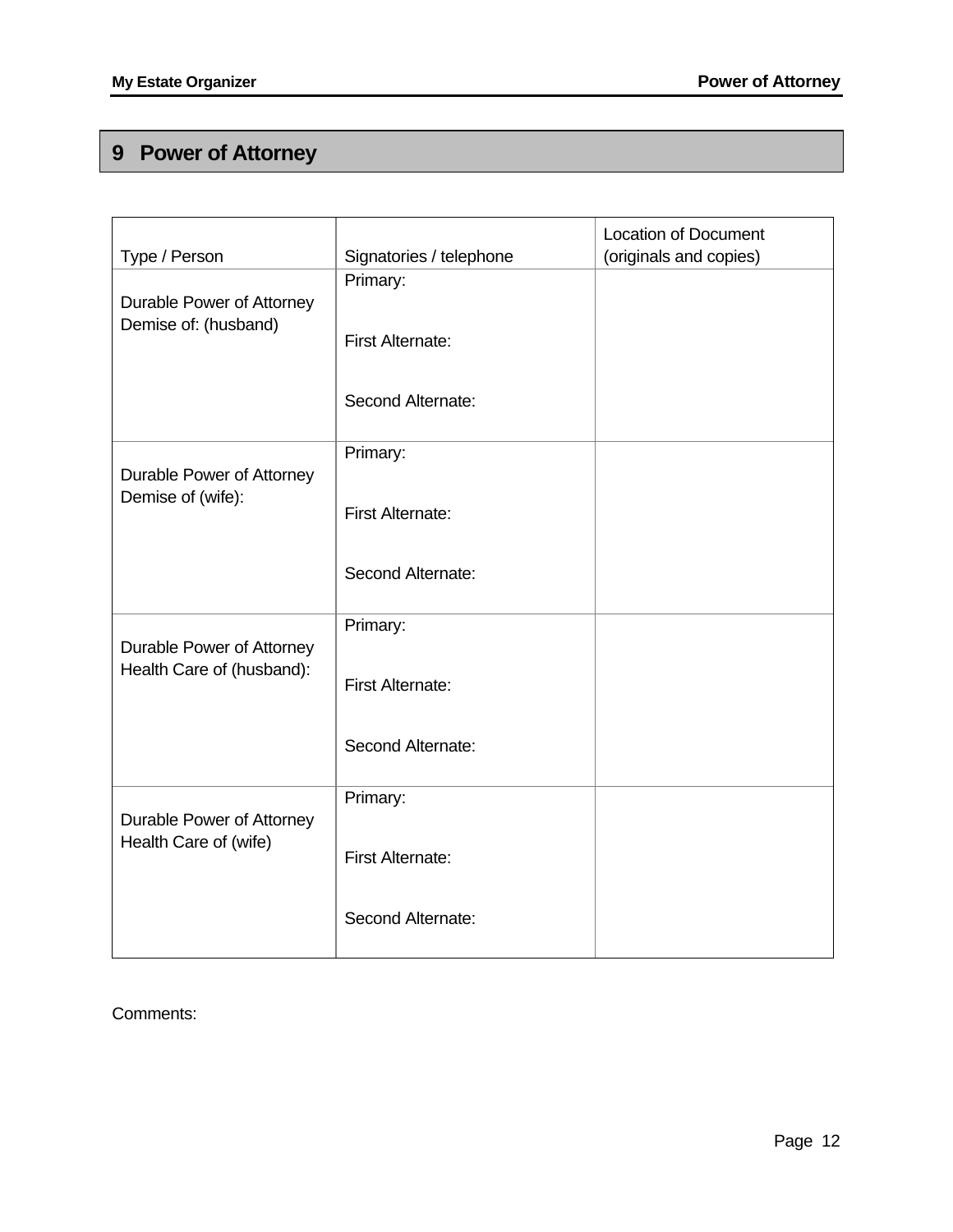### <span id="page-15-0"></span>**10 Trust and Wills**

| . .<br>$\sim$<br>v<br>v |
|-------------------------|
|-------------------------|

| Full title:                                  |  |
|----------------------------------------------|--|
| Dated:                                       |  |
| <b>Most Recent</b><br><b>Amendment Date:</b> |  |
| Location of Original:                        |  |
| Location of Copies:                          |  |

#### **Trustees**

| <u>Name</u> | <b>Social Security No</b> | <b>Birth Date</b> |  |  |  |
|-------------|---------------------------|-------------------|--|--|--|
|             |                           |                   |  |  |  |
|             |                           |                   |  |  |  |
|             |                           |                   |  |  |  |

#### **Wills**

| Name                  |                                                                                                                       |
|-----------------------|-----------------------------------------------------------------------------------------------------------------------|
| Dated:                |                                                                                                                       |
| Location of Original: |                                                                                                                       |
| Location of Copies:   | <u> 1980 - Johann Barbara, martxa eta batarra (h. 1980).</u>                                                          |
|                       |                                                                                                                       |
| Name                  |                                                                                                                       |
| Dated:                |                                                                                                                       |
| Location of Original: |                                                                                                                       |
| Location of Copies:   | <u> 1989 - Jan Sterlinger, fransk politiker og den som andre og den som andre og den som andre og den som andre o</u> |
|                       |                                                                                                                       |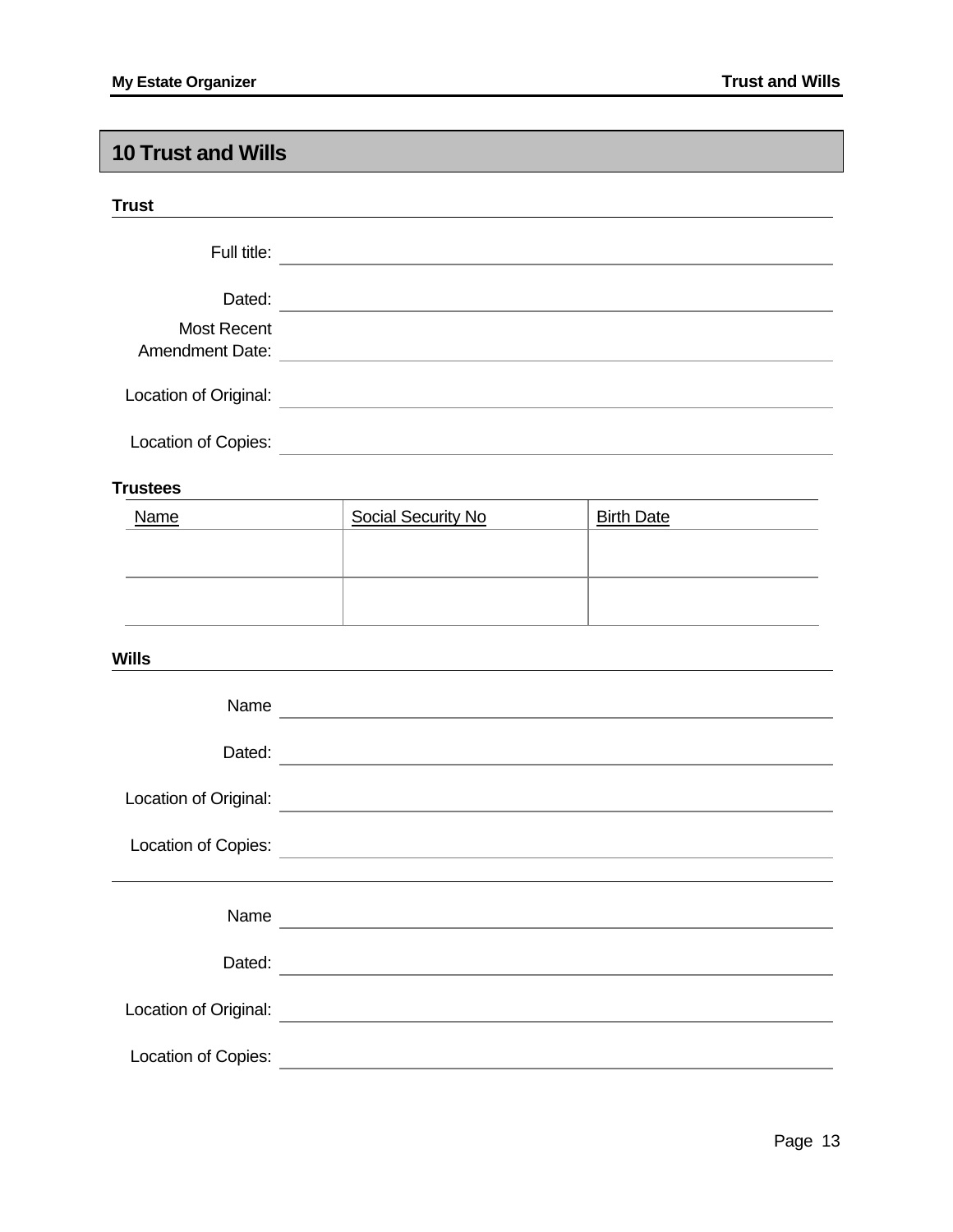#### <span id="page-16-0"></span>**11 Assets**

| 11.1 Bank Accounts and Safe Deposit Boxes  |                                                                                                                       |  |
|--------------------------------------------|-----------------------------------------------------------------------------------------------------------------------|--|
|                                            |                                                                                                                       |  |
| Account Name /<br>Number:                  |                                                                                                                       |  |
| Type:                                      |                                                                                                                       |  |
| Vesting:                                   |                                                                                                                       |  |
| Financial<br>Institution                   |                                                                                                                       |  |
| Name / Address                             |                                                                                                                       |  |
| Contact:/<br>telephone:                    |                                                                                                                       |  |
| Signatories:                               |                                                                                                                       |  |
| Comments:                                  |                                                                                                                       |  |
| Account Name /                             |                                                                                                                       |  |
| Number:                                    |                                                                                                                       |  |
| Type:                                      |                                                                                                                       |  |
| Vesting:                                   |                                                                                                                       |  |
| Financial<br>Institution<br>Name / Address |                                                                                                                       |  |
| Contact:/<br>telephone:                    | <u> Alexandria de la construcción de la construcción de la construcción de la construcción de la construcción de </u> |  |
| Signatories:                               |                                                                                                                       |  |
| Comments:                                  |                                                                                                                       |  |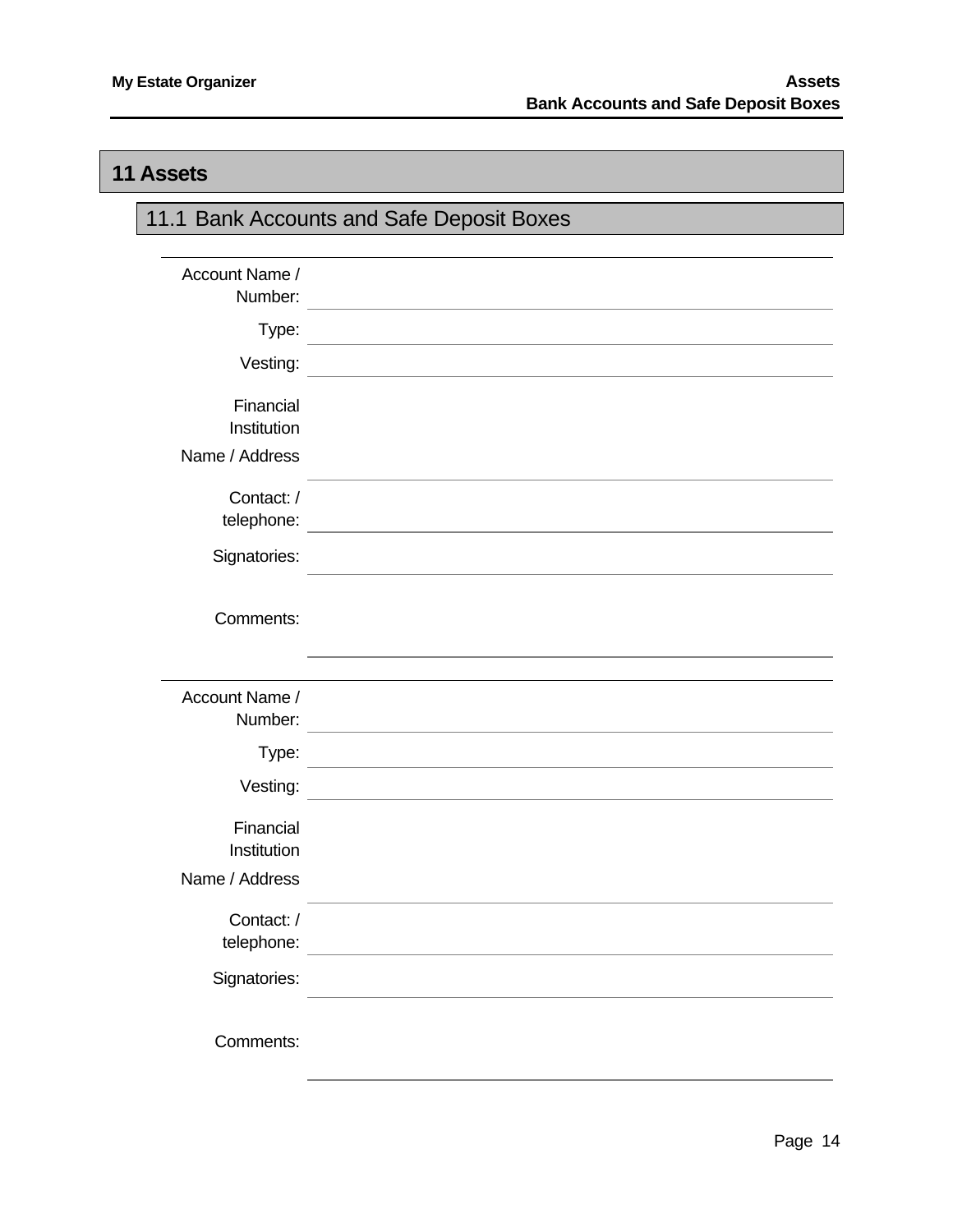| Account Name /<br>Number: |                                                                                           |
|---------------------------|-------------------------------------------------------------------------------------------|
|                           |                                                                                           |
| Type:                     |                                                                                           |
| Vesting:                  |                                                                                           |
|                           |                                                                                           |
| Financial                 |                                                                                           |
| Institution               |                                                                                           |
| Name / Address            |                                                                                           |
|                           |                                                                                           |
| Contact:/                 |                                                                                           |
| telephone:                |                                                                                           |
|                           |                                                                                           |
| Signatories:              |                                                                                           |
|                           |                                                                                           |
|                           |                                                                                           |
| Comments:                 |                                                                                           |
|                           |                                                                                           |
|                           |                                                                                           |
| Account Name /            |                                                                                           |
| Number:                   |                                                                                           |
|                           | the control of the control of the control of the control of the control of the control of |
| Type:                     |                                                                                           |
| Vesting:                  |                                                                                           |
|                           |                                                                                           |
| Financial                 |                                                                                           |
| Institution               |                                                                                           |
| Name / Address            |                                                                                           |
|                           |                                                                                           |
| Contact:/                 |                                                                                           |
| telephone:                | <u> 1989 - John Stein, Amerikaansk politiker (</u>                                        |
|                           |                                                                                           |
| Signatories:              |                                                                                           |
|                           |                                                                                           |
| Comments:                 |                                                                                           |
|                           |                                                                                           |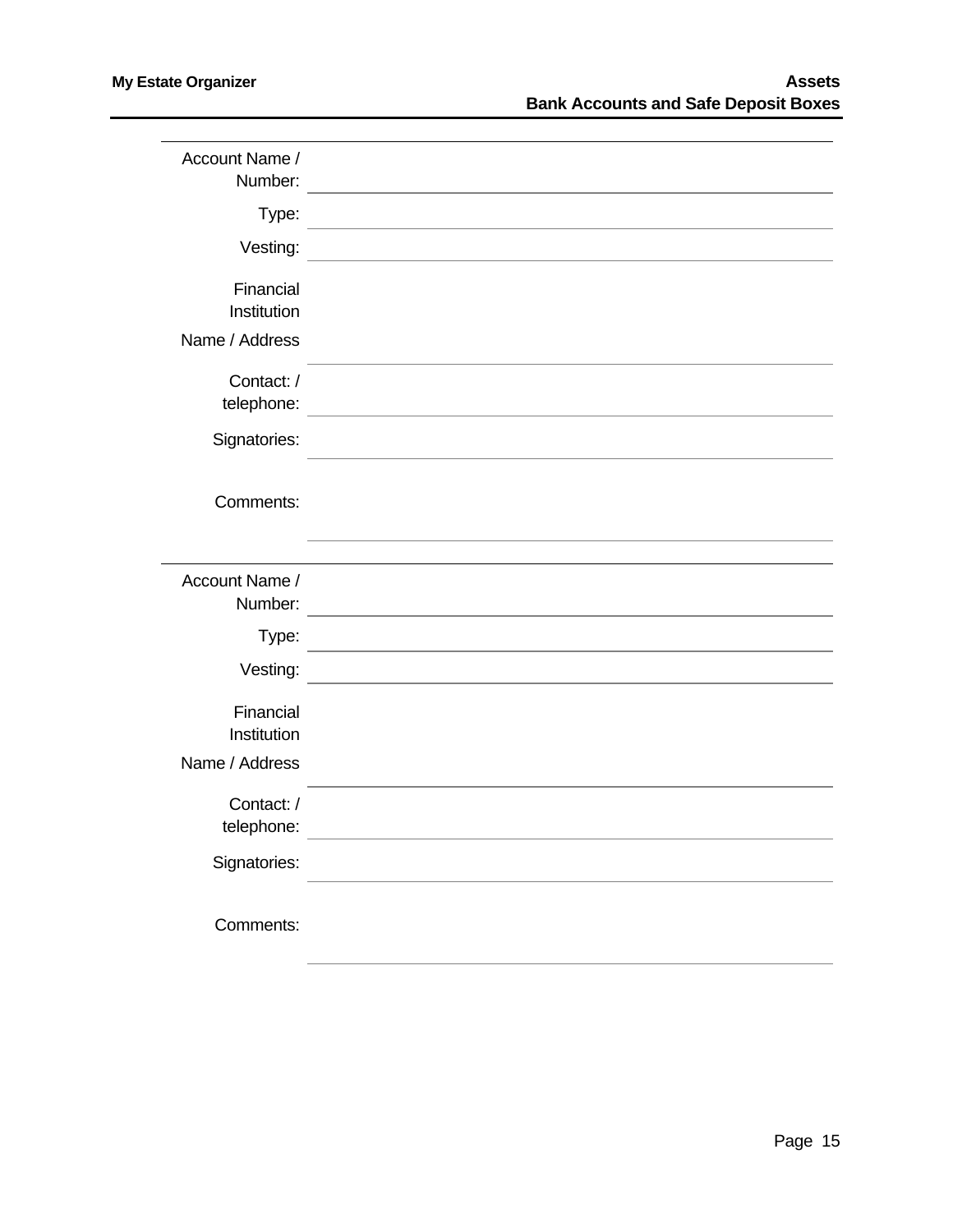### <span id="page-18-0"></span>11.2 Real Estate

Description:

Type:

Vesting:

Property Location:

#### Contacts:

(property manager, cleaning service, security, Home Owners Association …)

Documents and document location: (grant deeds, warranties, maintenance contracts…)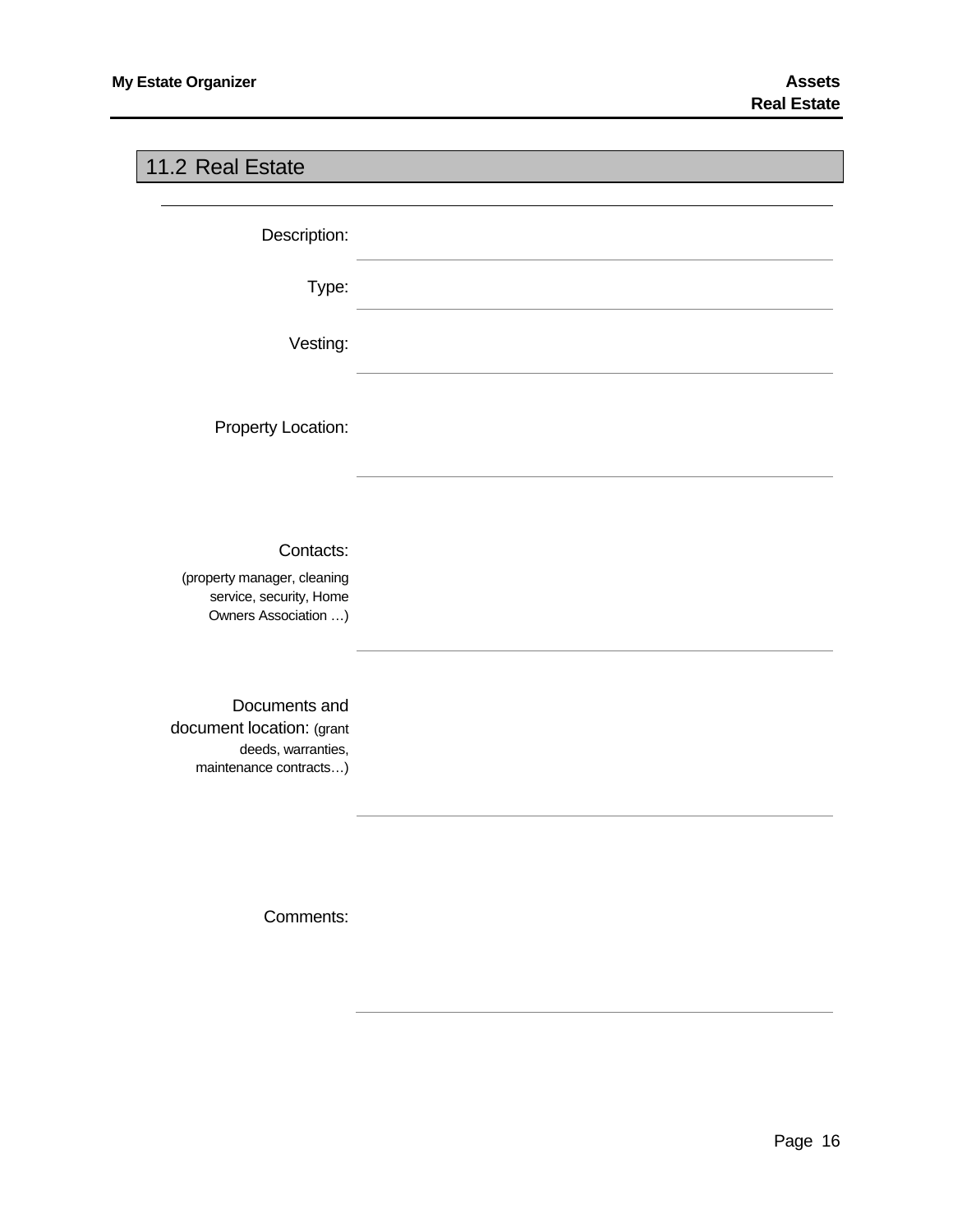| Description:                                                                                |  |
|---------------------------------------------------------------------------------------------|--|
| Type:                                                                                       |  |
| Vesting:                                                                                    |  |
| Property Location:                                                                          |  |
| Contacts:<br>(property manager, cleaning<br>service, security, Home<br>Owners Association ) |  |
| Documents and<br>document location: (grant<br>deeds, warranties,<br>maintenance contracts)  |  |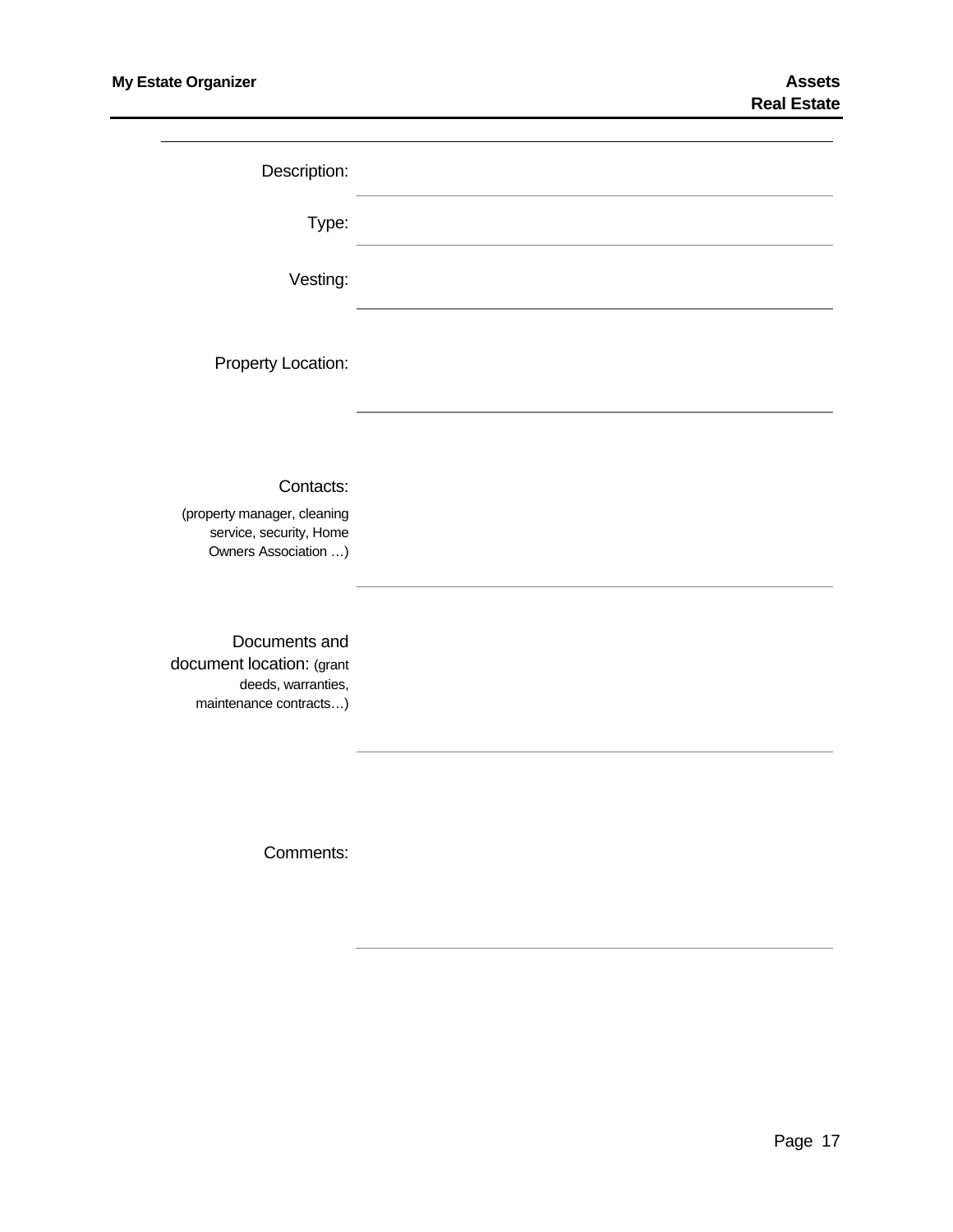| Description:                                                                                |  |
|---------------------------------------------------------------------------------------------|--|
| Type:                                                                                       |  |
| Vesting:                                                                                    |  |
| Property Location:                                                                          |  |
| Contacts:<br>(property manager, cleaning<br>service, security, Home<br>Owners Association ) |  |
| Documents and<br>document location: (grant<br>deeds, warranties,<br>maintenance contracts)  |  |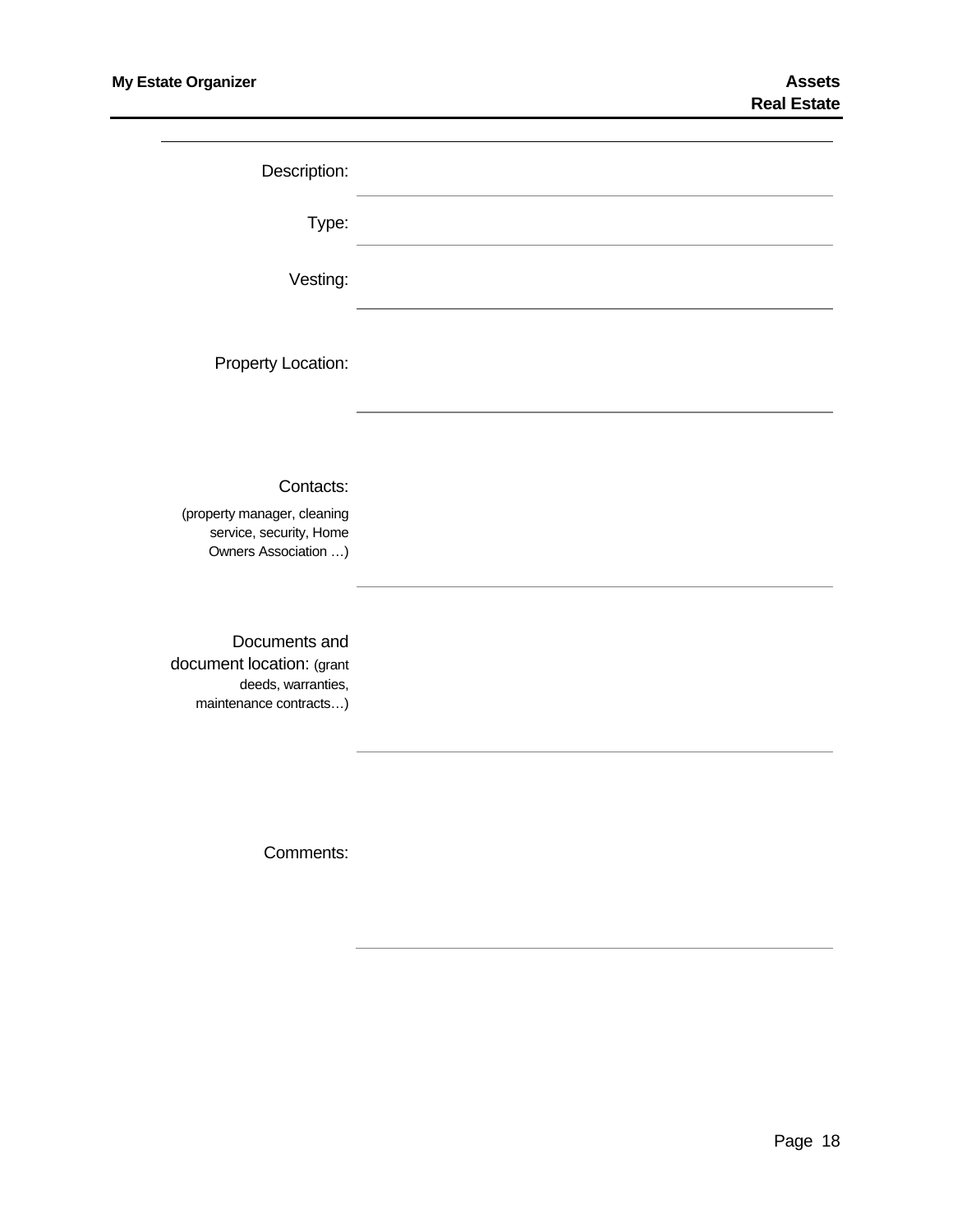| Description:                                                                                |  |
|---------------------------------------------------------------------------------------------|--|
| Type:                                                                                       |  |
| Vesting:                                                                                    |  |
| Property Location:                                                                          |  |
| Contacts:<br>(property manager, cleaning<br>service, security, Home<br>Owners Association ) |  |
| Documents and<br>document location: (grant<br>deeds, warranties,<br>maintenance contracts)  |  |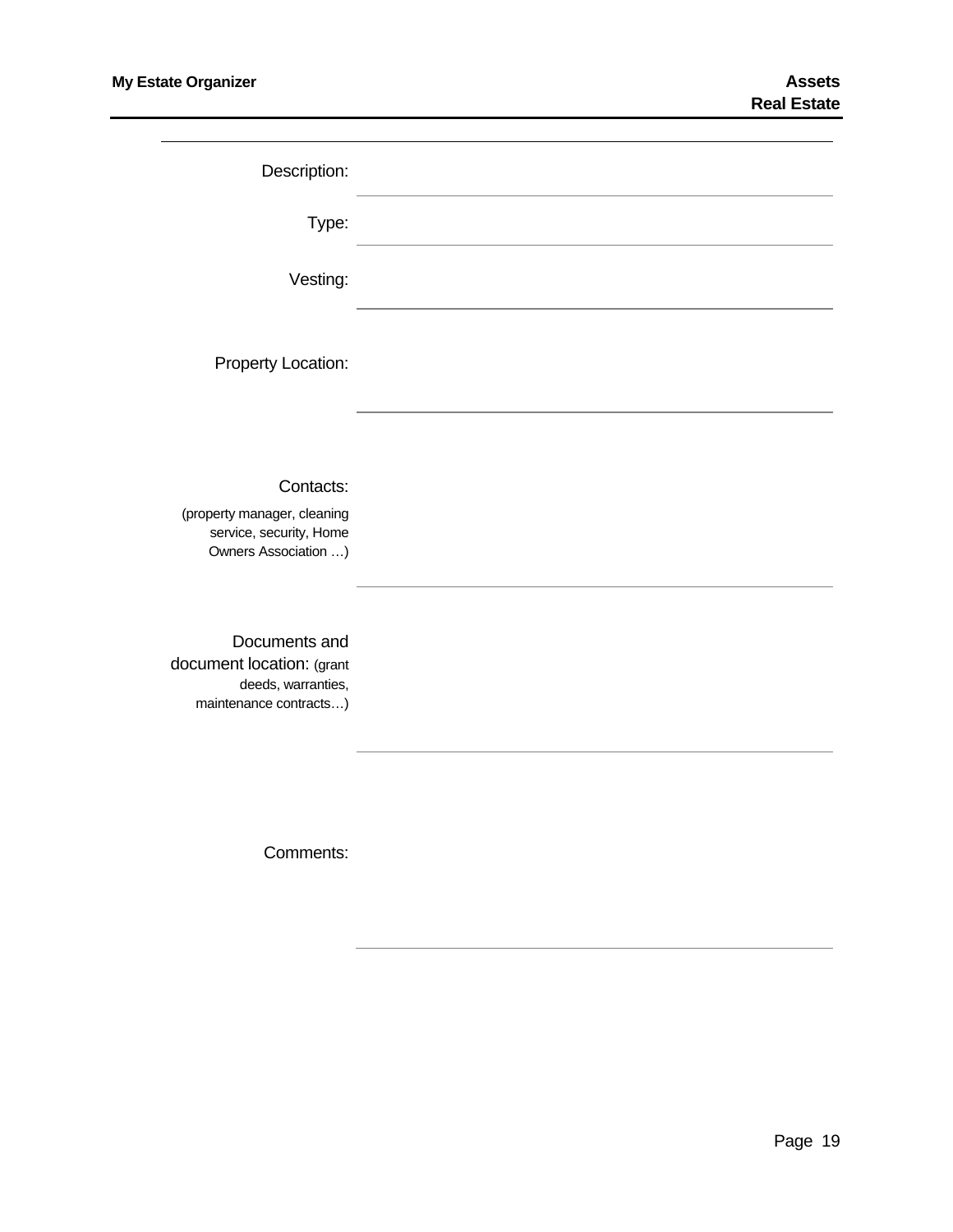| Description:                                                                                |  |
|---------------------------------------------------------------------------------------------|--|
| Type:                                                                                       |  |
| Vesting:                                                                                    |  |
| Property Location:                                                                          |  |
| Contacts:<br>(property manager, cleaning<br>service, security, Home<br>Owners Association ) |  |
| Documents and<br>document location: (grant<br>deeds, warranties,<br>maintenance contracts)  |  |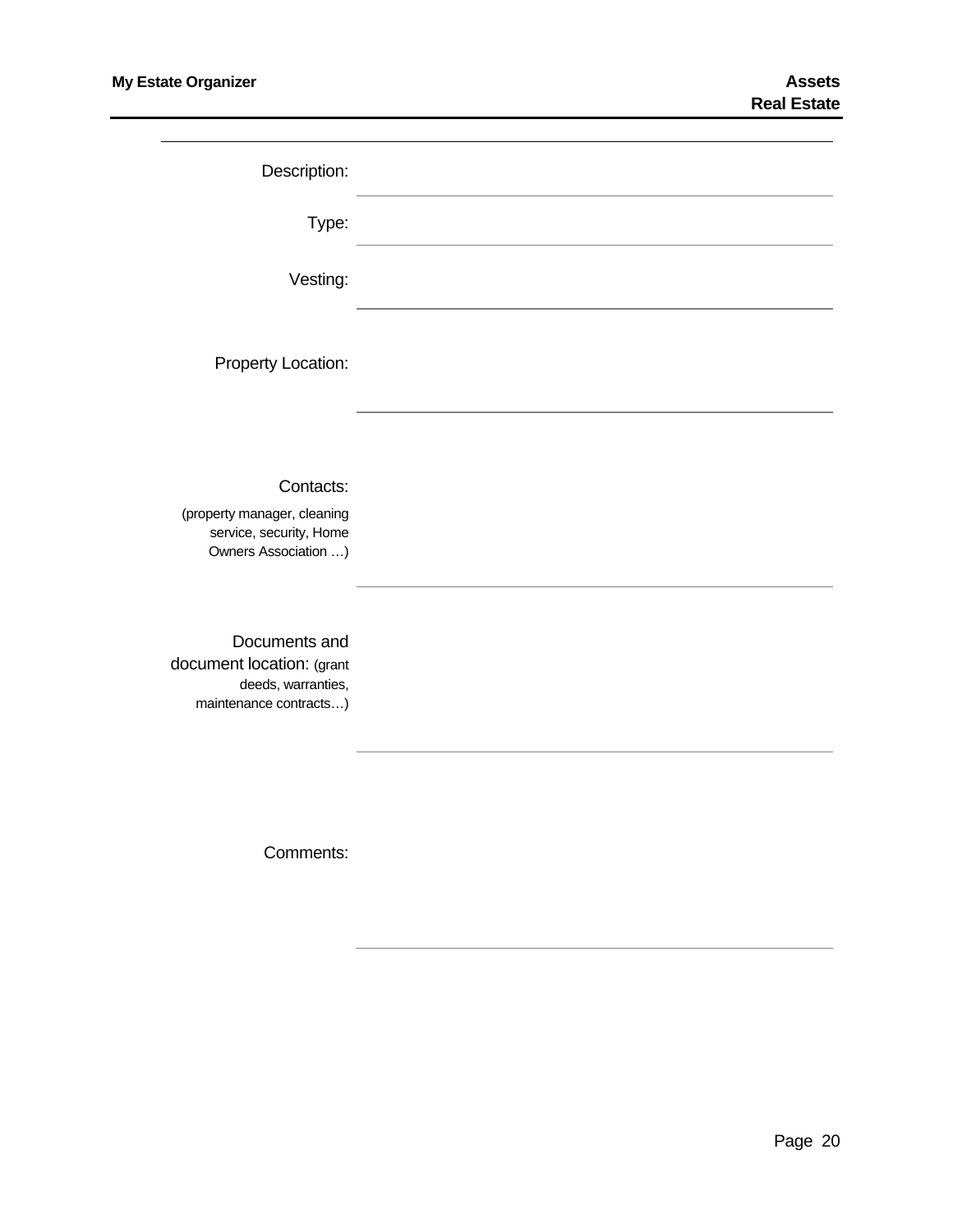#### 11.3 Collectibles, Fine Art

#### Use the list below and/or attach separate lists

<span id="page-23-0"></span>

| Type/Item | Location | Purchase Receipt<br>Location | Vesting | <b>Insurance Policy</b> | Disposition |
|-----------|----------|------------------------------|---------|-------------------------|-------------|
|           |          |                              |         |                         |             |
|           |          |                              |         |                         |             |
|           |          |                              |         |                         |             |
|           |          |                              |         |                         |             |
|           |          |                              |         |                         |             |
|           |          |                              |         |                         |             |
|           |          |                              |         |                         |             |
|           |          |                              |         |                         |             |
|           |          |                              |         |                         |             |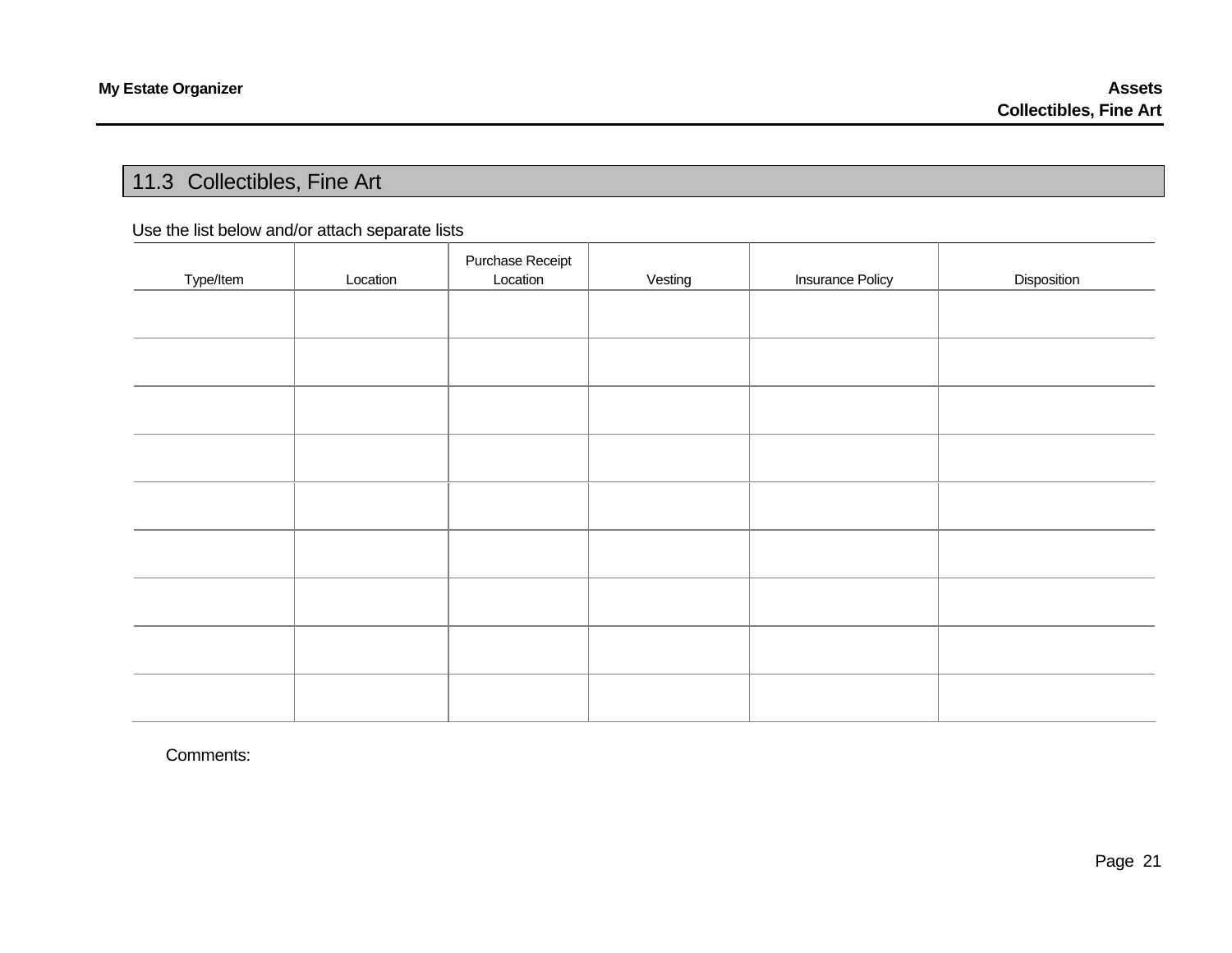#### 11.4 Collectibles, Fine Art

#### Use the list below and/or attach separate lists

<span id="page-24-0"></span>

| Type/Item | Location | Purchase Receipt<br>Location | Vesting | <b>Insurance Policy</b> | Disposition |
|-----------|----------|------------------------------|---------|-------------------------|-------------|
|           |          |                              |         |                         |             |
|           |          |                              |         |                         |             |
|           |          |                              |         |                         |             |
|           |          |                              |         |                         |             |
|           |          |                              |         |                         |             |
|           |          |                              |         |                         |             |
|           |          |                              |         |                         |             |
|           |          |                              |         |                         |             |
|           |          |                              |         |                         |             |
|           |          |                              |         |                         |             |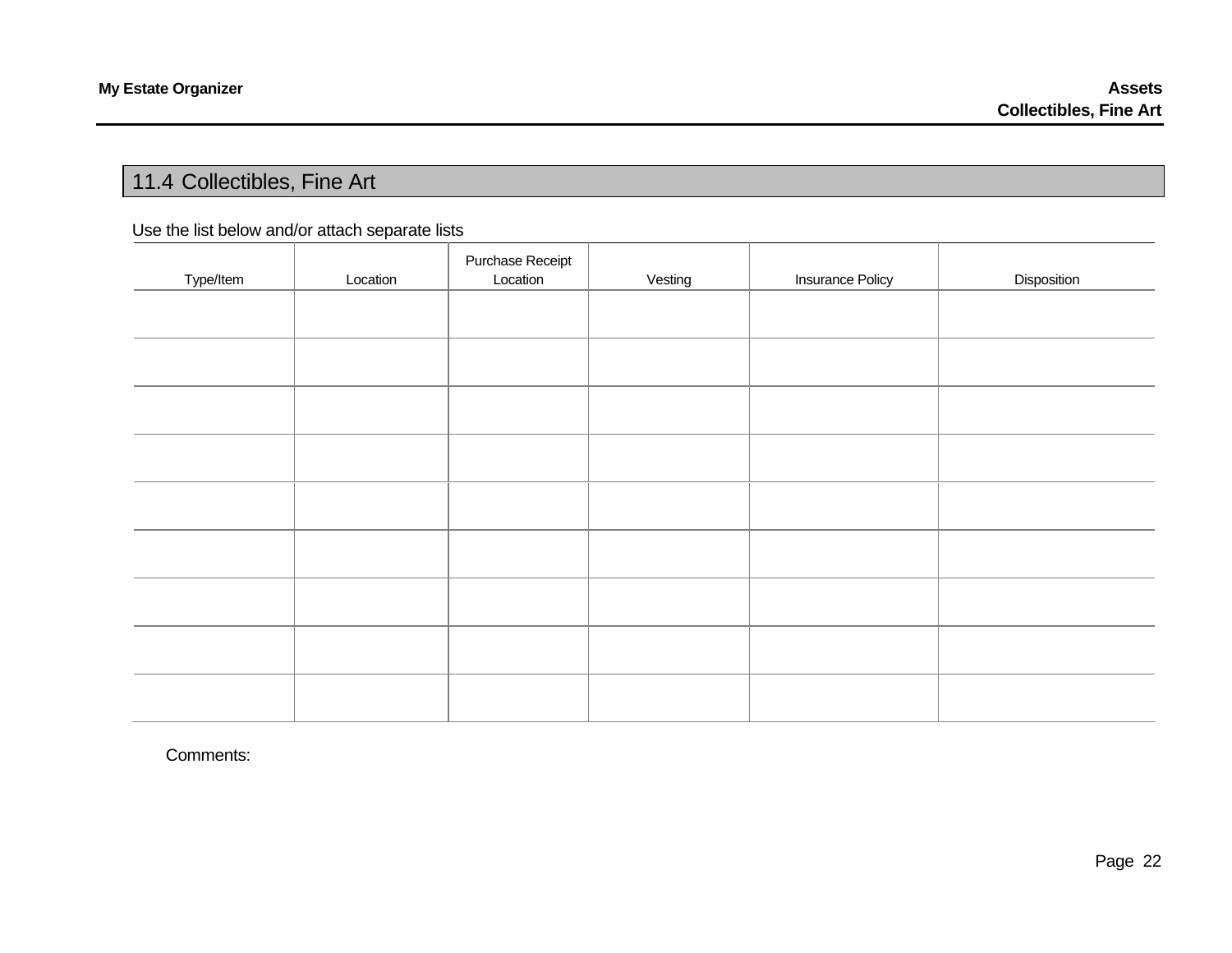### 11.5 Collectibles, Coins

#### Use the list below and/or attach separate lists

<span id="page-25-0"></span>

|           |          | Purchase Receipt |         |                         |             |
|-----------|----------|------------------|---------|-------------------------|-------------|
| Type/Item | Location | Location         | Vesting | <b>Insurance Policy</b> | Disposition |
|           |          |                  |         |                         |             |
|           |          |                  |         |                         |             |
|           |          |                  |         |                         |             |
|           |          |                  |         |                         |             |
|           |          |                  |         |                         |             |
|           |          |                  |         |                         |             |
|           |          |                  |         |                         |             |
|           |          |                  |         |                         |             |
|           |          |                  |         |                         |             |
|           |          |                  |         |                         |             |
|           |          |                  |         |                         |             |
|           |          |                  |         |                         |             |
|           |          |                  |         |                         |             |
|           |          |                  |         |                         |             |
|           |          |                  |         |                         |             |
|           |          |                  |         |                         |             |
|           |          |                  |         |                         |             |
|           |          |                  |         |                         |             |
|           |          |                  |         |                         |             |
|           |          |                  |         |                         |             |
|           |          |                  |         |                         |             |
|           |          |                  |         |                         |             |
|           |          |                  |         |                         |             |
|           |          |                  |         |                         |             |
|           |          |                  |         |                         |             |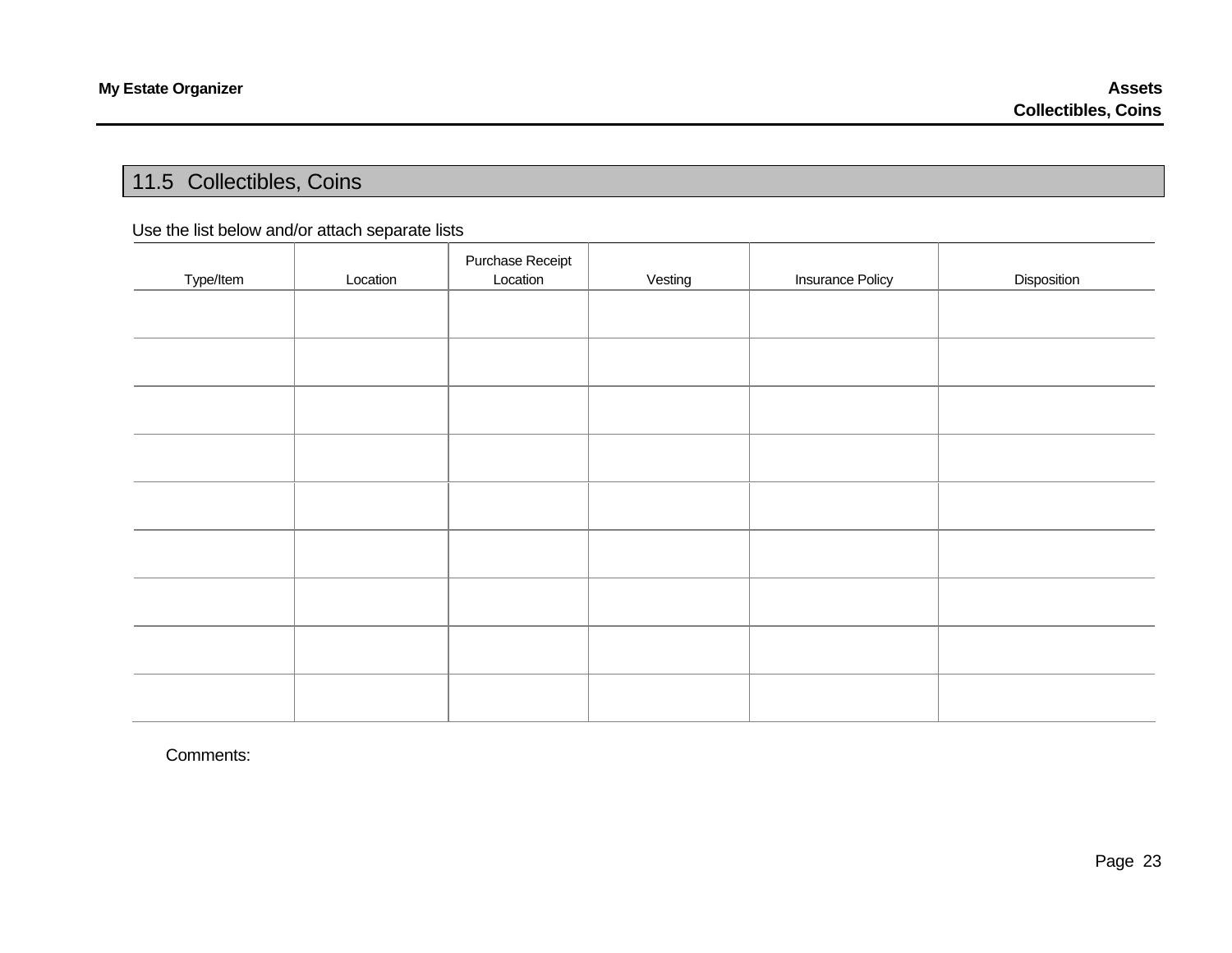### 11.6 Collectibles, other

#### Use the list below and/or attach separate lists

<span id="page-26-0"></span>

|           |          | Purchase Receipt |         |                         |             |
|-----------|----------|------------------|---------|-------------------------|-------------|
| Type/Item | Location | Location         | Vesting | <b>Insurance Policy</b> | Disposition |
|           |          |                  |         |                         |             |
|           |          |                  |         |                         |             |
|           |          |                  |         |                         |             |
|           |          |                  |         |                         |             |
|           |          |                  |         |                         |             |
|           |          |                  |         |                         |             |
|           |          |                  |         |                         |             |
|           |          |                  |         |                         |             |
|           |          |                  |         |                         |             |
|           |          |                  |         |                         |             |
|           |          |                  |         |                         |             |
|           |          |                  |         |                         |             |
|           |          |                  |         |                         |             |
|           |          |                  |         |                         |             |
|           |          |                  |         |                         |             |
|           |          |                  |         |                         |             |
|           |          |                  |         |                         |             |
|           |          |                  |         |                         |             |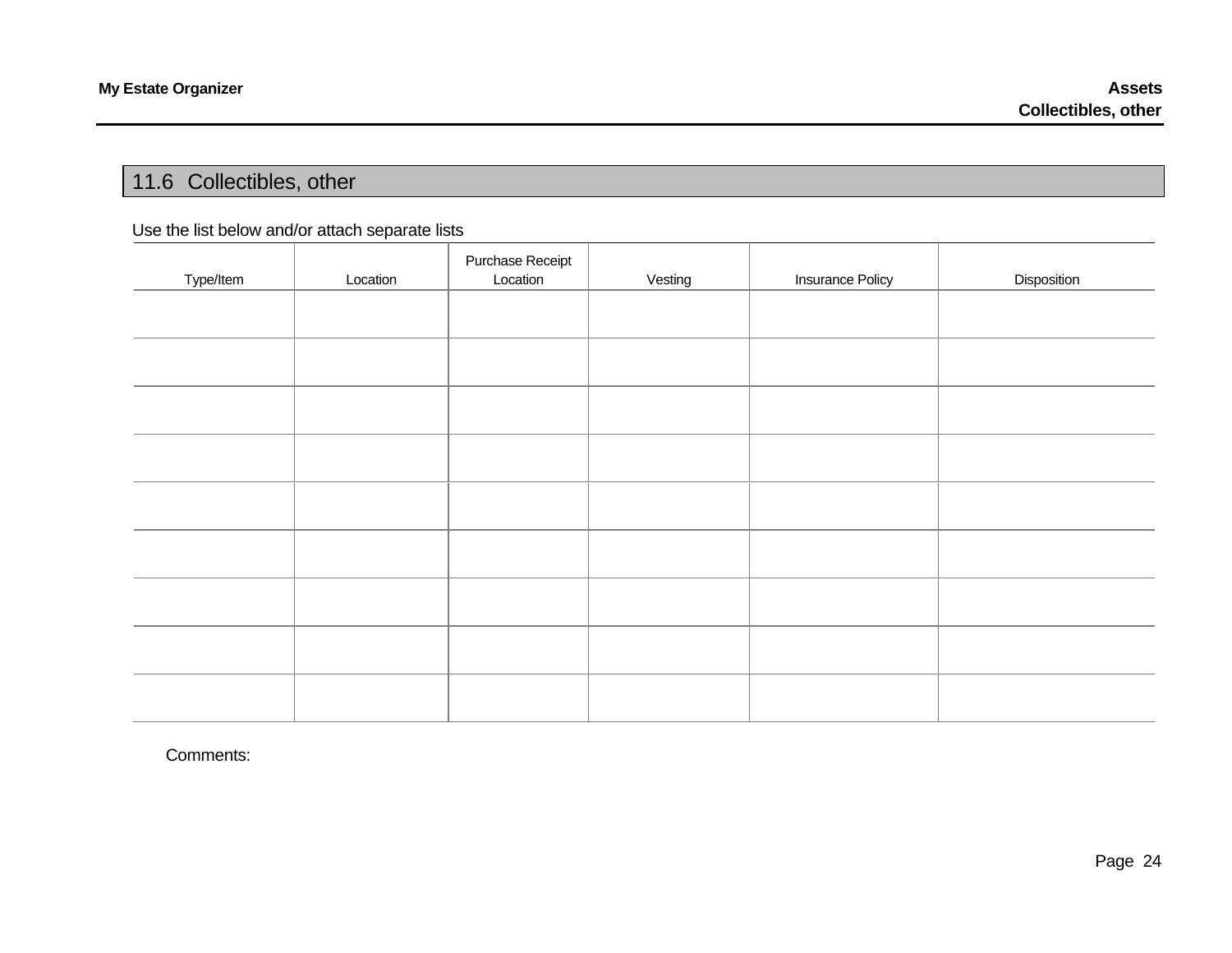### <span id="page-27-0"></span>11.7 Insurance

Listing of all insurance policies by type

| 11.7.1 Health Insurance Policies |  |
|----------------------------------|--|
|                                  |  |
| Insurer:                         |  |
| Agent:                           |  |
| Policy No:                       |  |
| Insured:                         |  |
| Owner:                           |  |
| Policy Date:                     |  |
| Term:                            |  |
| Location:                        |  |
|                                  |  |
| Insurer:                         |  |
| Agent:                           |  |
| Policy No:                       |  |
| Insured:                         |  |
| Owner:                           |  |
| Policy Date:                     |  |
| Term:                            |  |
| Location:                        |  |
| Comments:                        |  |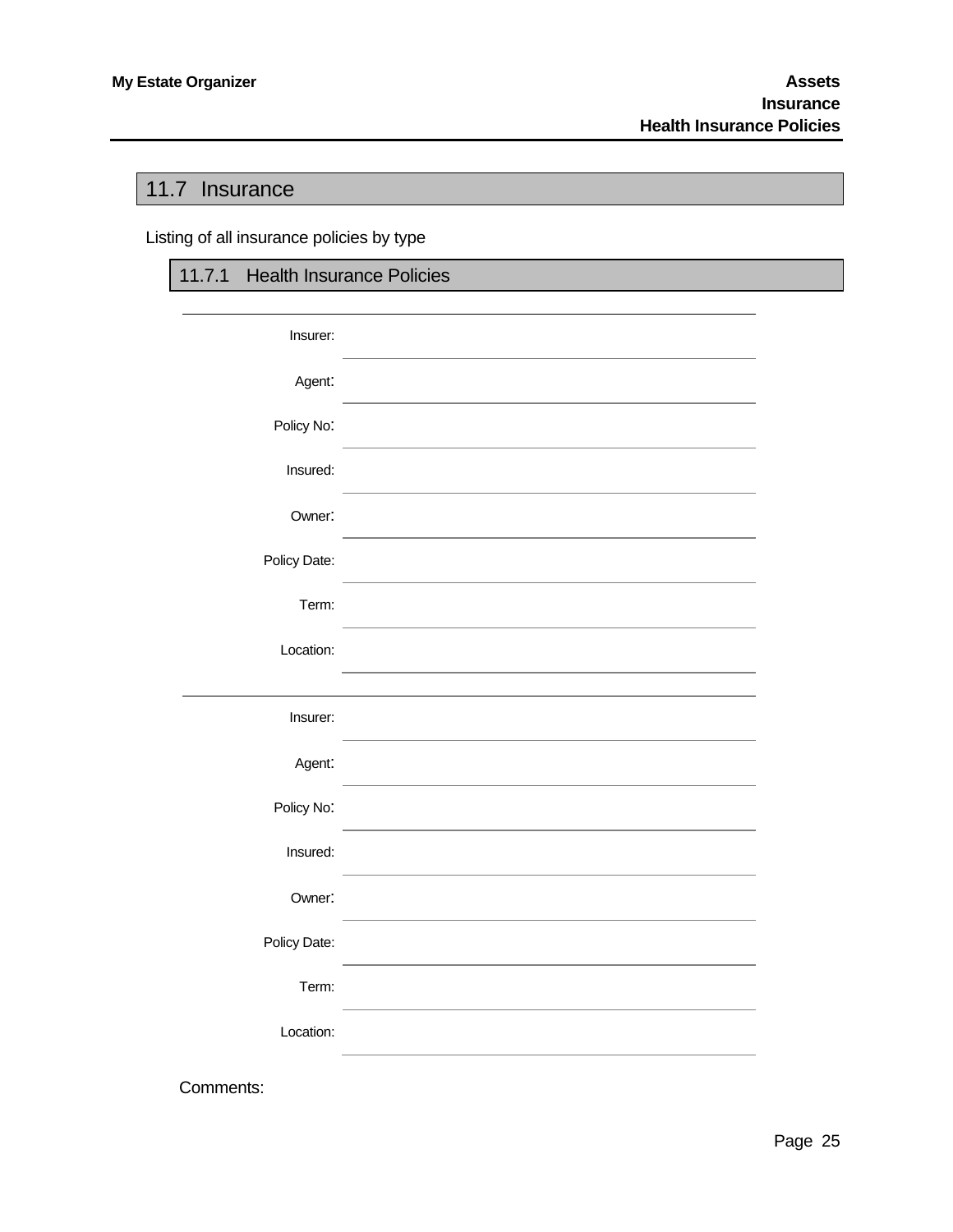<span id="page-28-0"></span>

| 11.7.2 Life Insurance Policies |  |
|--------------------------------|--|
|                                |  |
| Insurer:                       |  |
| Agent:                         |  |
| Policy No:                     |  |
| Type:                          |  |
| Insured:                       |  |
| Beneficiary:                   |  |
| Owner:                         |  |
| Face Amount:                   |  |
| Current Cash Value:            |  |
| Policy Date:                   |  |
| Term:                          |  |
| Premium Status:                |  |
| Location:                      |  |
|                                |  |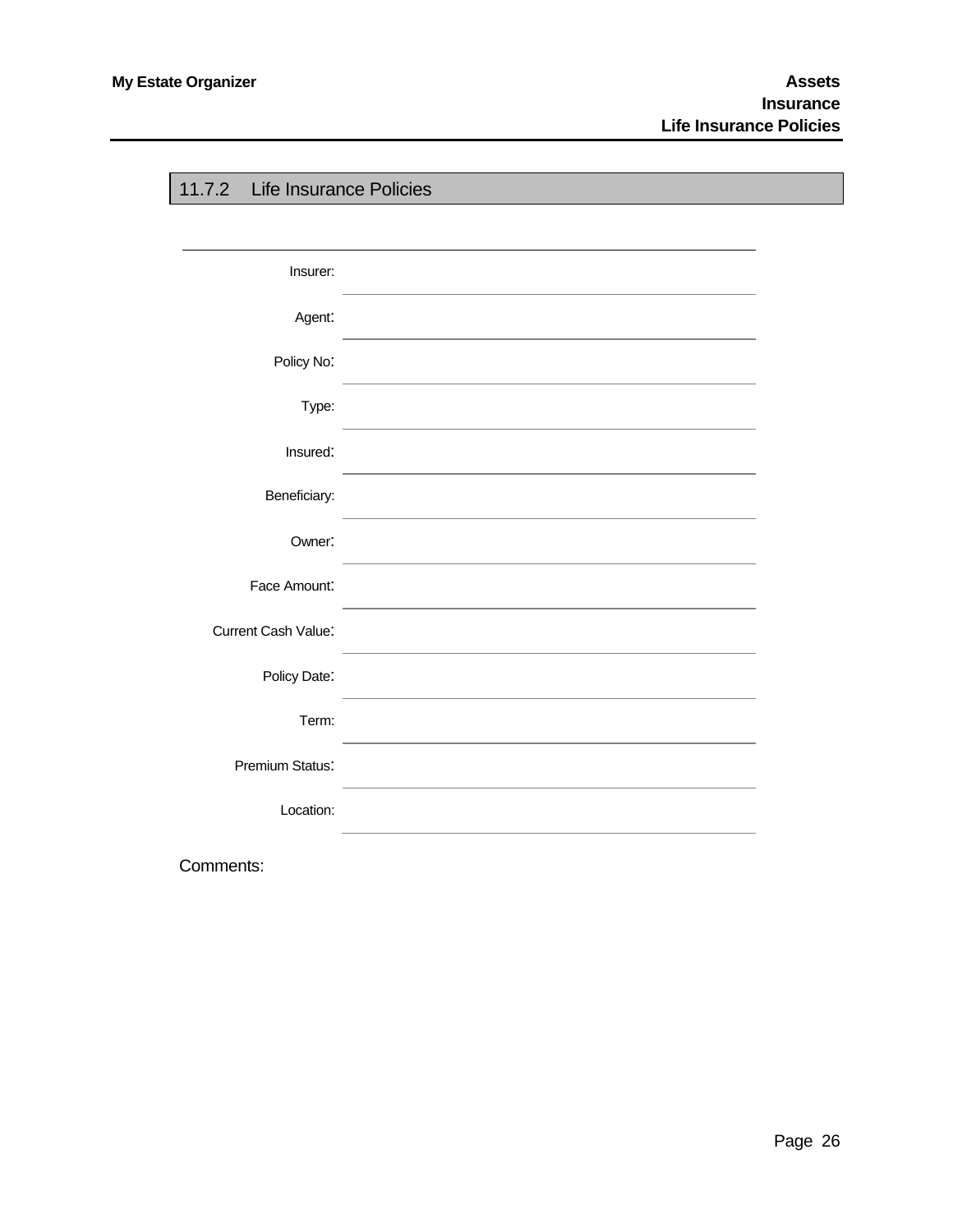| Insurer:            |                                                                                                                  |
|---------------------|------------------------------------------------------------------------------------------------------------------|
| Agent:              |                                                                                                                  |
| Policy No:          | and the control of the control of the control of the control of the control of the control of the control of the |
| Type:               |                                                                                                                  |
| Insured:            |                                                                                                                  |
| Beneficiary:        |                                                                                                                  |
| Owner:              |                                                                                                                  |
| Face Amount:        |                                                                                                                  |
| Current Cash Value: |                                                                                                                  |
| Policy Date:        |                                                                                                                  |
| Term:               |                                                                                                                  |
| Premium Status:     |                                                                                                                  |
| Location:           |                                                                                                                  |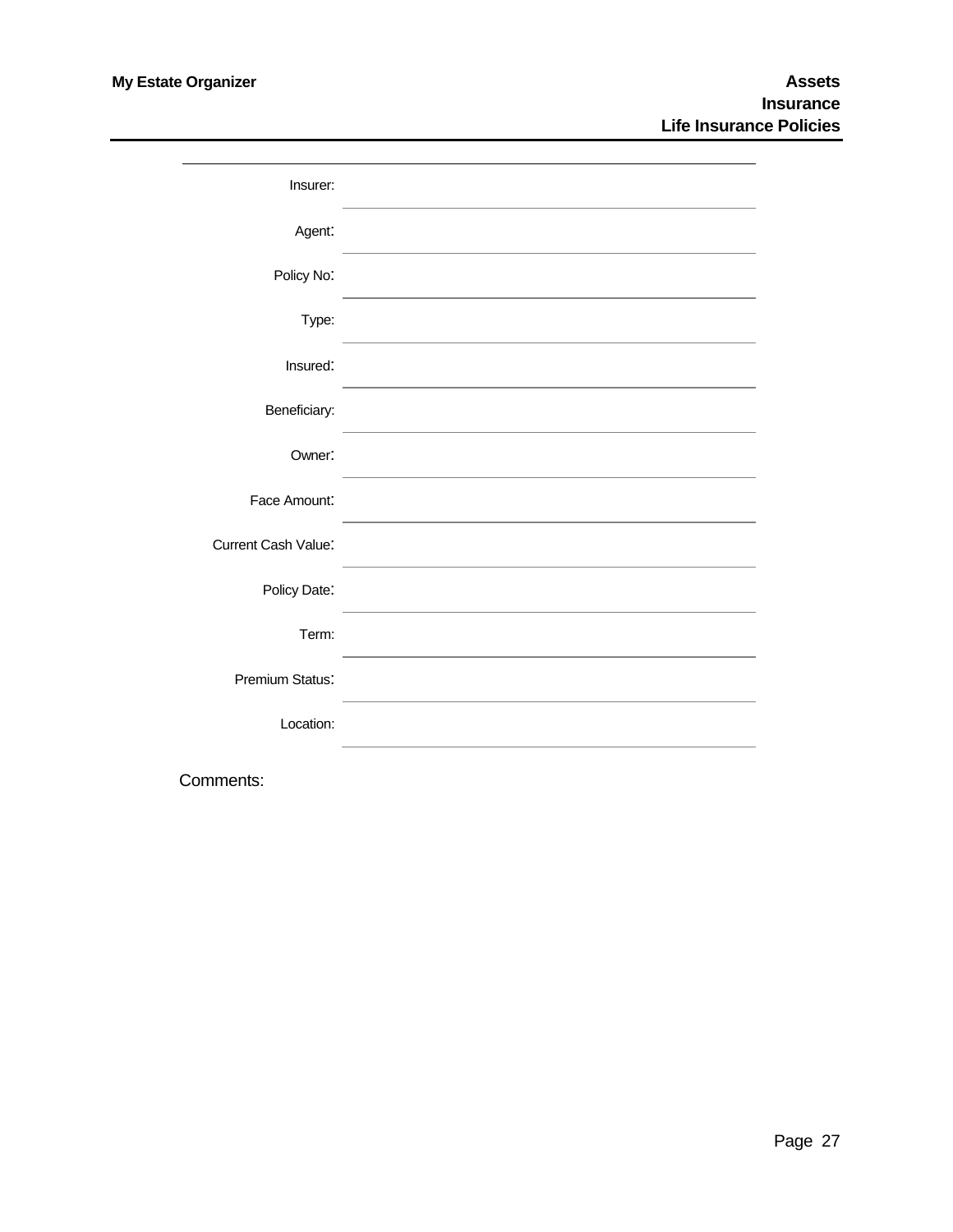| Insurer:            |                                                                                                                  |
|---------------------|------------------------------------------------------------------------------------------------------------------|
| Agent:              |                                                                                                                  |
| Policy No:          | and the control of the control of the control of the control of the control of the control of the control of the |
| Type:               |                                                                                                                  |
| Insured:            |                                                                                                                  |
| Beneficiary:        |                                                                                                                  |
| Owner:              |                                                                                                                  |
| Face Amount:        |                                                                                                                  |
| Current Cash Value: |                                                                                                                  |
| Policy Date:        |                                                                                                                  |
| Term:               |                                                                                                                  |
| Premium Status:     |                                                                                                                  |
| Location:           |                                                                                                                  |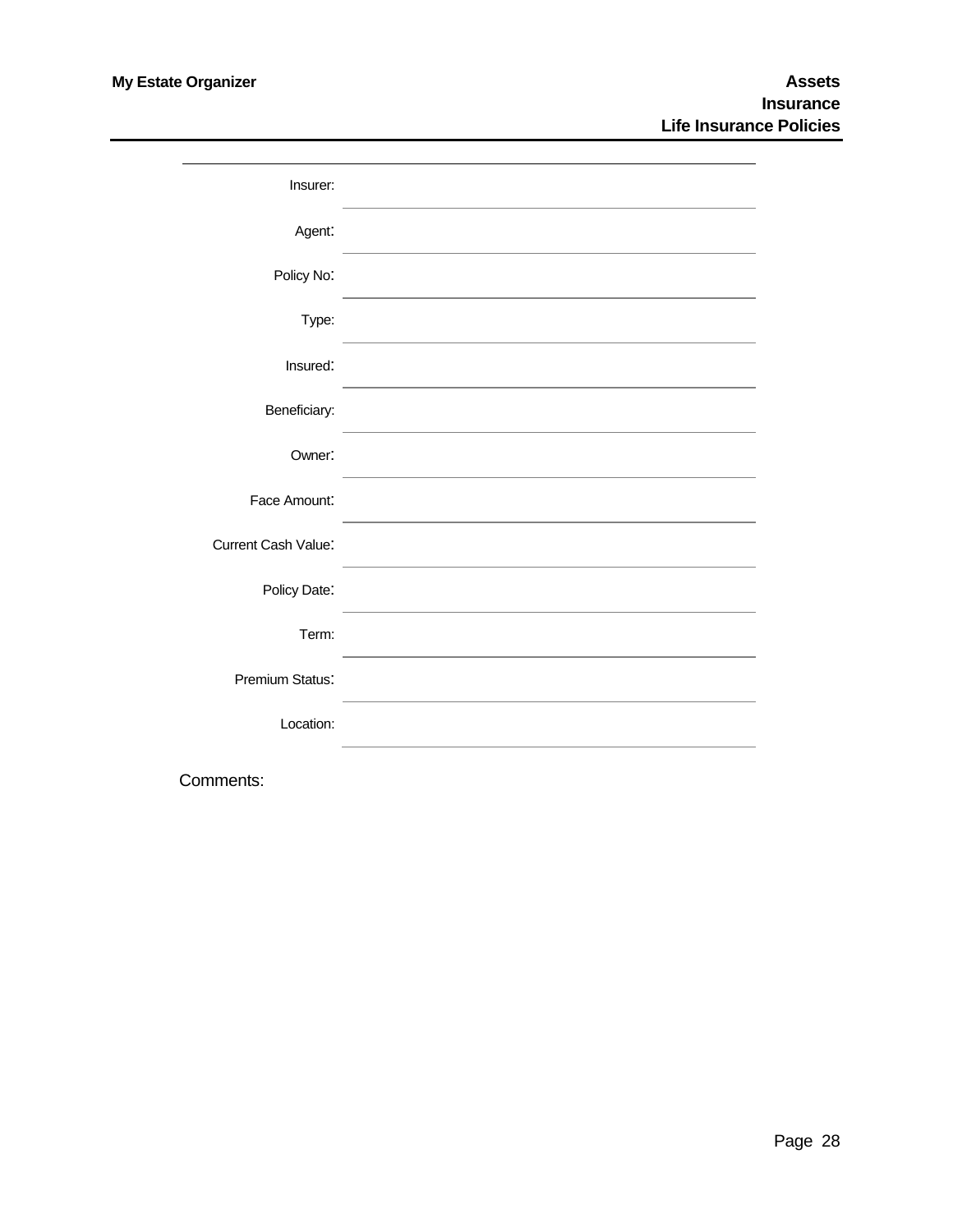| Insurer:            |                                                                                                                  |
|---------------------|------------------------------------------------------------------------------------------------------------------|
| Agent:              |                                                                                                                  |
| Policy No:          | and the control of the control of the control of the control of the control of the control of the control of the |
| Type:               |                                                                                                                  |
| Insured:            |                                                                                                                  |
| Beneficiary:        |                                                                                                                  |
| Owner:              |                                                                                                                  |
| Face Amount:        |                                                                                                                  |
| Current Cash Value: |                                                                                                                  |
| Policy Date:        |                                                                                                                  |
| Term:               |                                                                                                                  |
| Premium Status:     |                                                                                                                  |
| Location:           |                                                                                                                  |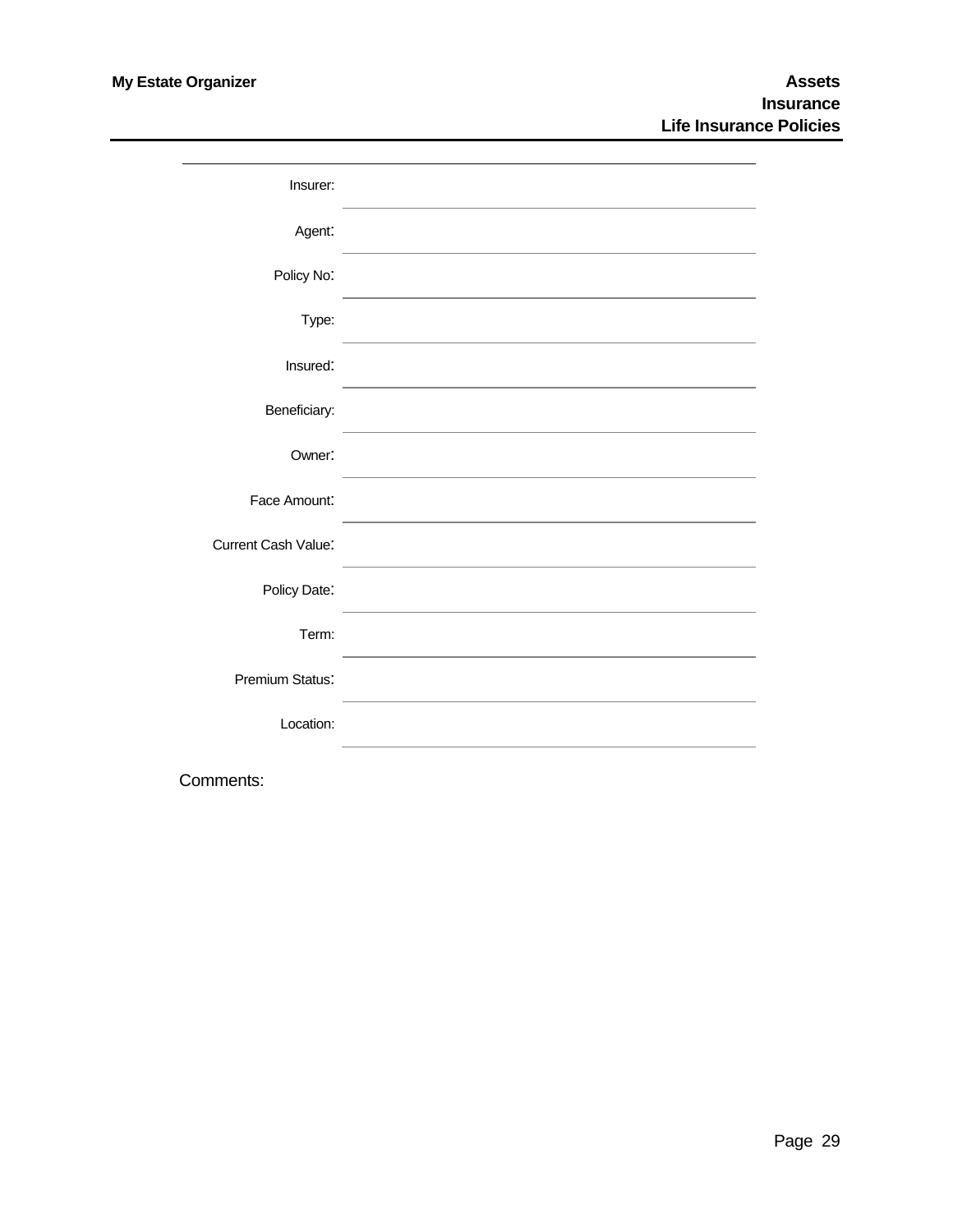<span id="page-32-0"></span>

| 11.7.3<br><b>Disability Insurance</b> |  |
|---------------------------------------|--|
|                                       |  |
| Insurer:                              |  |
| Agent:                                |  |
| Policy No:                            |  |
| Type:                                 |  |
| Insured:                              |  |
| Beneficiary:                          |  |
| Owner:                                |  |
| <b>Benefit Amount:</b>                |  |
| <b>Exclusionary Period</b>            |  |
| Current Cash Value:                   |  |
| Policy Date:                          |  |
| Term:                                 |  |
| Premium Status:                       |  |
| Location:                             |  |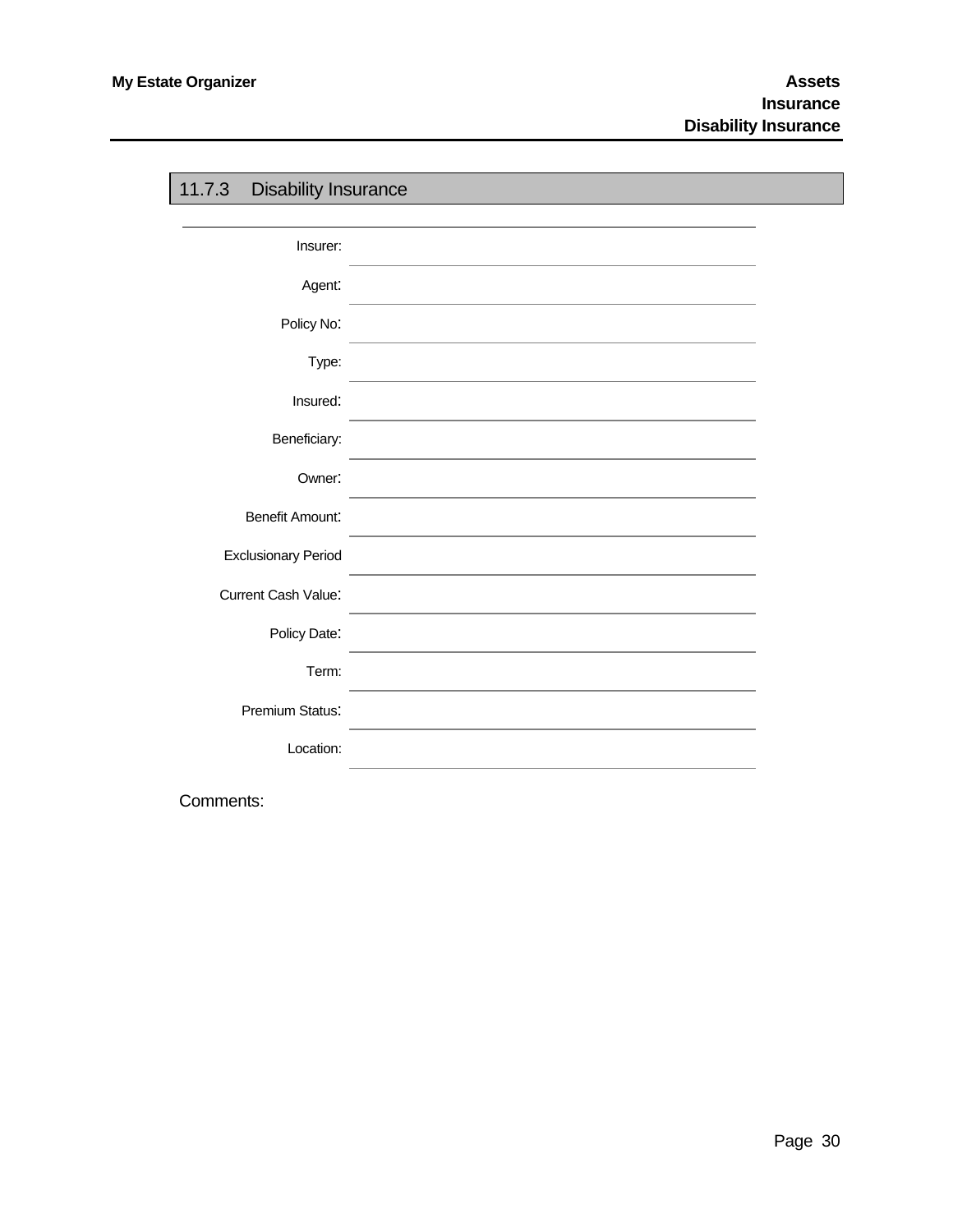| Insurer:                   |  |
|----------------------------|--|
| Agent:                     |  |
| Policy No:                 |  |
| Type:                      |  |
| Insured:                   |  |
| Beneficiary:               |  |
| Owner:                     |  |
| <b>Benefit Amount:</b>     |  |
| <b>Exclusionary Period</b> |  |
| <b>Current Cash Value:</b> |  |
| Policy Date:               |  |
| Term:                      |  |
| Premium Status:            |  |
| Location:                  |  |
|                            |  |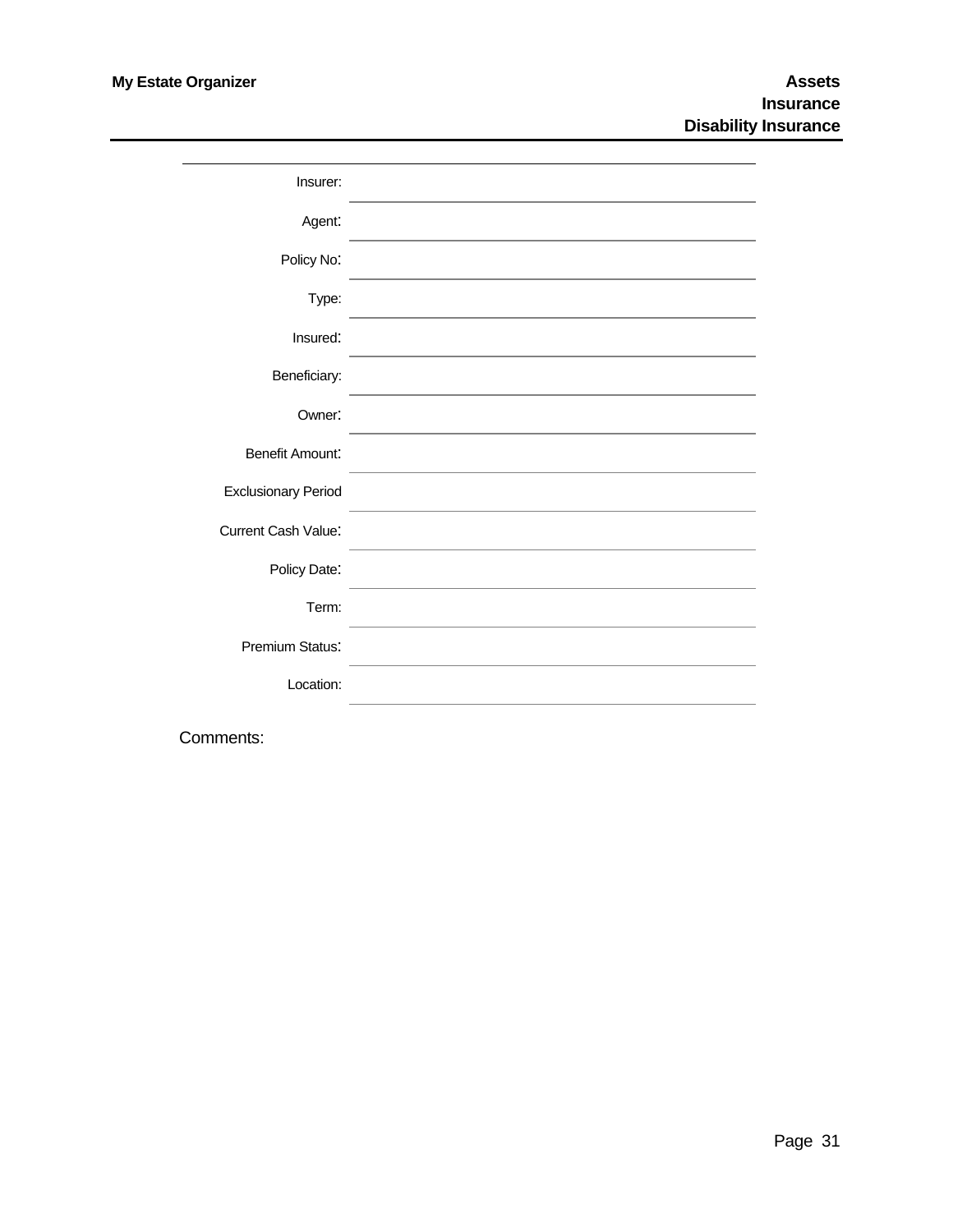| Insurer:                   |  |
|----------------------------|--|
| Agent:                     |  |
| Policy No:                 |  |
| Type:                      |  |
| Insured:                   |  |
| Beneficiary:               |  |
| Owner:                     |  |
| <b>Benefit Amount:</b>     |  |
| <b>Exclusionary Period</b> |  |
| <b>Current Cash Value:</b> |  |
| Policy Date:               |  |
| Term:                      |  |
| Premium Status:            |  |
| Location:                  |  |
|                            |  |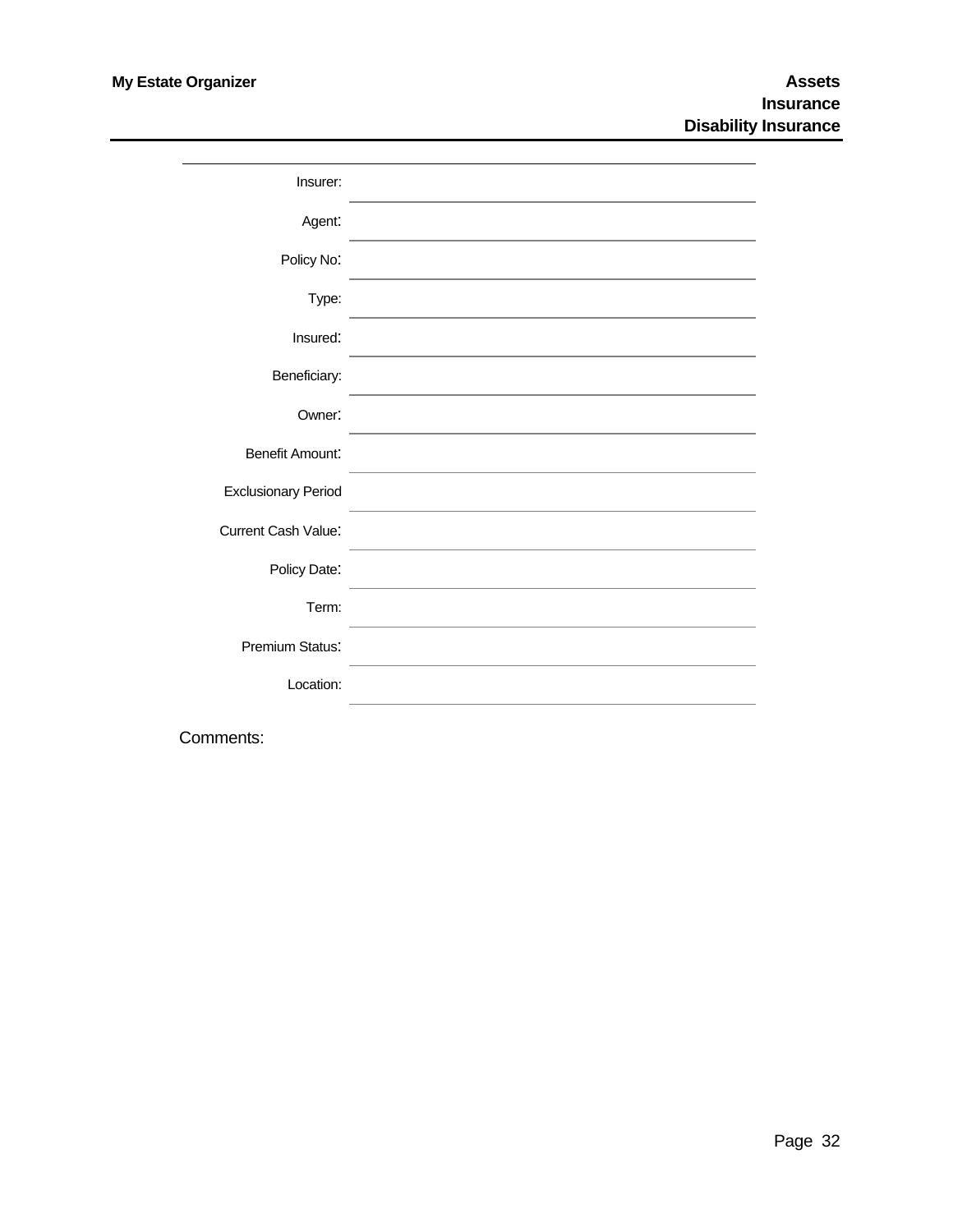| Insurer:                   |  |
|----------------------------|--|
| Agent:                     |  |
| Policy No:                 |  |
| Type:                      |  |
| Insured:                   |  |
| Beneficiary:               |  |
| Owner:                     |  |
| <b>Benefit Amount:</b>     |  |
| <b>Exclusionary Period</b> |  |
| <b>Current Cash Value:</b> |  |
| Policy Date:               |  |
| Term:                      |  |
| Premium Status:            |  |
| Location:                  |  |
|                            |  |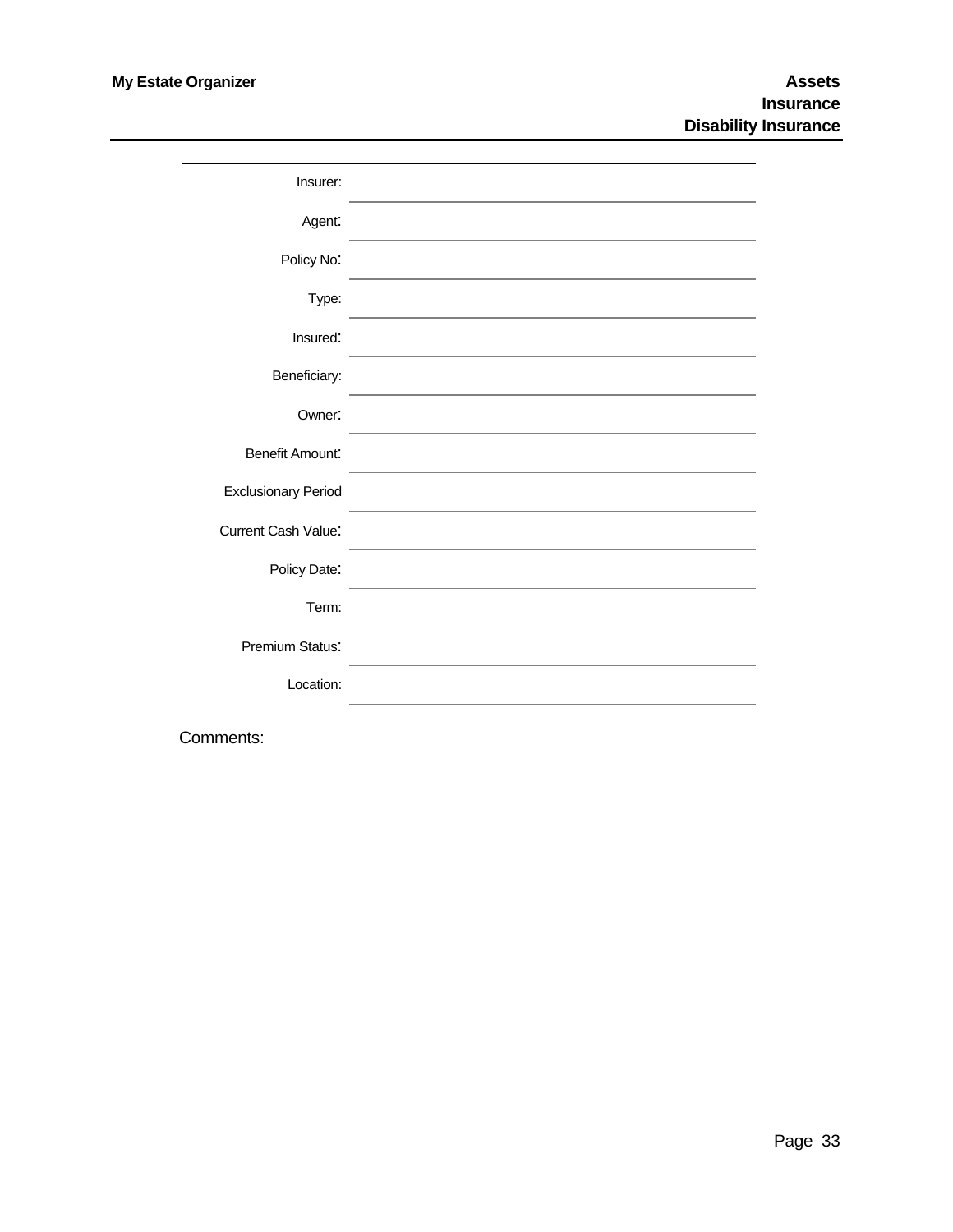<span id="page-36-0"></span>

| 11.7.4                      | Auto, Home Owners, and Personal Liability |
|-----------------------------|-------------------------------------------|
|                             |                                           |
| Insurer:                    |                                           |
| Agent:                      |                                           |
| Policy No:                  |                                           |
| Type:                       |                                           |
| Insured:                    |                                           |
| <b>Covered Items</b>        |                                           |
| Coverage Limits             |                                           |
| Policy Anniversary<br>Date: |                                           |
| Term:                       |                                           |
| Premium Status:             |                                           |
| Location:                   |                                           |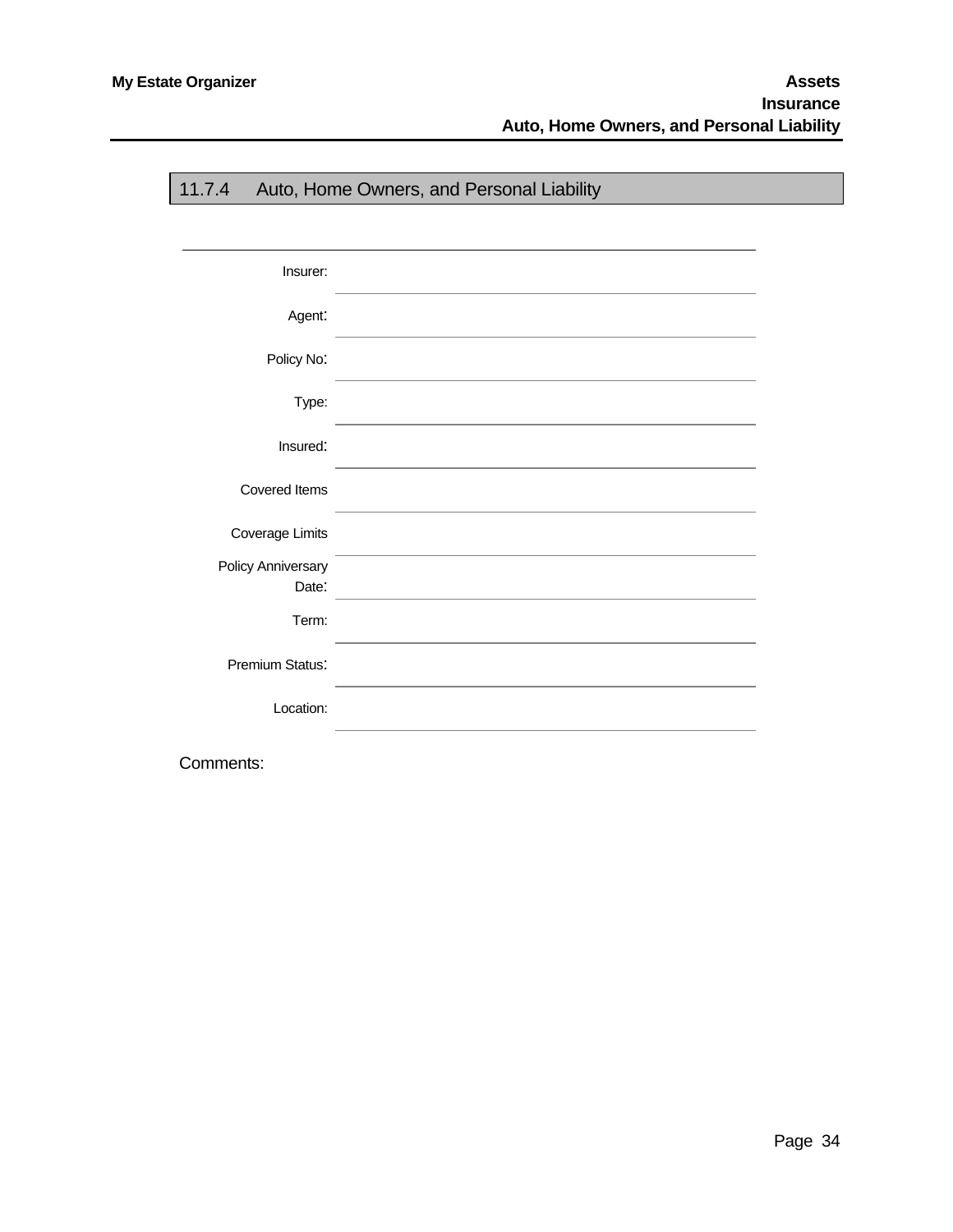| Insurer:                           |  |
|------------------------------------|--|
| Agent:                             |  |
| Policy No:                         |  |
| Type:                              |  |
| Insured:                           |  |
| <b>Covered Items</b>               |  |
| Coverage Limits                    |  |
| <b>Policy Anniversary</b><br>Date: |  |
| Term:                              |  |
| Premium Status:                    |  |
| Location:                          |  |
|                                    |  |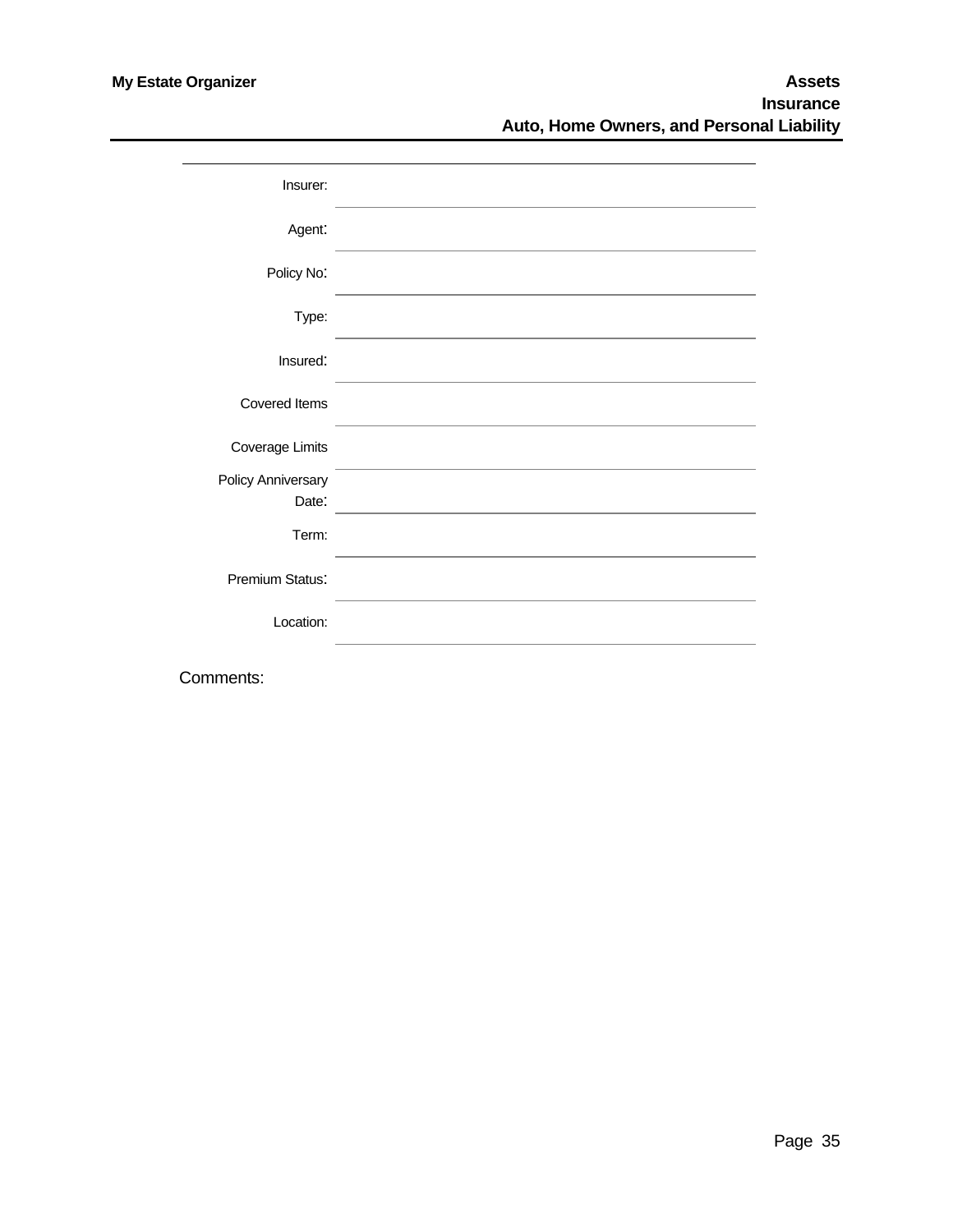| Insurer:                    |  |
|-----------------------------|--|
| Agent:                      |  |
| Policy No:                  |  |
| Type:                       |  |
| Insured:                    |  |
| Covered Items               |  |
| <b>Coverage Limits</b>      |  |
| Policy Anniversary<br>Date: |  |
| Tem:                        |  |
| Premium Status:             |  |
| Location:                   |  |
|                             |  |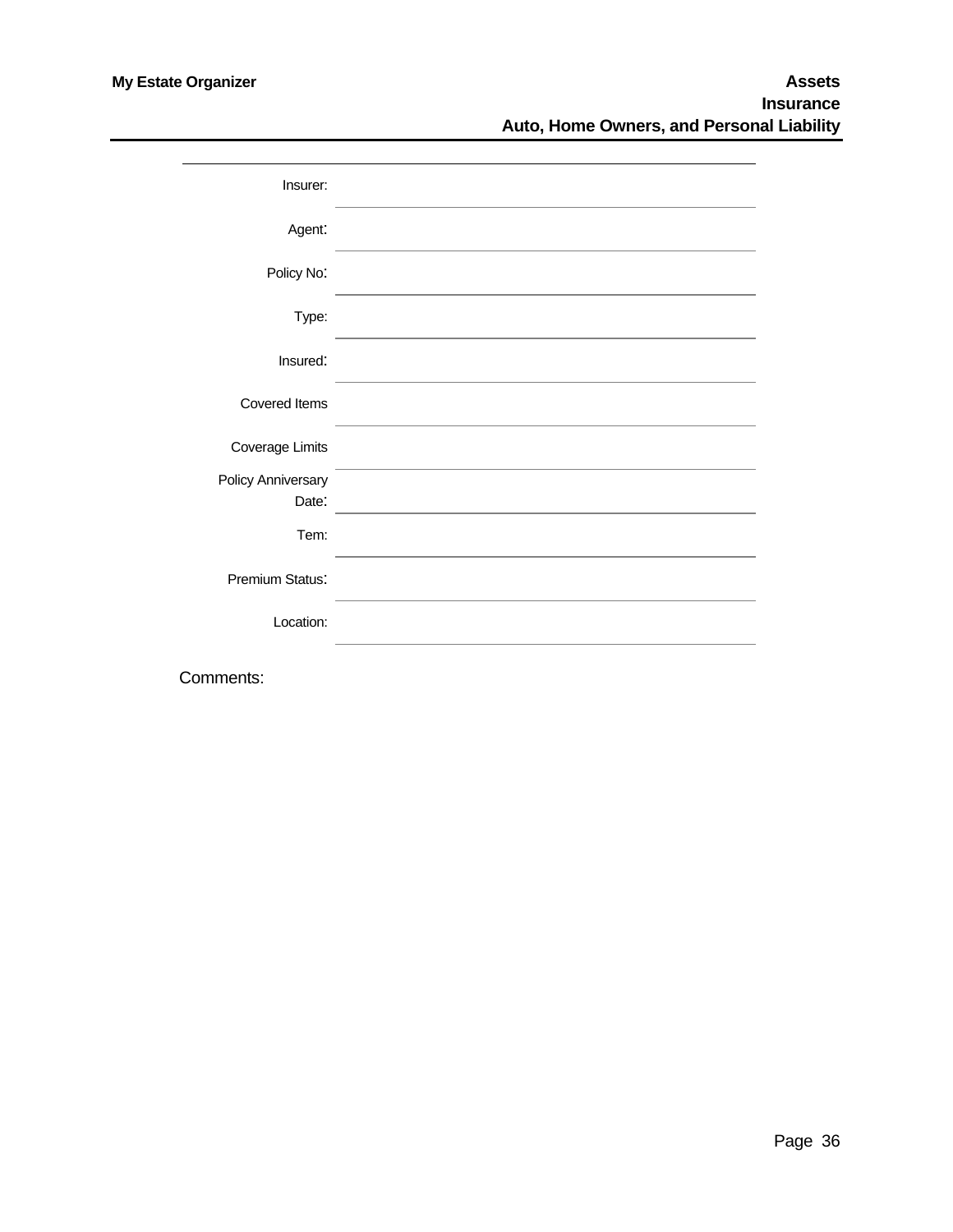### <span id="page-39-0"></span>11.8 Retirement Plans

Comments:

11.8.1 Pension Plans

Vesting:

Description:

| Primary Beneficiary:    |  |
|-------------------------|--|
| Contingent Beneficiary: |  |
| Documents and Locations |  |
|                         |  |
|                         |  |
|                         |  |
| Contacts:               |  |
|                         |  |
|                         |  |
| Comments:               |  |
|                         |  |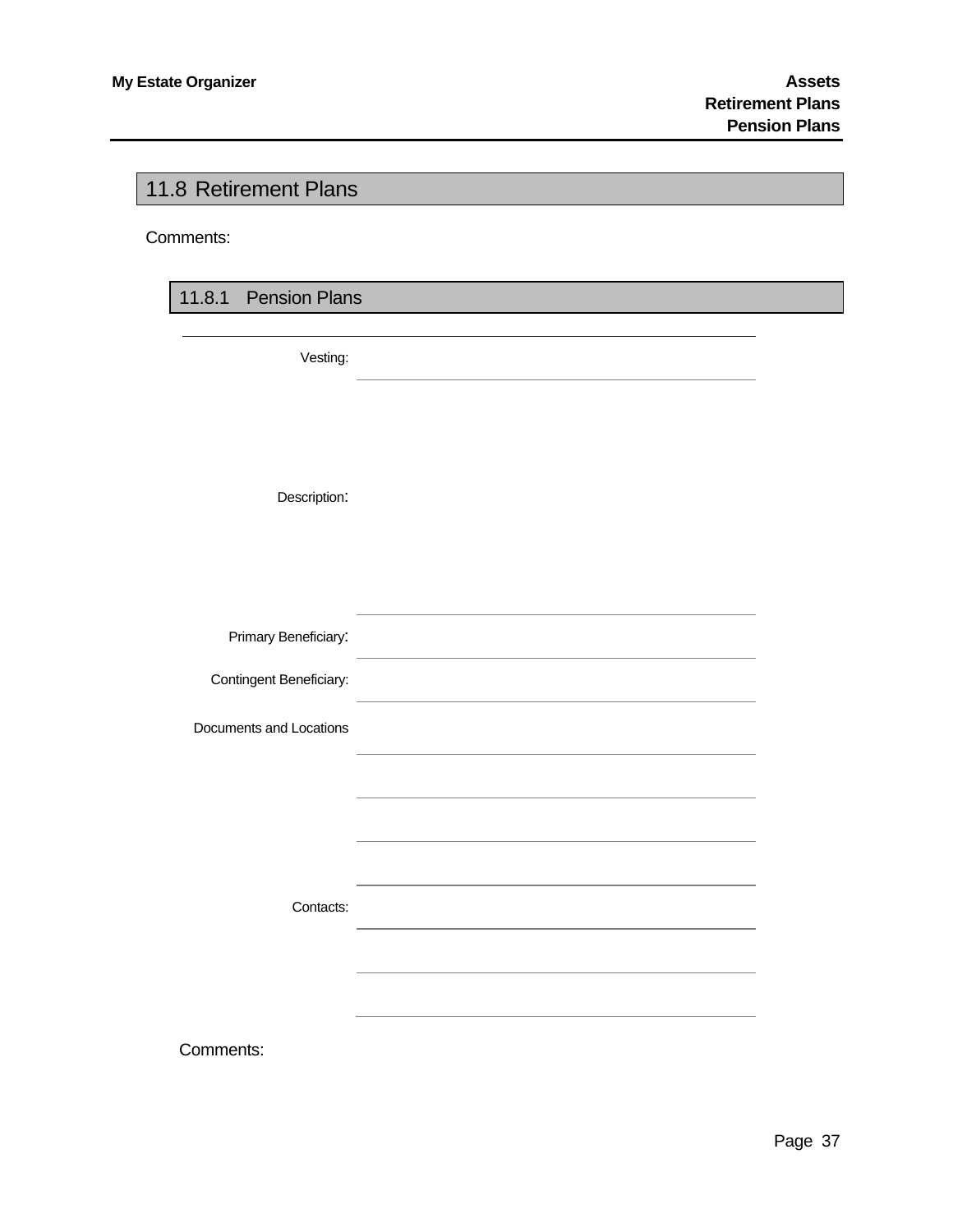| Vesting:                |  |
|-------------------------|--|
|                         |  |
|                         |  |
| Description:            |  |
|                         |  |
|                         |  |
| Primary Beneficiary:    |  |
| Contingent Beneficiary: |  |
| Documents and Locations |  |
|                         |  |
|                         |  |
|                         |  |
| Contacts:               |  |
|                         |  |
|                         |  |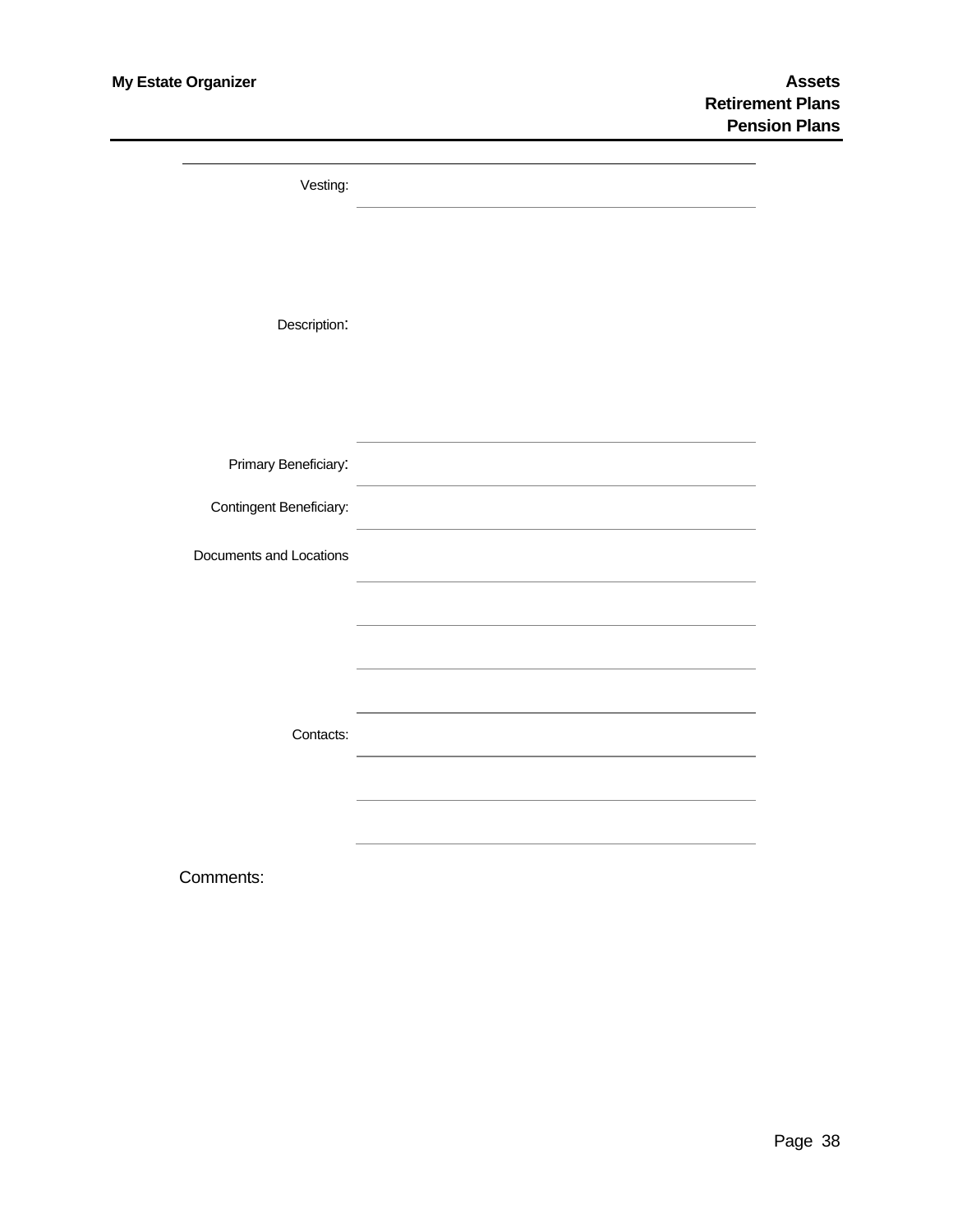<span id="page-41-0"></span>

| 11.8.2 Profit Sharing Plan |  |
|----------------------------|--|
|                            |  |
| Vesting:                   |  |
|                            |  |
|                            |  |
|                            |  |
| Description:               |  |
|                            |  |
|                            |  |
|                            |  |
|                            |  |
| Primary Beneficiary:       |  |
| Contingent Beneficiary:    |  |
|                            |  |
| Documents and Locations    |  |
|                            |  |
|                            |  |
|                            |  |
|                            |  |
| Contacts:                  |  |
|                            |  |
|                            |  |
|                            |  |
|                            |  |
| Comments:                  |  |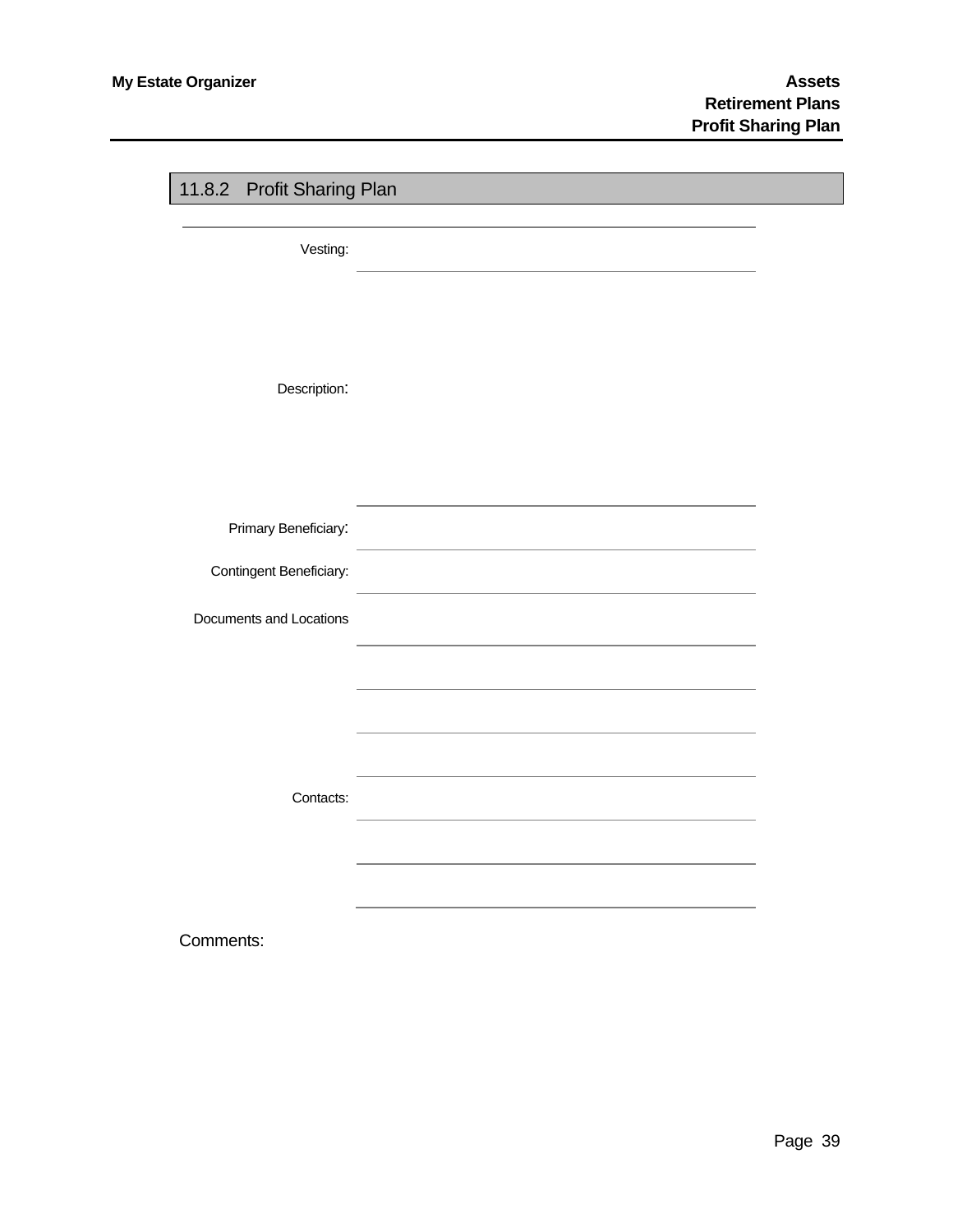| Vesting:                |                                                                                           |
|-------------------------|-------------------------------------------------------------------------------------------|
|                         |                                                                                           |
|                         |                                                                                           |
| Description:            |                                                                                           |
|                         |                                                                                           |
|                         |                                                                                           |
|                         |                                                                                           |
| Primary Beneficiary:    | the control of the control of the control of the control of the control of the control of |
| Contingent Beneficiary: |                                                                                           |
| Documents and Locations |                                                                                           |
|                         |                                                                                           |
|                         |                                                                                           |
|                         |                                                                                           |
|                         |                                                                                           |
| Contacts:               |                                                                                           |
|                         |                                                                                           |
|                         |                                                                                           |
|                         |                                                                                           |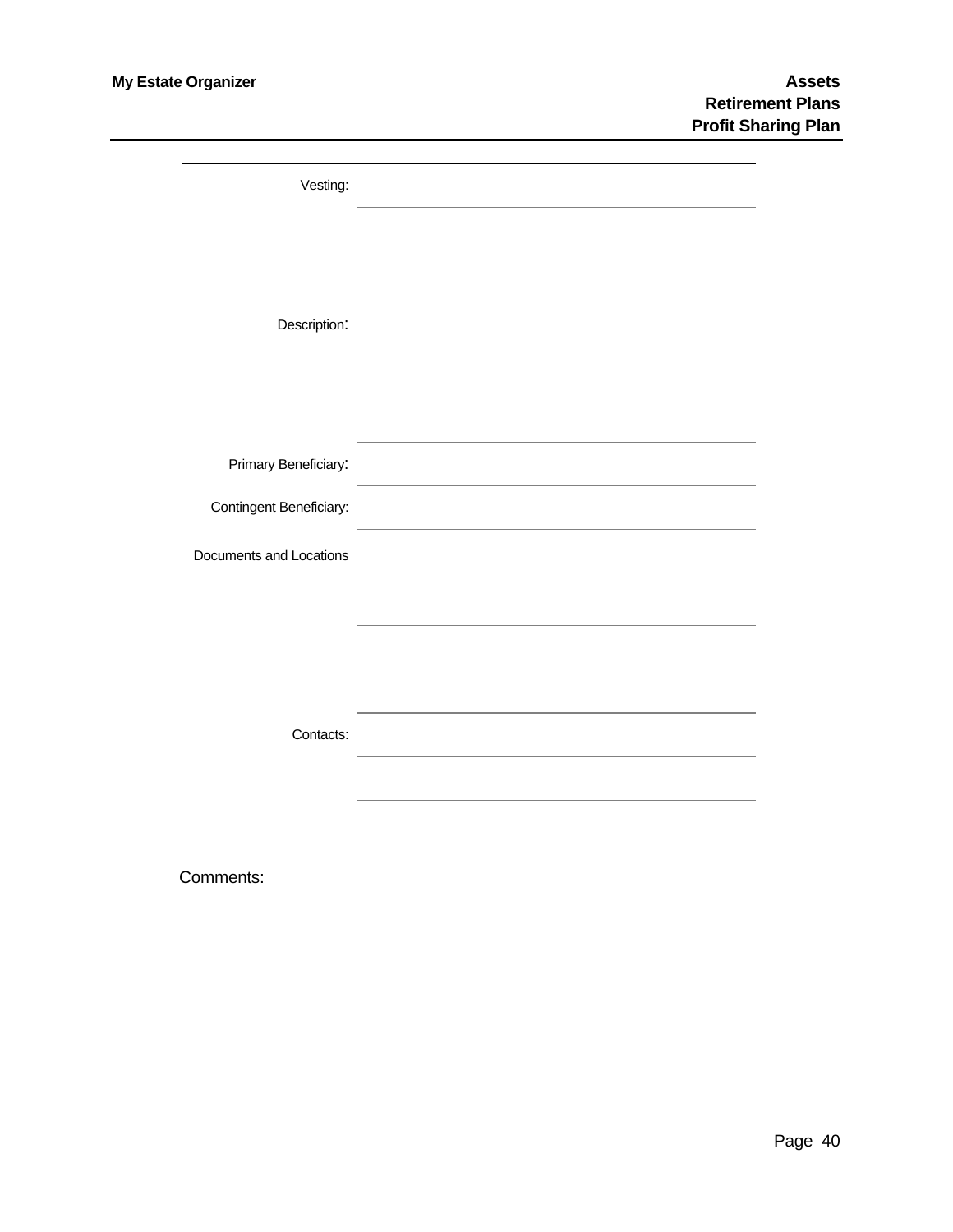<span id="page-43-0"></span>

| 11.8.3 SEP/IRA          |                                                                                                                      |  |
|-------------------------|----------------------------------------------------------------------------------------------------------------------|--|
|                         |                                                                                                                      |  |
| Vesting:                |                                                                                                                      |  |
|                         |                                                                                                                      |  |
|                         |                                                                                                                      |  |
|                         |                                                                                                                      |  |
| Description:            |                                                                                                                      |  |
|                         |                                                                                                                      |  |
|                         |                                                                                                                      |  |
|                         |                                                                                                                      |  |
| Primary Beneficiary:    | the control of the control of the control of the control of the control of the control of                            |  |
| Contingent Beneficiary: | <u> 1989 - Johann Stein, mars an deutscher Stein und der Stein und der Stein und der Stein und der Stein und der</u> |  |
| Documents and Locations |                                                                                                                      |  |
|                         |                                                                                                                      |  |
|                         |                                                                                                                      |  |
|                         |                                                                                                                      |  |
|                         |                                                                                                                      |  |
| Contacts:               |                                                                                                                      |  |
|                         |                                                                                                                      |  |
|                         |                                                                                                                      |  |
|                         |                                                                                                                      |  |
| Comments:               |                                                                                                                      |  |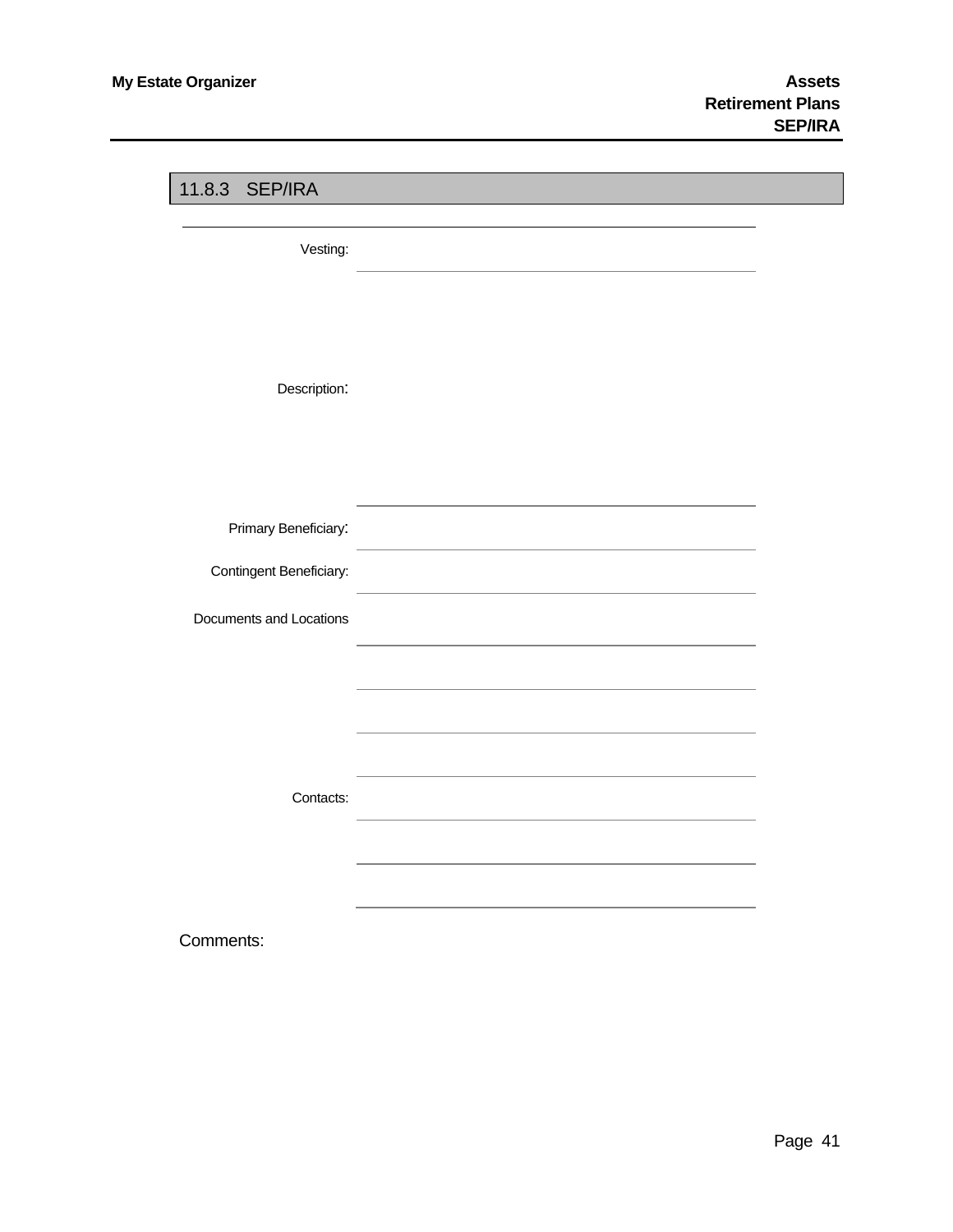| Vesting:                |  |
|-------------------------|--|
|                         |  |
|                         |  |
|                         |  |
|                         |  |
| Description:            |  |
|                         |  |
|                         |  |
|                         |  |
|                         |  |
| Primary Beneficiary:    |  |
| Contingent Beneficiary: |  |
|                         |  |
| Documents and Locations |  |
|                         |  |
|                         |  |
|                         |  |
|                         |  |
|                         |  |
|                         |  |
| Contacts:               |  |
|                         |  |
|                         |  |
|                         |  |
|                         |  |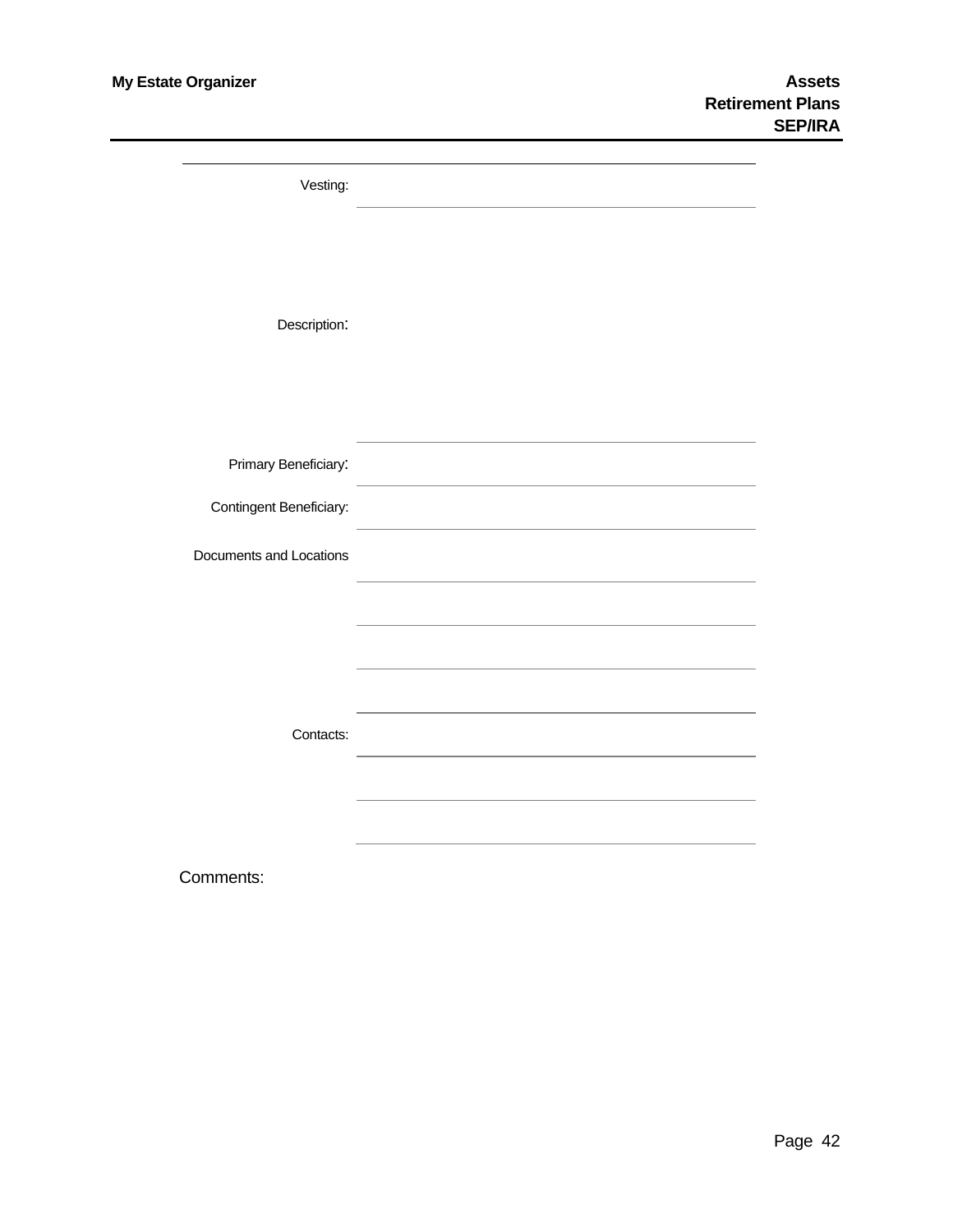<span id="page-45-0"></span>

| 11.8.4 Keough           |  |
|-------------------------|--|
|                         |  |
| Vesting:                |  |
|                         |  |
|                         |  |
| Description:            |  |
|                         |  |
|                         |  |
| Primary Beneficiary:    |  |
| Contingent Beneficiary: |  |
| Documents and Locations |  |
|                         |  |
|                         |  |
|                         |  |
| Contacts:               |  |
|                         |  |
|                         |  |
|                         |  |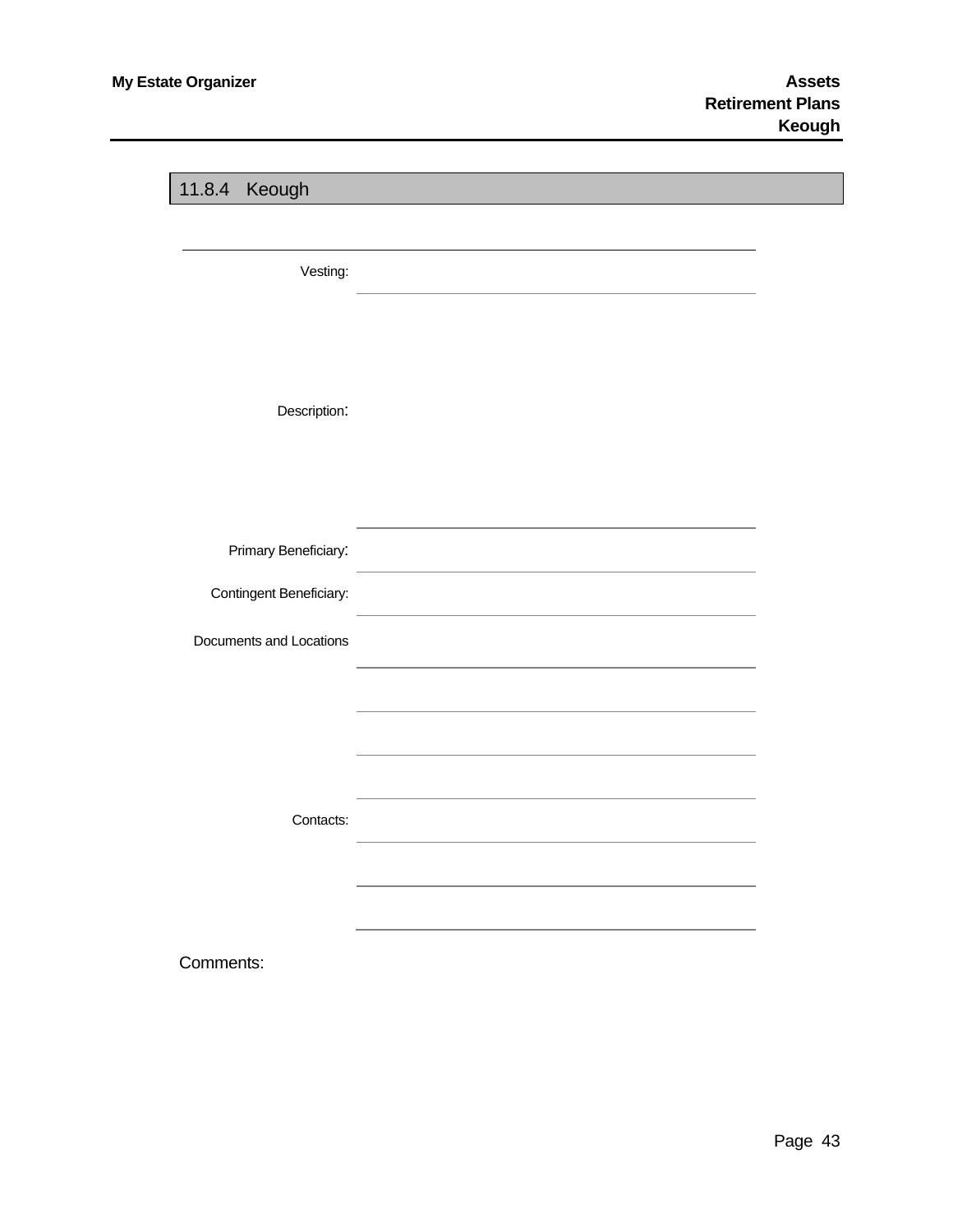| Vesting:                |  |
|-------------------------|--|
|                         |  |
|                         |  |
|                         |  |
| Description:            |  |
|                         |  |
|                         |  |
|                         |  |
| Primary Beneficiary:    |  |
| Contingent Beneficiary: |  |
|                         |  |
| Documents and Locations |  |
|                         |  |
|                         |  |
|                         |  |
|                         |  |
| Contacts:               |  |
|                         |  |
|                         |  |
|                         |  |
|                         |  |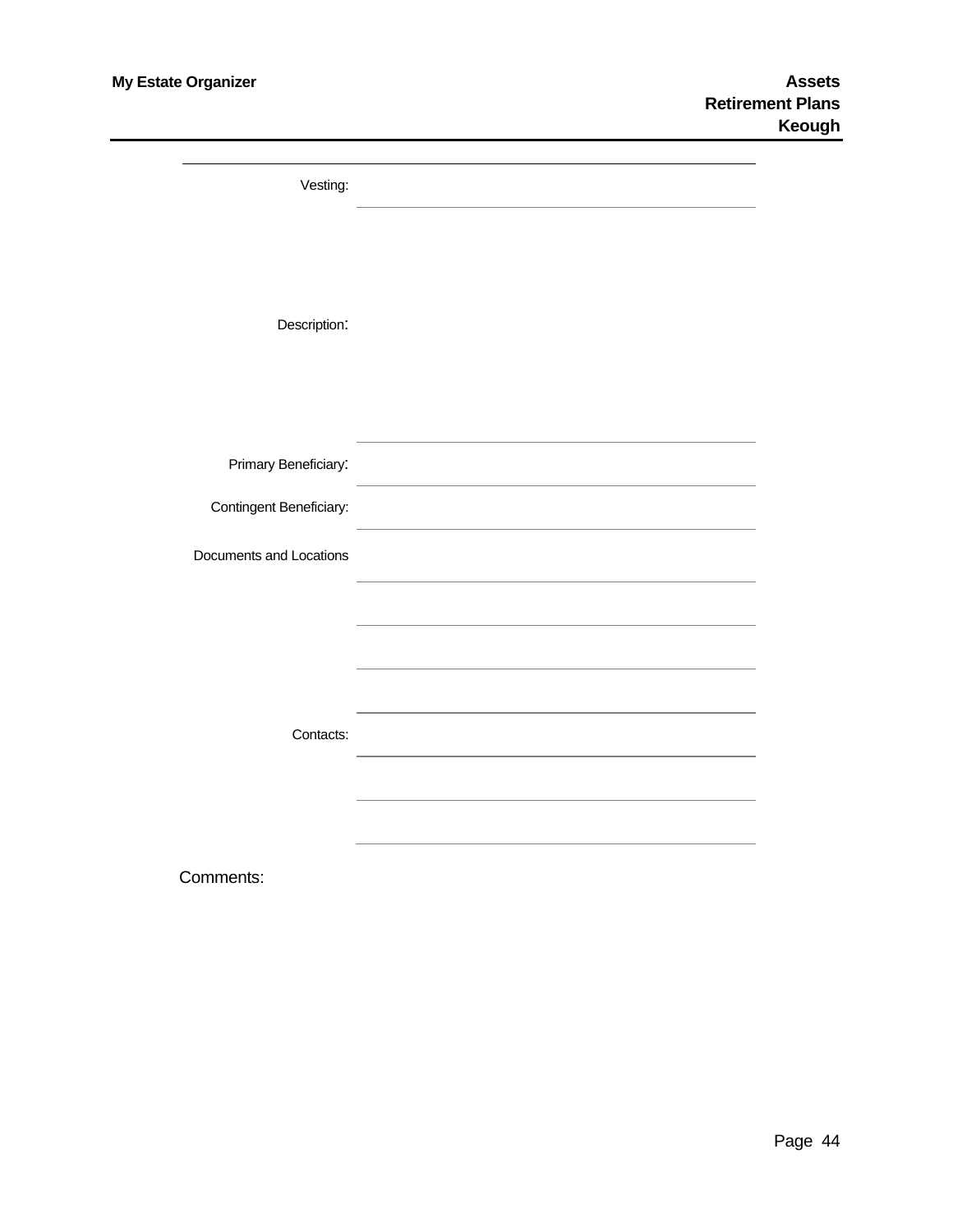### <span id="page-47-0"></span>11.9 Partnerships

Vesting:

Description:

| General Partner /         |  |
|---------------------------|--|
| Managing Partner          |  |
| Address / Telephone       |  |
| Documents and Locations   |  |
|                           |  |
|                           |  |
| Contacts / Other partners |  |
|                           |  |
|                           |  |
|                           |  |
|                           |  |
| Comments:                 |  |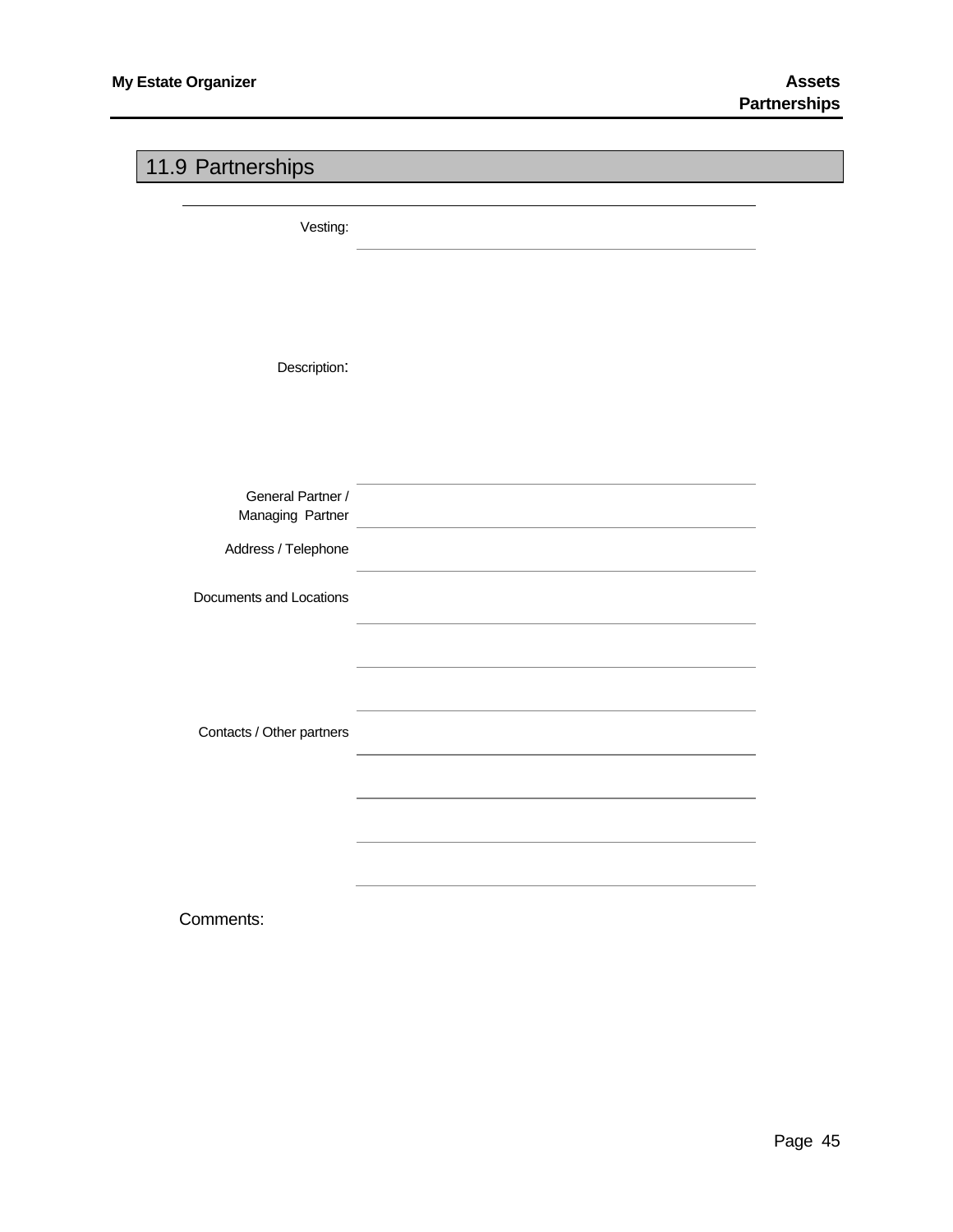| Vesting:                               |                                                            |
|----------------------------------------|------------------------------------------------------------|
|                                        |                                                            |
|                                        |                                                            |
| Description:                           |                                                            |
|                                        |                                                            |
|                                        |                                                            |
|                                        |                                                            |
| General Partner /<br>Managing Partner: | <u> 1989 - Johann Barn, amerikansk politiker (d. 1989)</u> |
| Address / Telephone                    |                                                            |
| Documents and Locations                |                                                            |
|                                        |                                                            |
|                                        |                                                            |
| Contacts / Other partners:             |                                                            |
|                                        |                                                            |
|                                        |                                                            |
|                                        |                                                            |
|                                        |                                                            |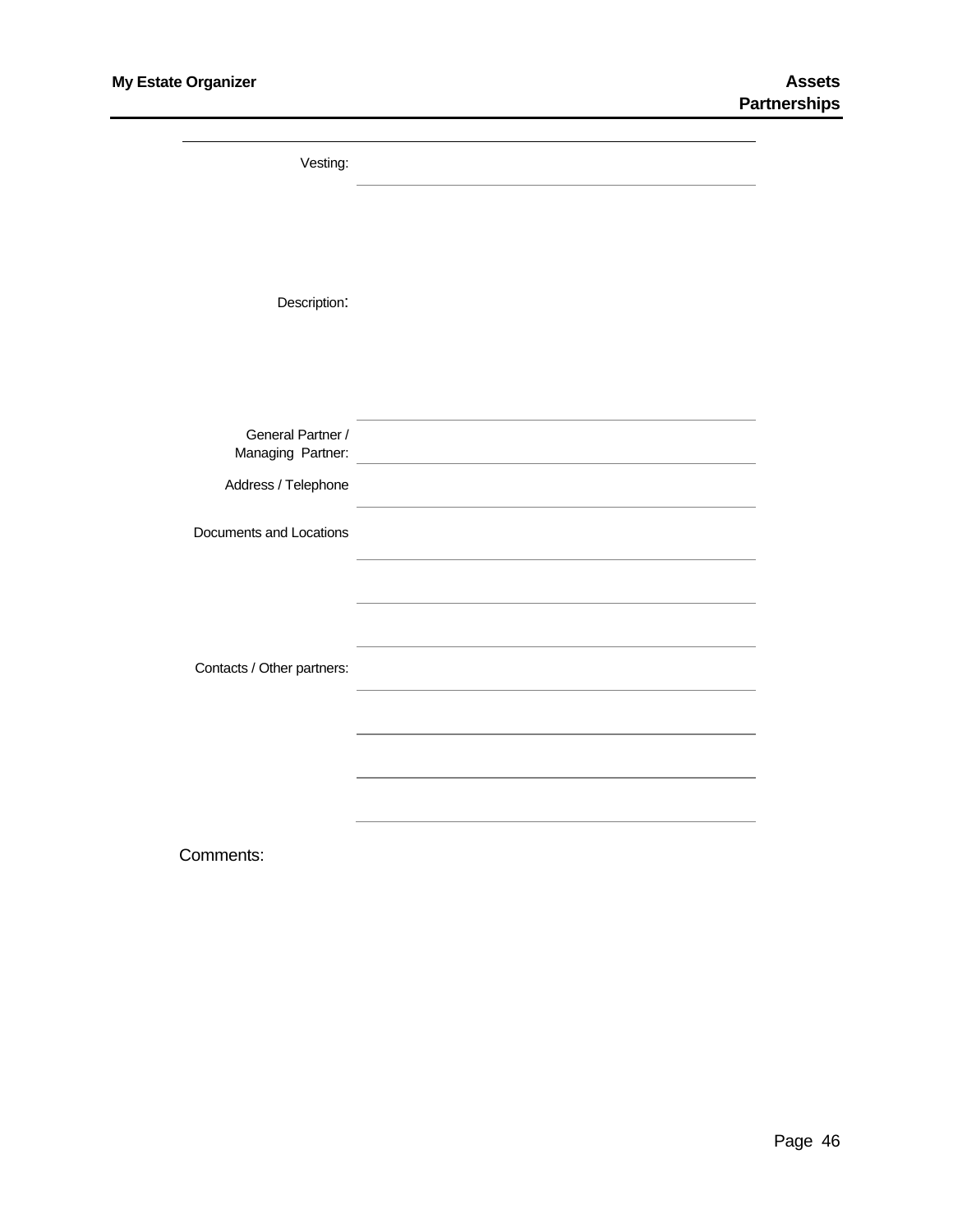| Vesting:                   |                                                                                                                      |
|----------------------------|----------------------------------------------------------------------------------------------------------------------|
|                            |                                                                                                                      |
|                            |                                                                                                                      |
| Description:               |                                                                                                                      |
|                            |                                                                                                                      |
|                            |                                                                                                                      |
| General Partner /          |                                                                                                                      |
| Managing Partner:          | <u> 1980 - Johann Barn, amerikan bestemannten bestemannten bestemannten bestemannten bestemannten bestemannten b</u> |
| Address / Telephone        |                                                                                                                      |
| Documents and Locations    |                                                                                                                      |
|                            |                                                                                                                      |
|                            |                                                                                                                      |
| Contacts / Other partners: |                                                                                                                      |
|                            |                                                                                                                      |
|                            |                                                                                                                      |
|                            |                                                                                                                      |
|                            |                                                                                                                      |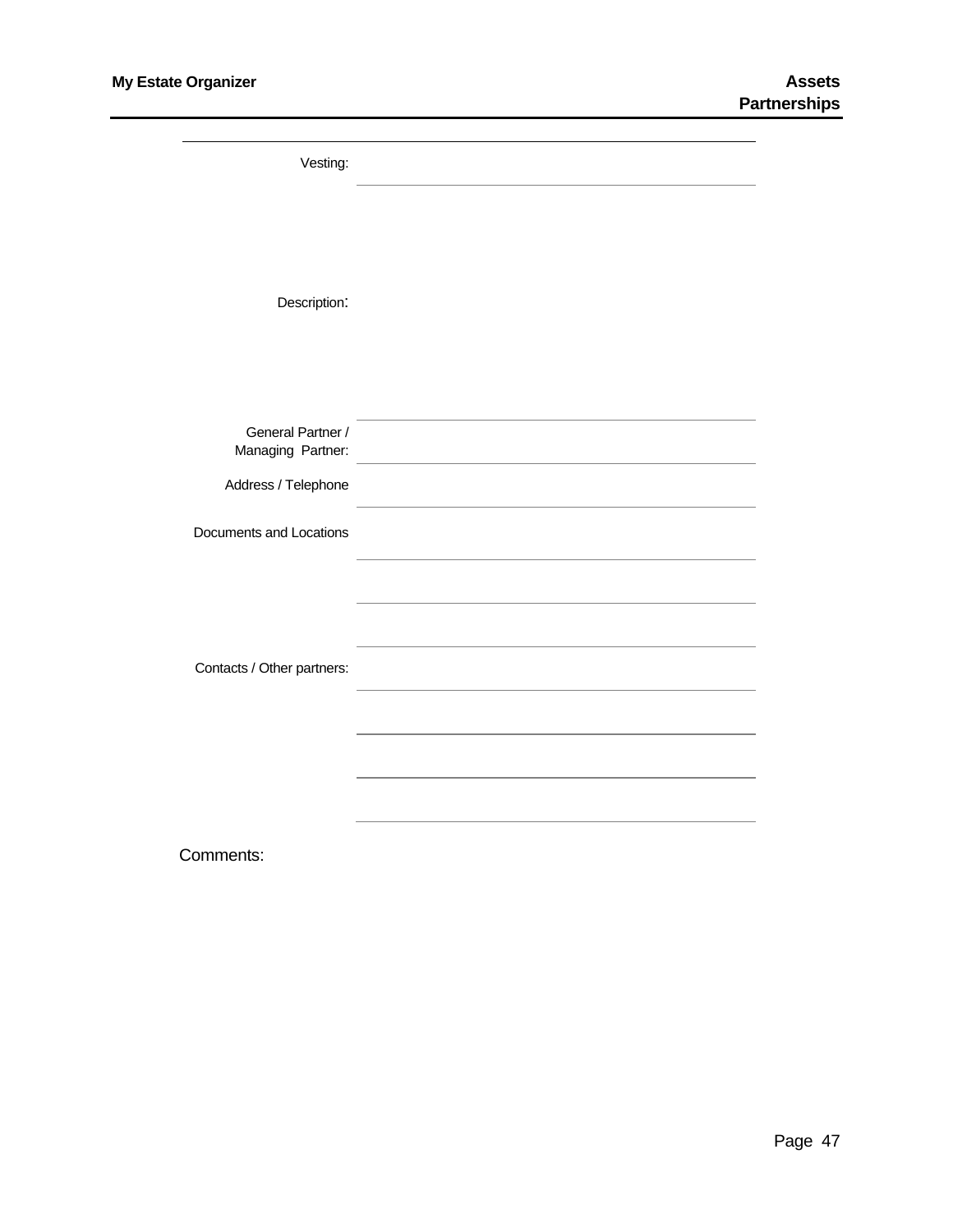| Vesting:                               |                                                              |
|----------------------------------------|--------------------------------------------------------------|
|                                        |                                                              |
| Description:                           |                                                              |
|                                        |                                                              |
|                                        |                                                              |
| General Partner /<br>Managing Partner: | <u> 1989 - Johann Barbara, martxa eta batarra (h. 1989).</u> |
| Address / Telephone                    |                                                              |
| Documents and Locations                |                                                              |
|                                        |                                                              |
|                                        |                                                              |
| Contacts / Other partners:             |                                                              |
|                                        |                                                              |
|                                        |                                                              |
|                                        |                                                              |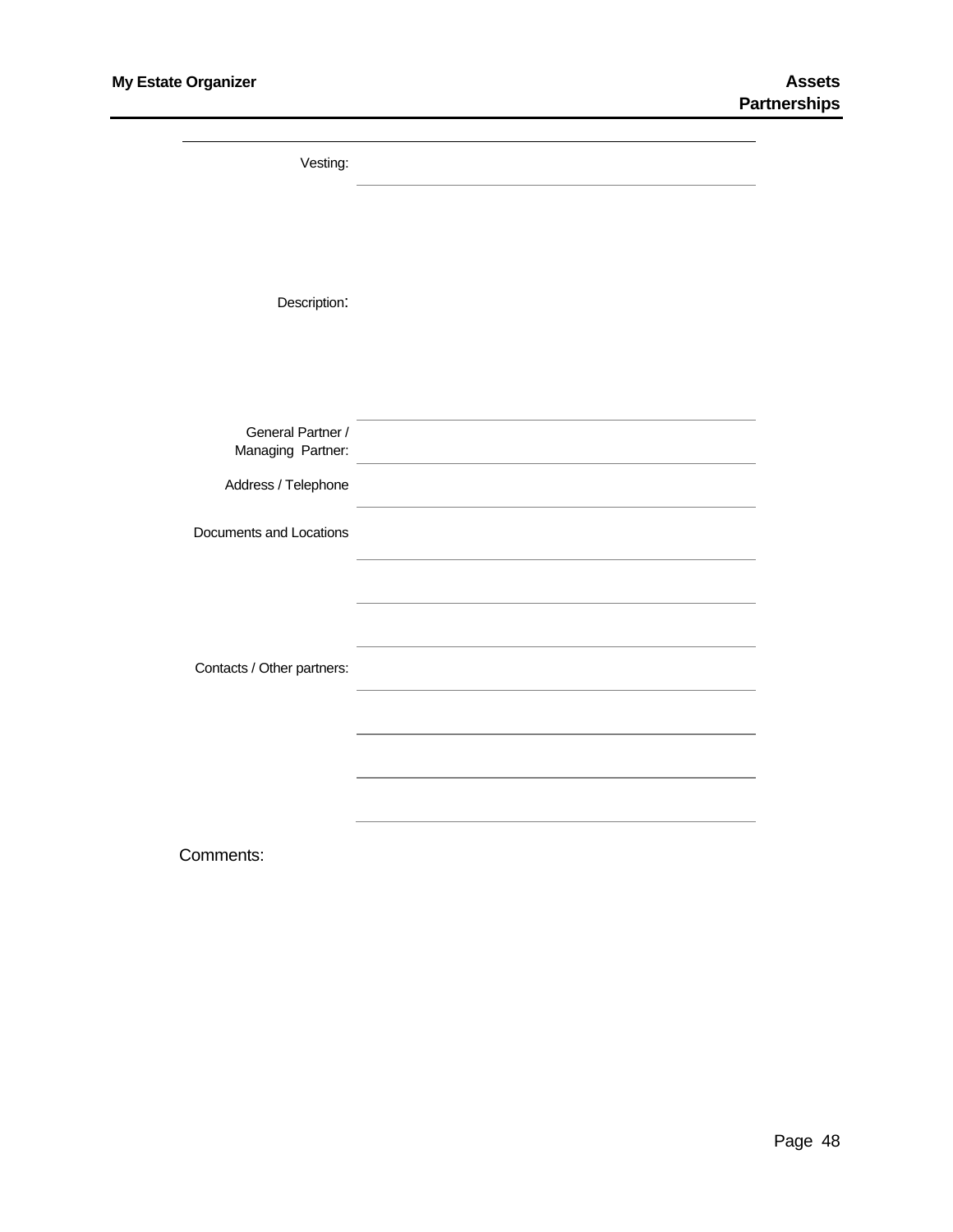#### <span id="page-51-0"></span>11.10 Securities

List types of securities, where and how held, portfolio locations (brokerage), contacts…

Vesting:

Description:

Holding Agent or Location (e.g., ,Attorney, broker) :

Account Numbers:

Documents and Locations

Location of Annual Year End List of Positions:

Contacts: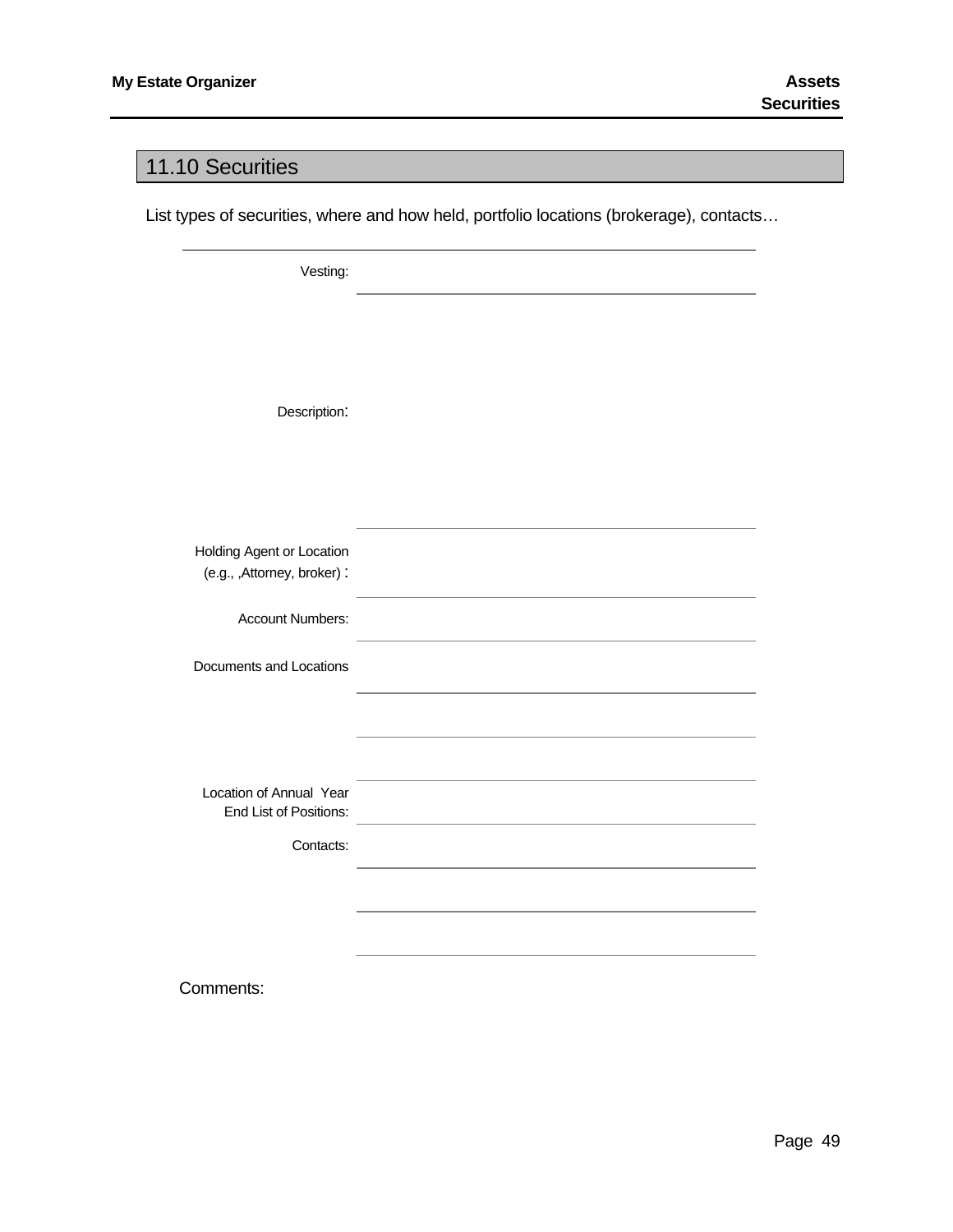| Vesting:                                          |  |
|---------------------------------------------------|--|
|                                                   |  |
|                                                   |  |
| Description:                                      |  |
|                                                   |  |
| Holding Agent or Location                         |  |
| (e.g., ,Attorney, broker):                        |  |
| Account Numbers:                                  |  |
| Documents and Locations                           |  |
|                                                   |  |
|                                                   |  |
| Location of Annual Year<br>End List of Positions: |  |
| Contacts:                                         |  |
|                                                   |  |
|                                                   |  |
|                                                   |  |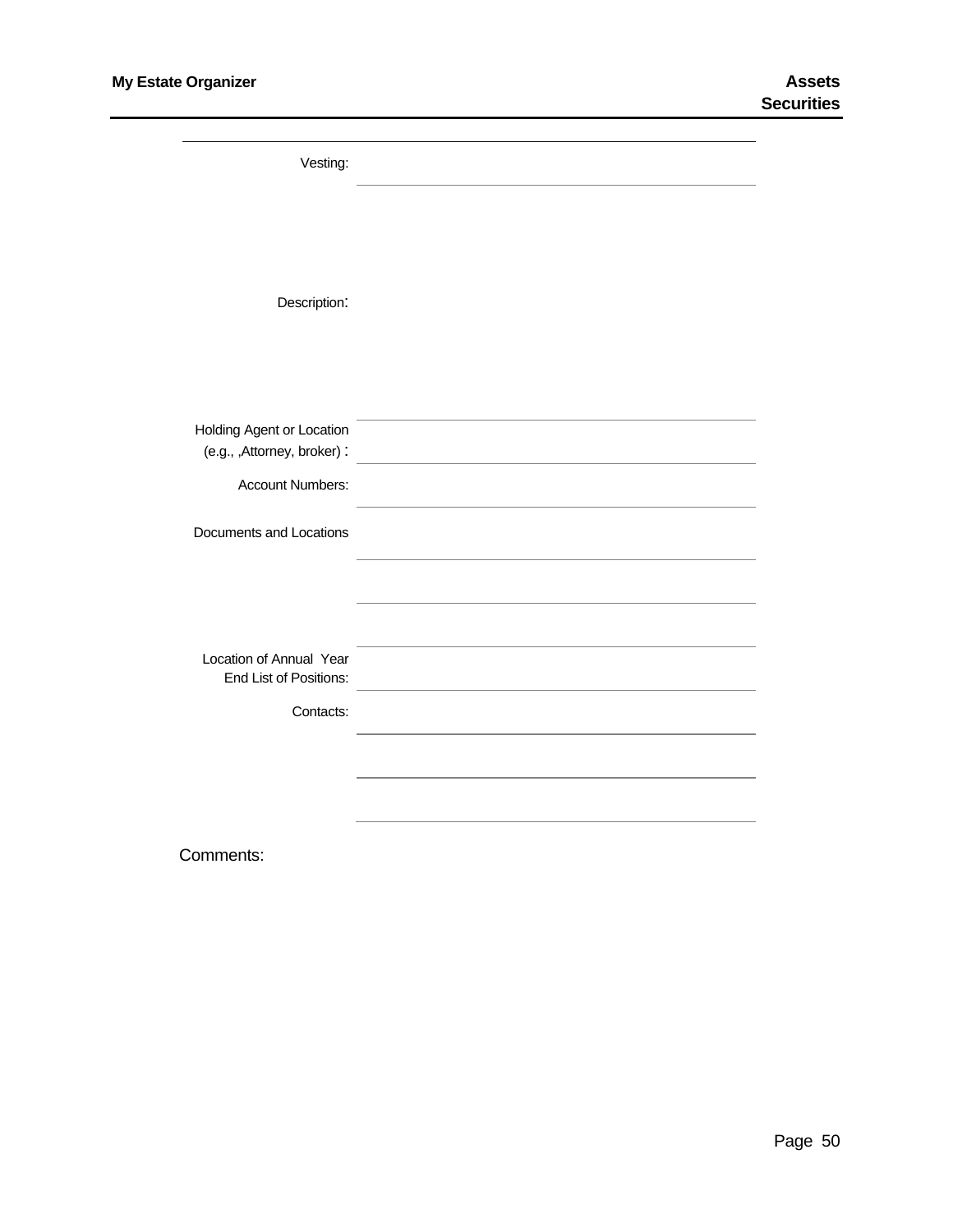# 11.11 Personal Property

#### Use the list below and/or attach separate lists

<span id="page-53-0"></span>

| Type/Item | Location | Purchase Receipt<br>Location | Vesting | <b>Insurance Policy</b> | Disposition |
|-----------|----------|------------------------------|---------|-------------------------|-------------|
|           |          |                              |         |                         |             |
|           |          |                              |         |                         |             |
|           |          |                              |         |                         |             |
|           |          |                              |         |                         |             |
|           |          |                              |         |                         |             |
|           |          |                              |         |                         |             |
|           |          |                              |         |                         |             |
|           |          |                              |         |                         |             |
|           |          |                              |         |                         |             |
|           |          |                              |         |                         |             |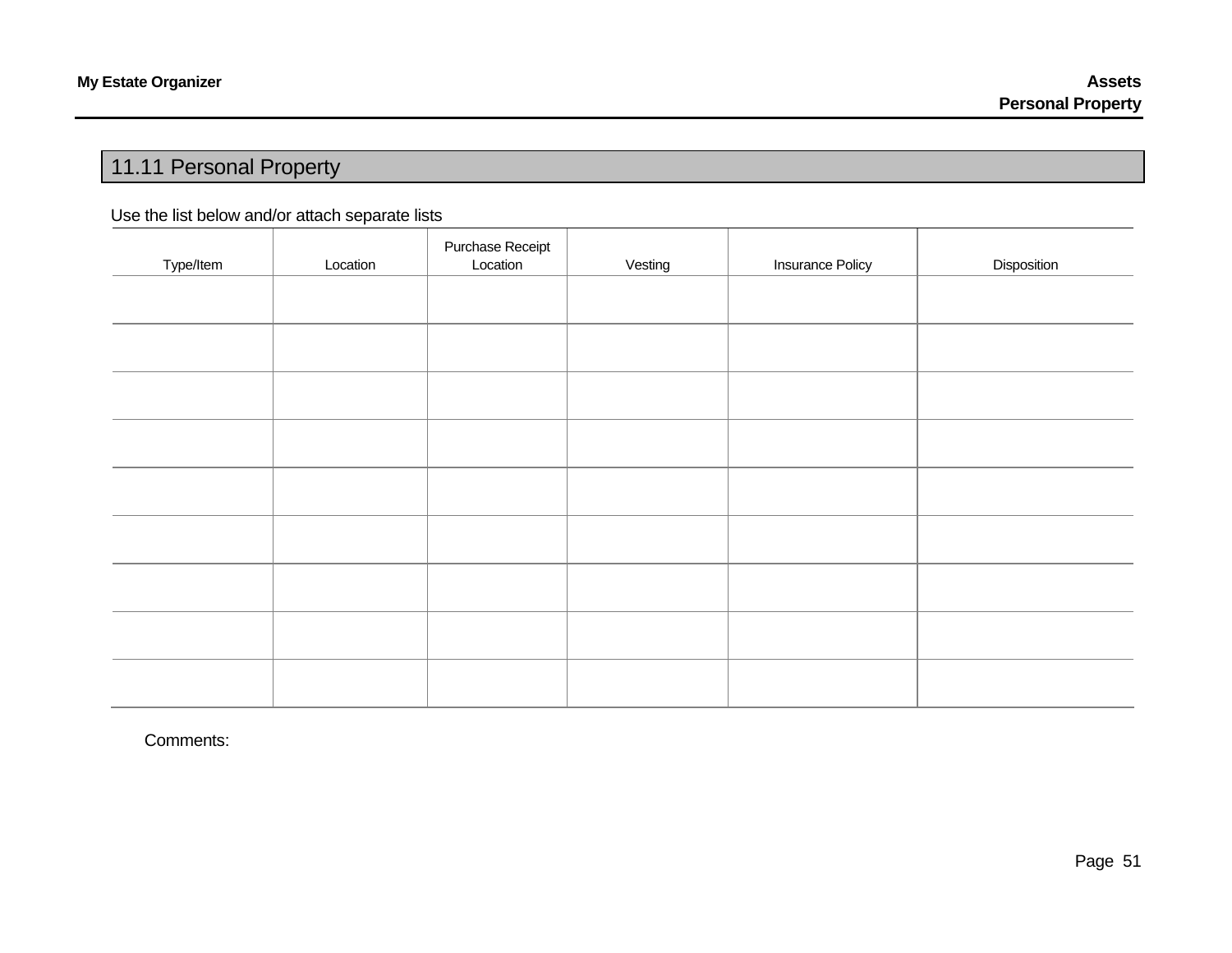#### Use the list below and/or attach separate lists

| Type/Item | Location | Purchase Receipt<br>Location | Vesting | <b>Insurance Policy</b> | Disposition |
|-----------|----------|------------------------------|---------|-------------------------|-------------|
|           |          |                              |         |                         |             |
|           |          |                              |         |                         |             |
|           |          |                              |         |                         |             |
|           |          |                              |         |                         |             |
|           |          |                              |         |                         |             |
|           |          |                              |         |                         |             |
|           |          |                              |         |                         |             |
|           |          |                              |         |                         |             |
|           |          |                              |         |                         |             |
|           |          |                              |         |                         |             |
|           |          |                              |         |                         |             |
|           |          |                              |         |                         |             |
|           |          |                              |         |                         |             |
|           |          |                              |         |                         |             |